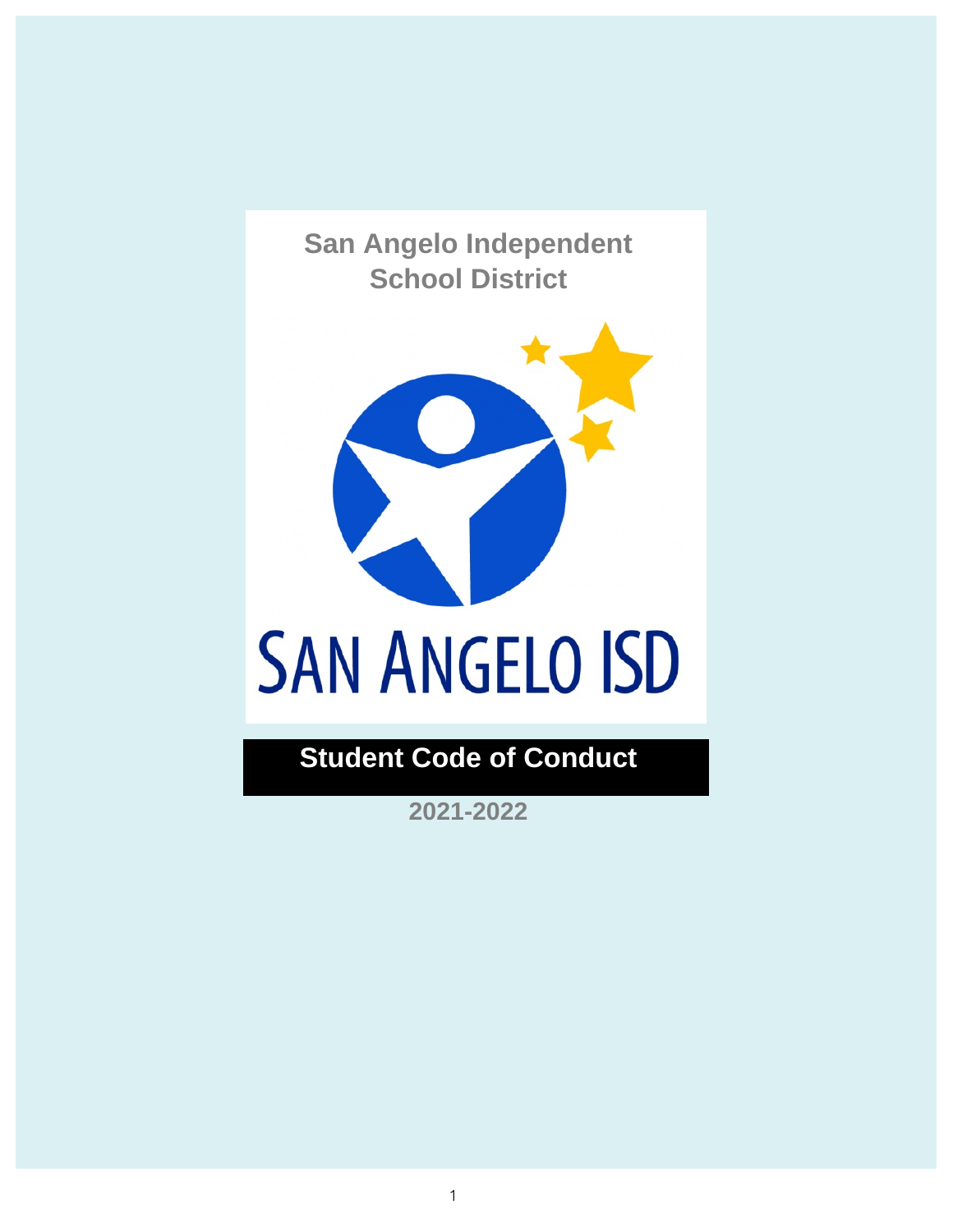Dear Parent/Guardian:

This Student Code of Conduct provides information regarding expectations for student behavior and consequences for misconduct. Please read and review the information in the Student Code of Conduct with your student so that you have a clear understanding of its content. Once you and your student have reviewed the Student Code of Conduct, please sign the acknowledgment form listed below and return it to the campus secretary. Please contact your student's teacher or campus administrator if you have any questions about the Code.

#### San Angelo Independent School District 2021-2022 Student Code of Conduct Acknowledgment Form

Student Name:

School Campus: \_\_\_\_\_\_\_\_\_\_\_\_\_\_\_\_\_\_\_\_\_\_\_\_\_\_\_\_\_\_\_\_\_\_\_Grade Level:

I have read, understand, and agree to abide by San Angelo ISD's Student Code of Conduct for the 2021-2022 school year. I understand that \_\_\_\_\_\_\_\_\_\_\_\_\_\_\_\_\_\_\_\_\_\_\_\_\_\_\_\_ (student name) will be held accountable for the behavior expectations and disciplinary consequences outlined in the Student Code of Conduct. I understand that the Student Code of Conduct governs all behavior at school, at school-sponsored and school-related activities, during online or other remote instruction, during school-related travel, or while traveling in a vehicle owned or operated by the District. I also understand the Student Code of Conduct governs some designated behaviors occurring within 300 feet of school property, some designated behaviors occurring off-campus, including certain electronic communications and postings, and any school-related misconduct regardless of time or location. I understand that a referral for criminal prosecution is possible for certain violations of law.

Parent/Guardian Printed Name

\_\_\_\_\_\_\_\_\_\_\_\_\_\_\_\_\_\_\_\_\_\_\_\_\_\_\_\_\_\_\_\_\_\_\_\_\_\_\_

\_\_\_\_\_\_\_\_\_\_\_\_\_\_\_\_\_\_\_\_\_\_\_\_\_\_\_\_\_\_\_\_\_\_\_\_\_\_\_

\_\_\_\_\_\_\_\_\_\_\_\_\_\_\_\_\_\_\_\_\_\_\_\_\_\_\_\_\_\_\_\_\_\_\_\_\_\_\_

Student Printed Name

\_\_\_\_\_\_\_\_\_\_\_\_\_\_\_\_\_\_\_\_\_\_\_\_\_\_\_\_\_\_\_\_\_\_\_\_\_\_\_

\_\_\_\_\_\_\_\_\_\_\_\_\_\_\_\_\_\_\_\_\_\_\_\_\_\_\_\_\_\_\_\_\_\_\_\_\_\_\_

\_\_\_\_\_\_\_\_\_\_\_\_\_\_\_\_\_\_\_\_\_\_\_\_\_\_\_\_\_\_\_\_\_\_\_\_\_\_\_

Parent/Guardian Signature

Student Signature

Date

Date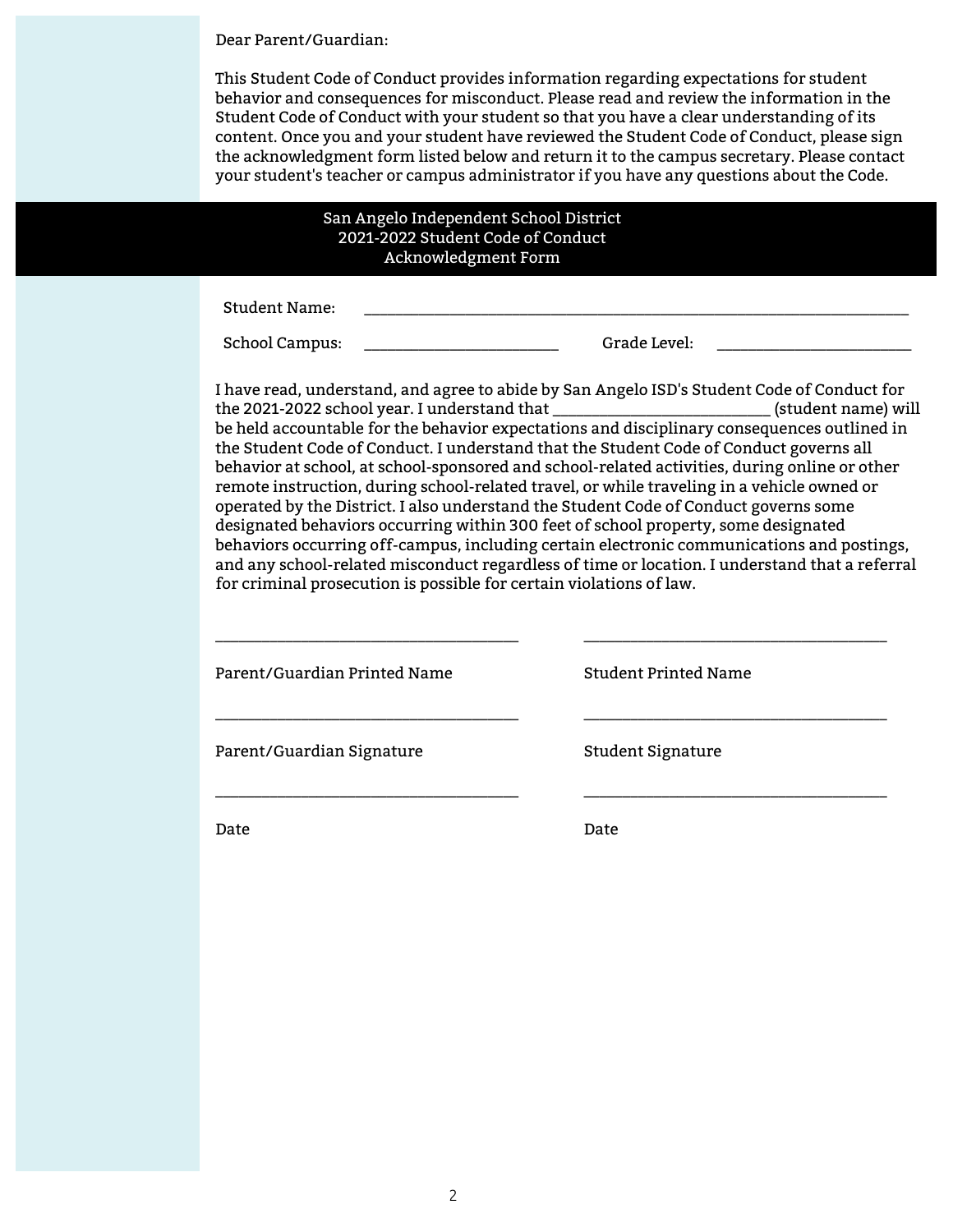### Table of Contents

| Purpose                             |
|-------------------------------------|
| <b>Additional Rules</b>             |
| <b>General Standards of Student</b> |
| Conduct                             |
| Notice of Disciplinary Action       |
| Anti-Discrimination                 |
| Discipline of Students with Special |
| Needs                               |
| Discipline Appeals                  |
| Effect of Student Withdrawal        |
|                                     |

Scope of the District's Disciplinary . . . . . . . 5 Authority General Authority Searches Criminal Conduct

Discipline Considerations & Techniques . . 6 Discipline Considerations Discipline Management Techniques

General Types of Prohibited Conduct . . . . . 9 Misconduct Involving Others Possessing, Using, Giving, Selling, Buying, or Offering to Sell or Buy Prohibited Items Misuse of Property Safety / Disruption Technology Failure to Follow Rules Other Misconduct

Removal from District Transportation . . . . 14 Reasons for Removal Procedure for Removal

Removal from Classroom by Teacher . . . . . 15 Ordinary Teacher Removal Formal Teacher Removal Placement During Removal Procedures for Teacher Removal Return to the Classroom

In-School Suspension (ISS) . . . . . . . . . . . . . . 16 Reasons for ISS Procedure for ISS

Out-of-School Suspension (OSS) . . . . . . . . . .16 Reasons for OSS Procedure for OSS Assignments During ISS and OSS Grade Level and Other Restrictions on Suspension

Disciplinary Alternative Education . . . . . . . 17 Program (DAEP) Reasons for Mandatory DAEP Placement Reasons for Discretionary DAEP Placement Emergency DAEP Placement Procedure for DAEP Placement Length of DAEP Placement Particular Rules for Registered Sex Offenders Other DAEP Issues

Expulsion . . . . . . . . . . . . . . . . . . . . . . . . . . . . . . . 23 Reasons for Mandatory Expulsion Reasons for Discretionary Expulsion Emergency Expulsion Procedure for Expulsion Length of Expulsion Other Expulsion Issues Expulsion Appeals Definitions . . . . . . . . . . . . . . . . . . . . . . . . . . . . . 27

Index . . . . . . . . . . . . . . . . . . . . . . . . . . . . . . . . . . . 34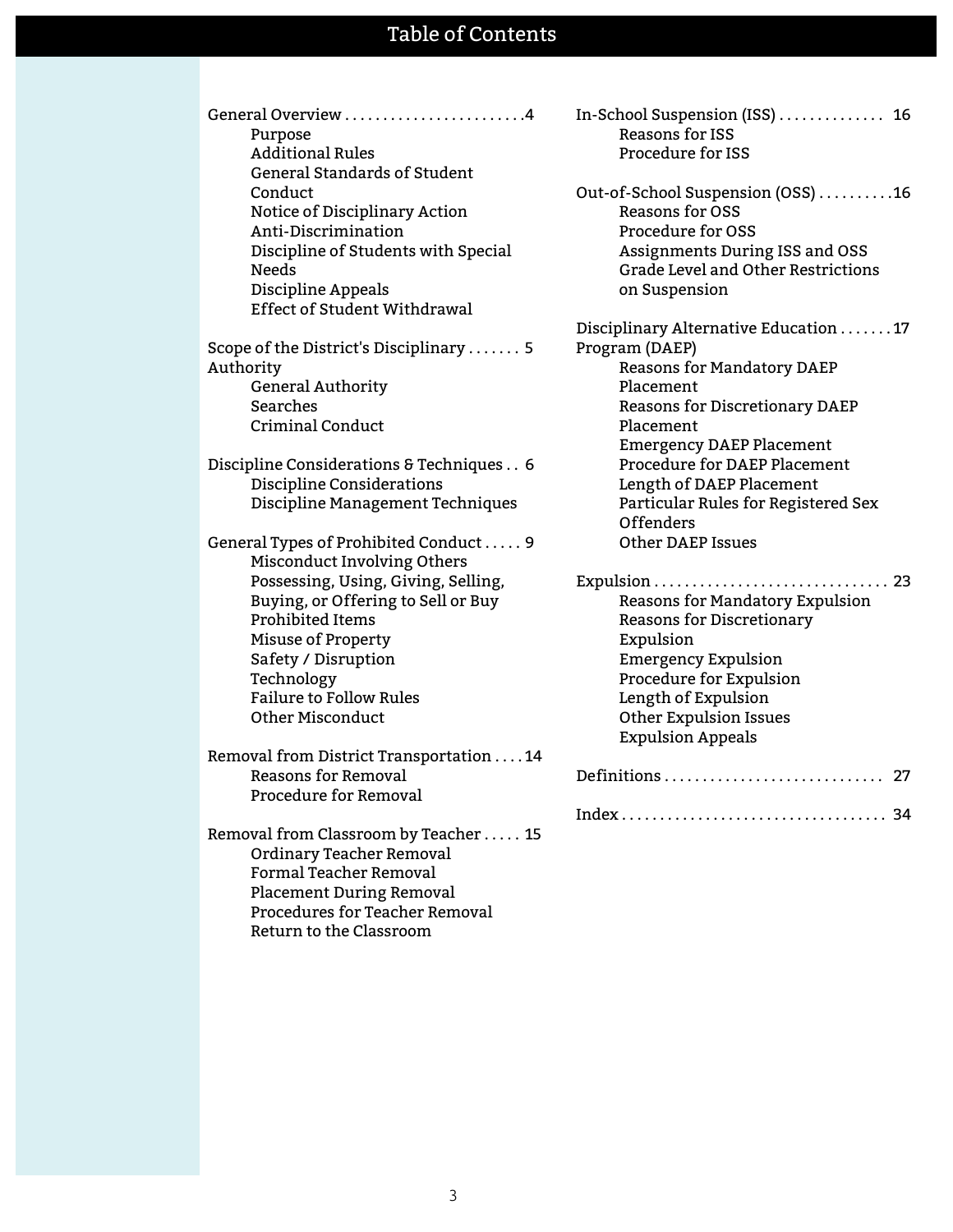|                                                       | <b>General Overview</b>                                                                                                                                                                                                                                                                                                                                                                                                                                                                                                                                                                                                                                                                                                                                                                                                                                                                                                                                                                                                                                                                                                                                                                                                                                                                                                                                                                                                                                                                                                                                                                                                                                                                                                                                                                                                               |
|-------------------------------------------------------|---------------------------------------------------------------------------------------------------------------------------------------------------------------------------------------------------------------------------------------------------------------------------------------------------------------------------------------------------------------------------------------------------------------------------------------------------------------------------------------------------------------------------------------------------------------------------------------------------------------------------------------------------------------------------------------------------------------------------------------------------------------------------------------------------------------------------------------------------------------------------------------------------------------------------------------------------------------------------------------------------------------------------------------------------------------------------------------------------------------------------------------------------------------------------------------------------------------------------------------------------------------------------------------------------------------------------------------------------------------------------------------------------------------------------------------------------------------------------------------------------------------------------------------------------------------------------------------------------------------------------------------------------------------------------------------------------------------------------------------------------------------------------------------------------------------------------------------|
| <b>Purpose</b>                                        | The Board of Trustees adopted this Student Code of Conduct (SCC) to promote a safe, secure,<br>and optimal learning environment for all students. Inside you will find information regarding:                                                                                                                                                                                                                                                                                                                                                                                                                                                                                                                                                                                                                                                                                                                                                                                                                                                                                                                                                                                                                                                                                                                                                                                                                                                                                                                                                                                                                                                                                                                                                                                                                                         |
|                                                       | • The District-wide discipline management plan,                                                                                                                                                                                                                                                                                                                                                                                                                                                                                                                                                                                                                                                                                                                                                                                                                                                                                                                                                                                                                                                                                                                                                                                                                                                                                                                                                                                                                                                                                                                                                                                                                                                                                                                                                                                       |
|                                                       | • A description of prohibited conduct,                                                                                                                                                                                                                                                                                                                                                                                                                                                                                                                                                                                                                                                                                                                                                                                                                                                                                                                                                                                                                                                                                                                                                                                                                                                                                                                                                                                                                                                                                                                                                                                                                                                                                                                                                                                                |
|                                                       | • The disciplinary options, methods, and consequences for preventing and addressing student<br>misconduct, and.                                                                                                                                                                                                                                                                                                                                                                                                                                                                                                                                                                                                                                                                                                                                                                                                                                                                                                                                                                                                                                                                                                                                                                                                                                                                                                                                                                                                                                                                                                                                                                                                                                                                                                                       |
|                                                       | • The process the District will follow when administering disciplinary consequences.                                                                                                                                                                                                                                                                                                                                                                                                                                                                                                                                                                                                                                                                                                                                                                                                                                                                                                                                                                                                                                                                                                                                                                                                                                                                                                                                                                                                                                                                                                                                                                                                                                                                                                                                                  |
|                                                       | If there is a conflict between the SCC and the Student Handbook, the terms of the SCC will<br>control. If there is a conflict between the SCC and local District policy, the more recently<br>adopted item will control.                                                                                                                                                                                                                                                                                                                                                                                                                                                                                                                                                                                                                                                                                                                                                                                                                                                                                                                                                                                                                                                                                                                                                                                                                                                                                                                                                                                                                                                                                                                                                                                                              |
| <b>Additional Rules</b>                               | Students may be subject to campus, classroom, transportation, extracurricular, and/or<br>organization rules in addition to those found in the SCC. Students may face consequences under<br>these additional rules as well as possible disciplinary action under the SCC. Further, to the extent<br>a student engages in misconduct that is not specifically addressed in the SCC, the student may<br>still be disciplined if the misconduct threatens students or staff or disrupts or interferes with the<br>educational process, learning environment, or school safety.                                                                                                                                                                                                                                                                                                                                                                                                                                                                                                                                                                                                                                                                                                                                                                                                                                                                                                                                                                                                                                                                                                                                                                                                                                                            |
| <b>General Standards of</b><br><b>Student Conduct</b> | In order to promote a positive educational experience for all students, the District expects<br>students to adhere to seven basic standards of conduct: (1) exercise self-control, self-respect,<br>and self-discipline, (2) demonstrate a positive attitude, (3) respect the rights and feelings of<br>others, (4) respect school property and the property of others, (5) support the learning process,<br>(6) adhere to rules, and (7) promote a safe environment that does not threaten school safety.<br>Because of significant variations in student conduct, it is not always possible for the SCC to<br>address each and every act of student misbehavior. To that end, the District retains discretion to<br>address student misconduct that is inconsistent with these seven standards even though the<br>conduct may not be specifically included in the SCC.                                                                                                                                                                                                                                                                                                                                                                                                                                                                                                                                                                                                                                                                                                                                                                                                                                                                                                                                                              |
| Notice of<br><b>Disciplinary Action</b>               | Teachers and administrators strive to notify parents/guardians of student conduct concerns as<br>they occur. If a student is placed in in-school or out-of-school suspension, placed in a disciplinary<br>alternative education program, expelled from school, assigned to a juvenile justice alternative<br>education program, or taken into custody by a law enforcement officer, the campus behavior<br>coordinator will promptly contact the parent/guardian by phone or in person and will also make<br>a good faith effort to provide the student with written notice of the disciplinary action to be<br>delivered to the parent/guardian on the same day the consequence is assigned or<br>recommended. If the parent/quardian is not reached by phone or in person by 5:00 p.m. on the<br>first business day after the disciplinary consequence is assigned or recommended, written notice<br>will be sent to the parent's/guardian's last known address. Another campus administrator may<br>provide notice of disciplinary action if the campus behavior coordinator is not able or available to<br>provide notice in accordance with the District's District of Innovation Plan. Failure to send any<br>notice within this time period or as noted elsewhere in the SCC does not preclude imposing a<br>discipline consequence. A school district that receives a bomb threat or terroristic threat relating<br>to a campus or other district facility at which students are present shall provide notification of<br>the threat as soon as possible to the parent(s), guardian(s), or other person(s) standing in<br>parental relation to each student who is assigned to the campus or who regularly uses the<br>facility.<br>Parents are responsible to provide to the campus administration the address and telephone |
|                                                       | number(s) at which parents can be reached and update those numbers as necessary.                                                                                                                                                                                                                                                                                                                                                                                                                                                                                                                                                                                                                                                                                                                                                                                                                                                                                                                                                                                                                                                                                                                                                                                                                                                                                                                                                                                                                                                                                                                                                                                                                                                                                                                                                      |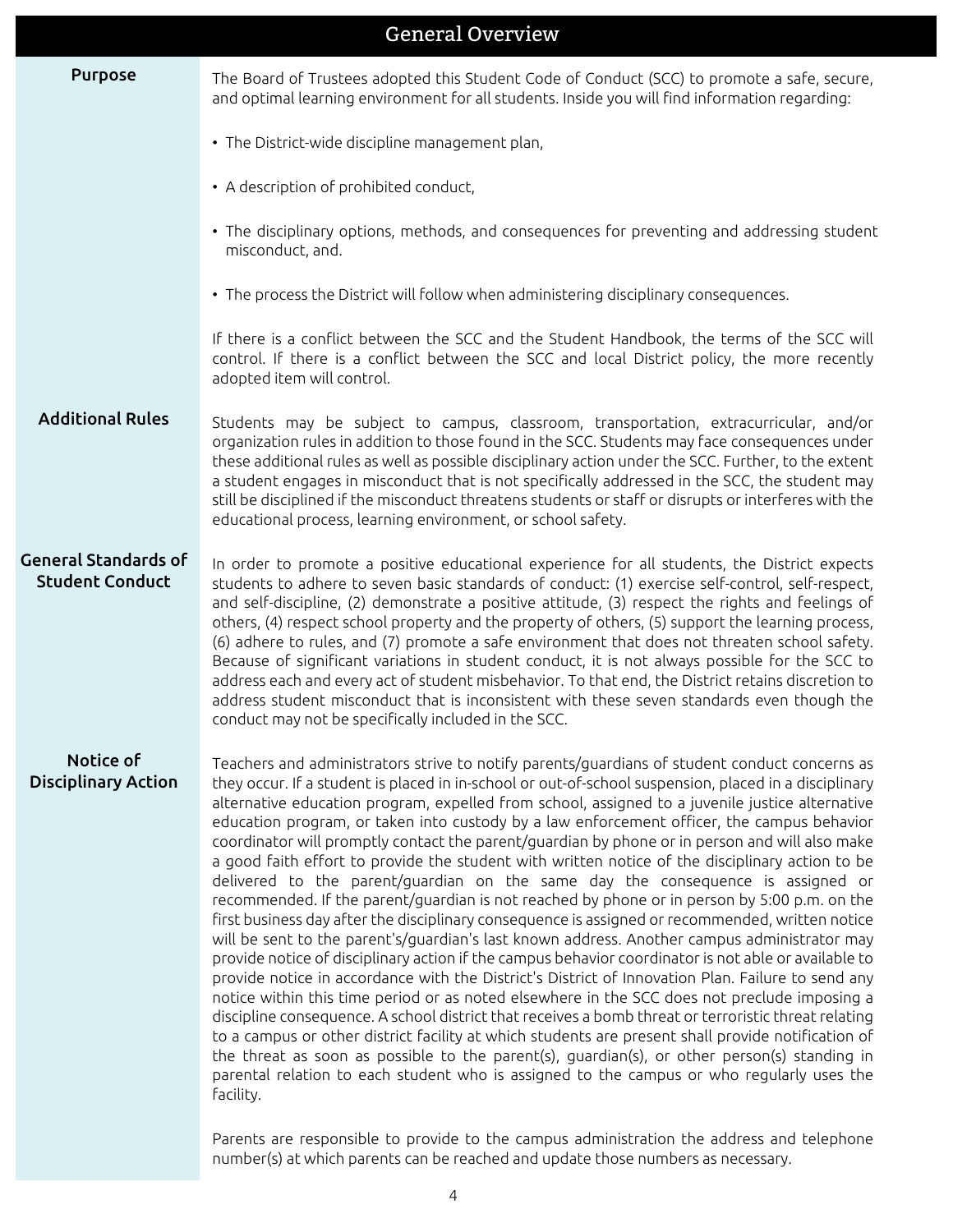| Anti-Discrimination                                           | The District does not discriminate against students on the basis of race, sex, national origin,<br>disability, religion, age, color, or ethnicity when enforcing the provisions of the SCC.                                                                                                                                                                                                                                                                                                                                                                                                                                                                                                                                                                                                                       |  |  |
|---------------------------------------------------------------|-------------------------------------------------------------------------------------------------------------------------------------------------------------------------------------------------------------------------------------------------------------------------------------------------------------------------------------------------------------------------------------------------------------------------------------------------------------------------------------------------------------------------------------------------------------------------------------------------------------------------------------------------------------------------------------------------------------------------------------------------------------------------------------------------------------------|--|--|
| Discipline of<br><b>Students with</b><br><b>Special Needs</b> | This Code of Conduct applies to all students. However, when enforcing its Code of Conduct, the<br>District will comply with federal and state laws pertaining to students with disabilities. For more<br>information about those specific procedures, please contact Director of Special Programs                                                                                                                                                                                                                                                                                                                                                                                                                                                                                                                 |  |  |
|                                                               | Information is also available to parents of students with disabilities in the "Explanation of Rights<br>and Procedural Safeguards of a Parent with a Child with Disabilities in School," which is provided<br>to parents at the time of admission into Special Education and annually.                                                                                                                                                                                                                                                                                                                                                                                                                                                                                                                            |  |  |
| <b>Discipline Appeals</b>                                     | Appeals of disciplinary measures should be directed to the student's teacher or campus<br>administrator, as described in local District policies FNG, FOC, or FOD as appropriate. Depending<br>on the disciplinary consequence assigned, different complaint procedures may apply. A copy of<br>the appropriate policy is available at the campus or central administration office or online at<br>http://pol.tasb.org/Home/Index/1139. Please note that the email address and dedicated phone<br>number of the campus behavior coordinator or campus administrator responsible for student<br>discipline is listed on the campus homepage. Timelines for filing appeals stated in the policy will<br>be enforced. Disciplinary consequences will not be delayed or deferred pending the outcome of<br>an appeal. |  |  |
| <b>Effect of Student</b><br>Withdrawal                        | Withdrawal from school after a student has been accused of a violation of the SCC will not<br>prevent the District from investigating the alleged violation and, if it is determined that a<br>violation did occur, assessing the appropriate disciplinary consequence and enforcing that<br>consequence should the student re-enroll in the District.                                                                                                                                                                                                                                                                                                                                                                                                                                                            |  |  |
|                                                               | Scope of the District's Disciplinary Authority                                                                                                                                                                                                                                                                                                                                                                                                                                                                                                                                                                                                                                                                                                                                                                    |  |  |
| <b>General Authority</b>                                      | In addition to the disciplinary authority established for certain types of offenses as described<br>within the SCC, the District has general disciplinary authority over a student at the following<br>times:                                                                                                                                                                                                                                                                                                                                                                                                                                                                                                                                                                                                     |  |  |
|                                                               | • At any time during the school day.                                                                                                                                                                                                                                                                                                                                                                                                                                                                                                                                                                                                                                                                                                                                                                              |  |  |
|                                                               | • While traveling on District owned or operated transportation or during school-related travel.                                                                                                                                                                                                                                                                                                                                                                                                                                                                                                                                                                                                                                                                                                                   |  |  |
|                                                               | • While attending any school-sponsored or school-related activity, regardless of time or location.                                                                                                                                                                                                                                                                                                                                                                                                                                                                                                                                                                                                                                                                                                                |  |  |
|                                                               | • As provided in extracurricular or organization handbooks, by-laws, constitutions, or other<br>guidelines.                                                                                                                                                                                                                                                                                                                                                                                                                                                                                                                                                                                                                                                                                                       |  |  |
|                                                               | • While on school property.                                                                                                                                                                                                                                                                                                                                                                                                                                                                                                                                                                                                                                                                                                                                                                                       |  |  |
|                                                               | • For any school-related misconduct, regardless of time or location.                                                                                                                                                                                                                                                                                                                                                                                                                                                                                                                                                                                                                                                                                                                                              |  |  |
|                                                               | • During online or other types of remote instruction.                                                                                                                                                                                                                                                                                                                                                                                                                                                                                                                                                                                                                                                                                                                                                             |  |  |
|                                                               | • Other off campus conduct as permitted and defined by Chapter 37 of the Texas Education<br>Code, including cyberbullying.                                                                                                                                                                                                                                                                                                                                                                                                                                                                                                                                                                                                                                                                                        |  |  |
|                                                               | • For certain offenses against other students and school employees, regardless of time or<br>location.                                                                                                                                                                                                                                                                                                                                                                                                                                                                                                                                                                                                                                                                                                            |  |  |
|                                                               | • For certain offenses committed within 300 feet of school property as measured from any<br>point on the school's real property boundary line.                                                                                                                                                                                                                                                                                                                                                                                                                                                                                                                                                                                                                                                                    |  |  |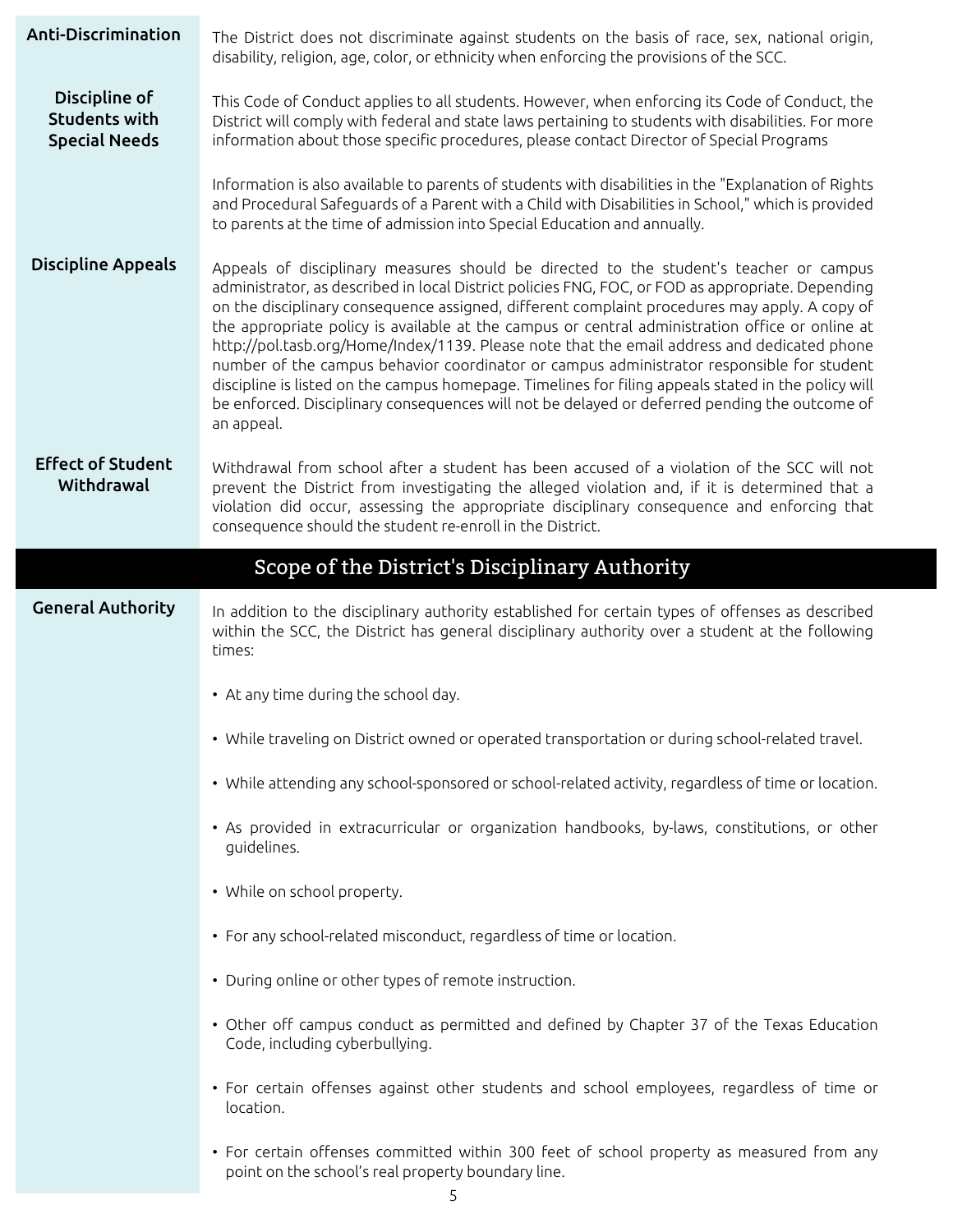|                                     | • If the student is a registered sex offender.                                                                                                                                                                                                                                                                                                                                                                                                                                                                                                                                                                                                                                                                                                                                                                                                                                                                                                                                                                                                                                                                                                                                                                                                                                                                                              |  |  |
|-------------------------------------|---------------------------------------------------------------------------------------------------------------------------------------------------------------------------------------------------------------------------------------------------------------------------------------------------------------------------------------------------------------------------------------------------------------------------------------------------------------------------------------------------------------------------------------------------------------------------------------------------------------------------------------------------------------------------------------------------------------------------------------------------------------------------------------------------------------------------------------------------------------------------------------------------------------------------------------------------------------------------------------------------------------------------------------------------------------------------------------------------------------------------------------------------------------------------------------------------------------------------------------------------------------------------------------------------------------------------------------------|--|--|
| <b>Searches</b>                     | A student's clothing, personal property, electronic equipment, method of transportation, or<br>school property used by the student (such as lockers or desks) may be searched when there is<br>reasonable cause to believe the search will reveal articles or materials prohibited by the District<br>or other violations of school rules. Students are responsible for ensuring that any personal<br>property, method of transportation, or school property used by the student does not contain<br>prohibited items. Students may be disciplined for possession of prohibited items discovered<br>during a search. For more information about searches, please review the District's Student<br>Handbook and policy FNF. (Local)                                                                                                                                                                                                                                                                                                                                                                                                                                                                                                                                                                                                          |  |  |
| <b>Criminal Conduct</b>             | School administrators will report crimes as required by law and may contact local law<br>enforcement regarding suspected criminal activity. Certain acts of misconduct may constitute<br>criminal offenses in addition to violations of the SCC. Because school discipline is independent of<br>criminal proceedings, disciplinary consequences may not be postponed pending the outcome of<br>any criminal proceeding or affected by the outcome of any criminal proceeding.                                                                                                                                                                                                                                                                                                                                                                                                                                                                                                                                                                                                                                                                                                                                                                                                                                                               |  |  |
|                                     | Finally, as the District expects its students to adhere to certain standards of conduct, the District<br>also expects that parents of our students and other visitors will comply with similar standards of<br>conduct and civility expected of our students. Accordingly, a school administrator, resource<br>officer, or school district peace officer may refuse to allow a person to enter or may eject a<br>person from any property under the control of the school district if the person refuses to leave<br>peaceably upon request, and 1) the person poses a substantial risk of harm to themselves or<br>others, or 2) is behaving in a way that is inappropriate for a school setting. A person behaving<br>inappropriately for a school setting may be removed if, prior to the person being removed from<br>District property, 1) the school employee issued a verbal warning that the behavior was<br>inappropriate and could lead to the person's removal of the individual and 2) the person<br>persisted in the behavior. Any person removed from District property may appeal such removal<br>under Board policy FNG (Local) or (GF) (Local) and shall be permitted to address the Board in<br>person within 90 days of filing the initial complaint, unless the complaint is resolved before the<br>Board considers it. |  |  |
|                                     | Discipline Considerations & Techniques                                                                                                                                                                                                                                                                                                                                                                                                                                                                                                                                                                                                                                                                                                                                                                                                                                                                                                                                                                                                                                                                                                                                                                                                                                                                                                      |  |  |
| <b>Discipline</b><br>Considerations | Using their professional judgment, campus behavior coordinators will consider a variety of<br>factors when administering disciplinary consequences and determining the duration of the<br>consequence, including but not limited to:                                                                                                                                                                                                                                                                                                                                                                                                                                                                                                                                                                                                                                                                                                                                                                                                                                                                                                                                                                                                                                                                                                        |  |  |

- the degree of severity and risk of danger.
- the effect of the misconduct.
- the age and grade level of the student.
- legal requirements.
- the frequency of the misconduct.
- the student's demeanor.
- the possibility of disruption of the school environment.

When deciding to order a student to out-of-school suspension, DAEP placement, expulsion, or placement in JJAEP the District will consider: (1) self-defense (see definitions), (2) the student's intent (see definitions) or lack of intent at the time of the misconduct, (3) the student's disciplinary history, (4) a disability that substantially impairs the student's capacity to appreciate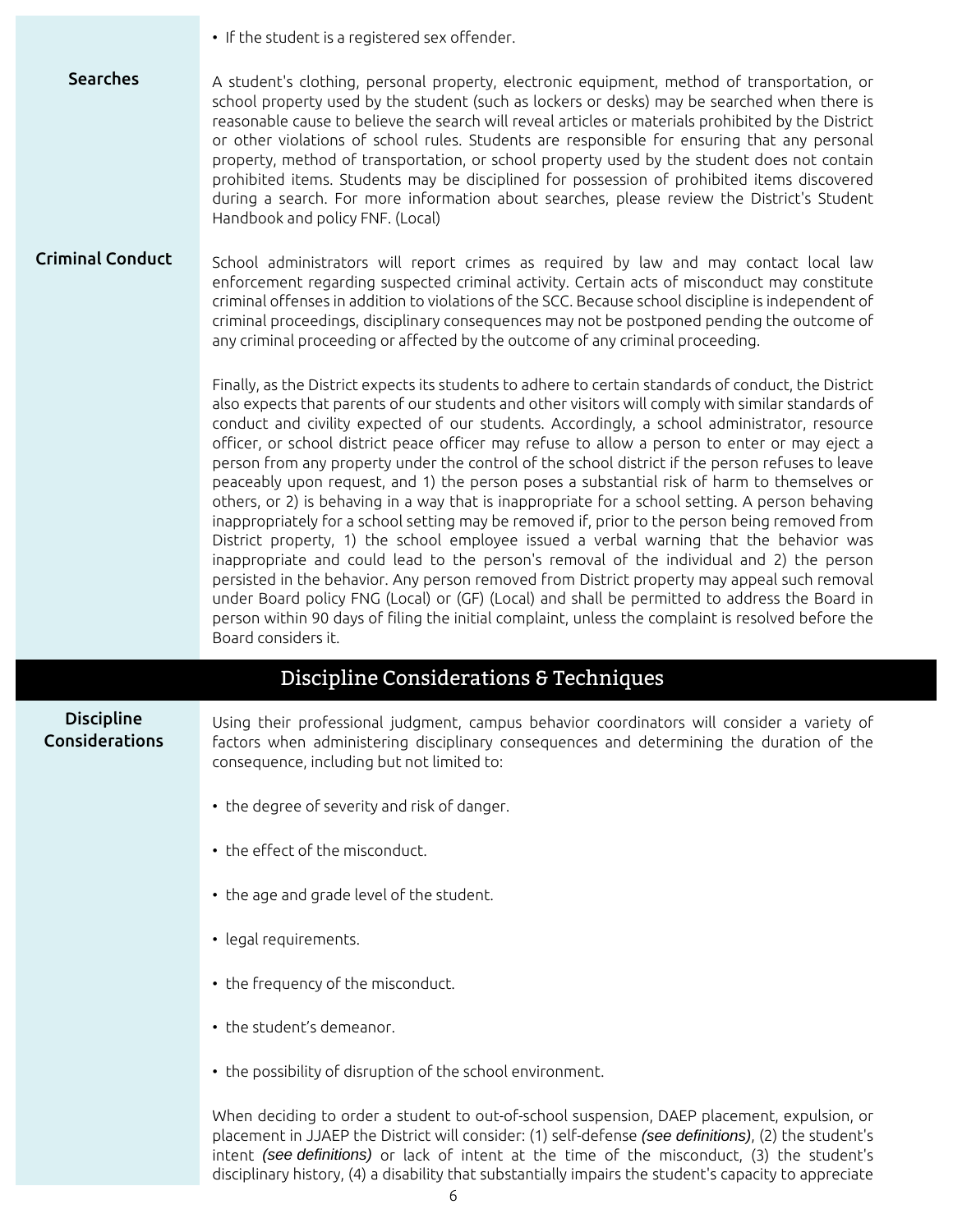the wrongfulness of the student's conduct to the extent required by state and federal law, (5) a student's status in the conservatorship of the Department of Family and Protective Services and (6) a student's status as homeless. These factors will be taken into consideration regardless of whether it is a discretionary or mandatory disciplinary consequence.

A student who, upon investigation, is found to be subject to bullying (see definitions) will not be disciplined on the basis of using reasonable self-defense (see definitions) in response to the bullying, as determined by the campus administration.

In some circumstances, it may be necessary for a district employee to physically restrain a student to protect the student or any other person from physical injury, to obtain possession of a weapon or other dangerous objects, to protect property from serious damage, to restore order, or to restrain an irrational student.

The District will also establish a "threat assessment and safe and supportive school team" to serve at each campus of the district and will adopt policies and procedures for the teams. The team is responsible for developing and implementing the safe and supportive school program, as well as conducting threat assessments. These will include assessing and reporting individuals who make threats of violence or exhibit harmful, threatening, or violent behavior, gathering and analyzing data to determine the level of risk and appropriate intervention (including referring a student for mental health assessment and implementing an escalation procedure, if appropriate based on the team's assessment), and providing guidance to students and school employees on recognizing harmful, threatening, or violent behavior that may pose a threat to the community, school, or individual.

Finally, security personnel are important members of the District safety team. State law requires that the job duties of the peace officers, school resource officers and security personnel be listed in the District Student Code of Conduct. See job duties listed below:

Wear police uniforms while on duty; supervise traffic at the beginning and end of each school day; patrol parking lots and check for identification badges; remain highly visible in halls, cafeteria, gymnasium, and parking lots, periodically checking for suspicious activity; assist school administration with anyone causing a disruption, attendance issues, and any criminal activity on campus including making arrests; work to develop good communication with students, parents, community members, and school employees; bring attention to school officials suspicious behavior, rumors, or any other information that might suggest a threat to the safety and security of the school; improve the image of law enforcement presence at the school; and make and file reports as necessary. Campus police officers will be under the direction of the campus principal.

#### **Discipline** Management Techniques

Discipline is designed to correct student behavior and encourage students to comply with school rules. The District may use any one or a combination of the following strategies or techniques to manage student behavior, prevent or intervene in discipline problems, or address violations of the SCC or campus or classroom rules:

- Verbal correction.
- Seating changes.
- Parent conferences.
- Removal from the classroom.
- Sending the student to the office or other area.
- Transfer to a different classroom or campus.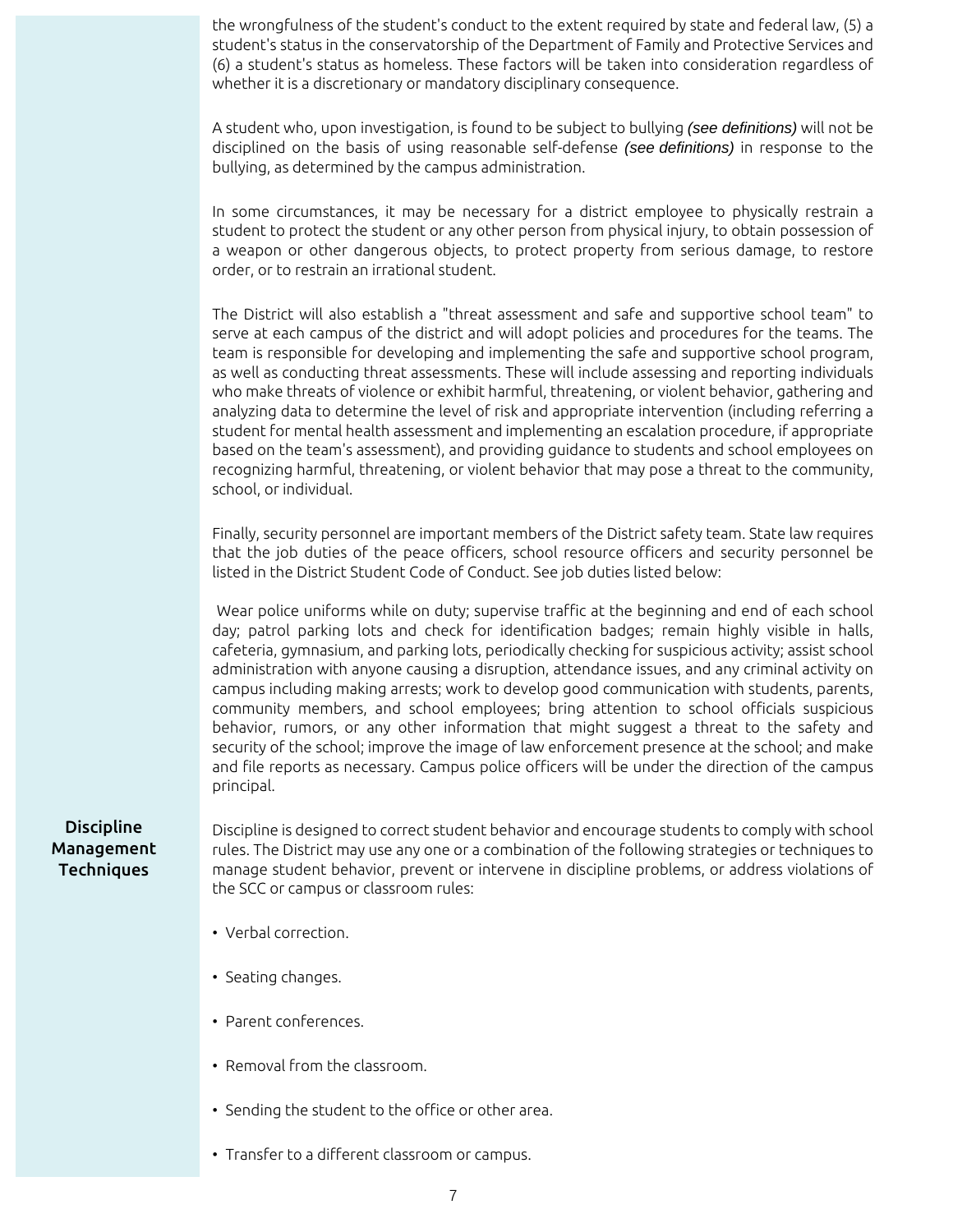- Assignment to an alternate setting.
- Behavior modification contracts or improvement plans.
- Separation or "stay away" agreements.
- Assignment of school-related tasks, services, or duties.
- Confiscation of items.
- School probation.
- Restitution or restoration.
- Revocation of interdistrict transfer, as permitted by state law or local DOI Plan, if applicable
- Calming-down time.
- Lunch detention.
- After-school detention.
- Restorative practices
- Demerits or rewards.
- Positive behavior interventions.
- Mediation.
- Peer mentoring.
- Training in conflict management, social skills, managing emotions, and impulse control.
- Loss or restriction of privileges, including participation or membership in co-curricular or extracurricular activities, seeking or holding honorary positions, or speaking at school activities.
- Suspension from participation in UIL or district extracurricular activities.
- Revocation of transportation privileges.
- Counseling.
- Detention
- Grade penalties as permitted by policy
- Consequences identified in co-curricular or extracurricular codes of conduct, constitutions, bylaws, or other guidelines.
- In-school suspension.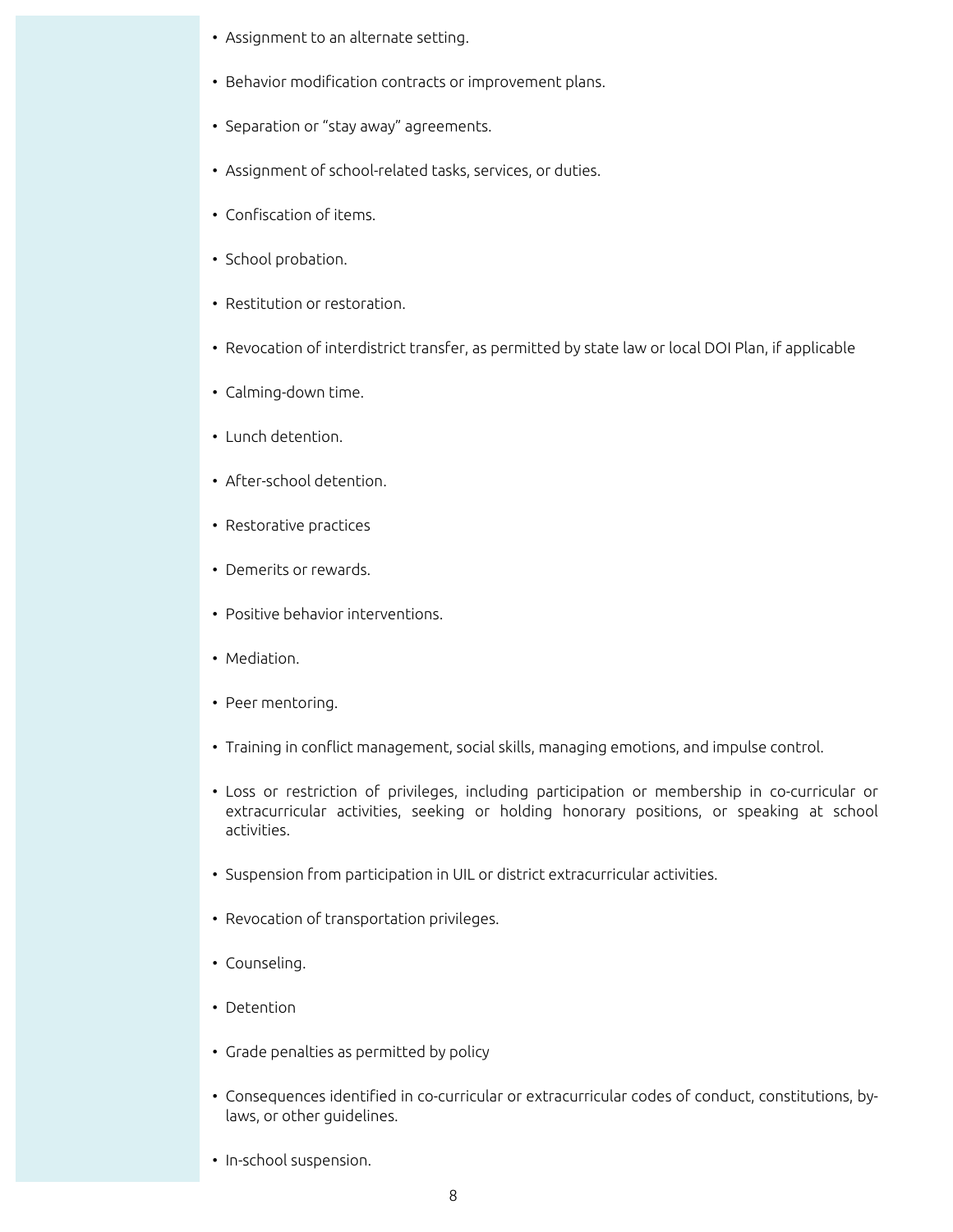- Out-of-school suspension.
- Disciplinary Alternative Education Program (DAEP).
- Expulsion.
- Saturday School Suspension.
- Conditional Attendance of Parents.
- Other methods and consequences as stated in the SCC.

State law includes a list of prohibited "aversive" disciplinary techniques, defined as those "intended to reduce the likelihood of a behavior reoccurring by intentionally inflicting on a student significant physical or emotional discomfort or pain". While school districts may still utilize corporal punishment or legally permissible restraints, all other techniques listed in state law are explicitly prohibited and will not be utilized. For a full list of these prohibited "aversive" discipline techniques, see Board policy FO (LEGAL) online at http://pol.tasb.org/Home/Index/1139.

## General Types of Prohibited Conduct

#### Misconduct Involving **Others**

Misconduct identified in the list of prohibited behaviors below will result in the assignment of one or more "Discipline Management Techniques" if the behavior is committed at school, a school-sponsored or school-related activity, during school-related travel, while traveling on District owned or operated transportation, or when the District has "Disciplinary Authority" as described in the SCC.

- Horseplay, roughhousing, and other playful behavior that, though not intended to harm, presents a reasonable risk of harm, threatens the safety of others, or actually causes injury to others.
- Fighting (see definitions) or scuffling that may or may not result in physical pain, illness, or any impairment of a physical condition.
- Engaging in conduct that can or does cause bodily injury (see definitions).
- Forcing an unwilling person to act or not act or obtaining money or another object of value from an unwilling person through duress, threats, force, extortion, coercion, or blackmail.
- Subjecting a student or District employee, official, or volunteer to physical harm, confinement or restraint.
- Bullying (see definitions).
- Cyberbullying (see definitions), including conduct that interferes with a student's educational opportunities or substantially disrupts the orderly operation of a classroom, school, or schoolsponsored or school-related activity.
- Name-calling, ethnic or racial slurs, or derogatory statements that school employees reasonably believe could substantially disrupt the school environment or incite violence.
- Adding any substance, whether harmful or not, without permission to any food or beverages belonging to, in the possession of, or meant to be consumed by another student or District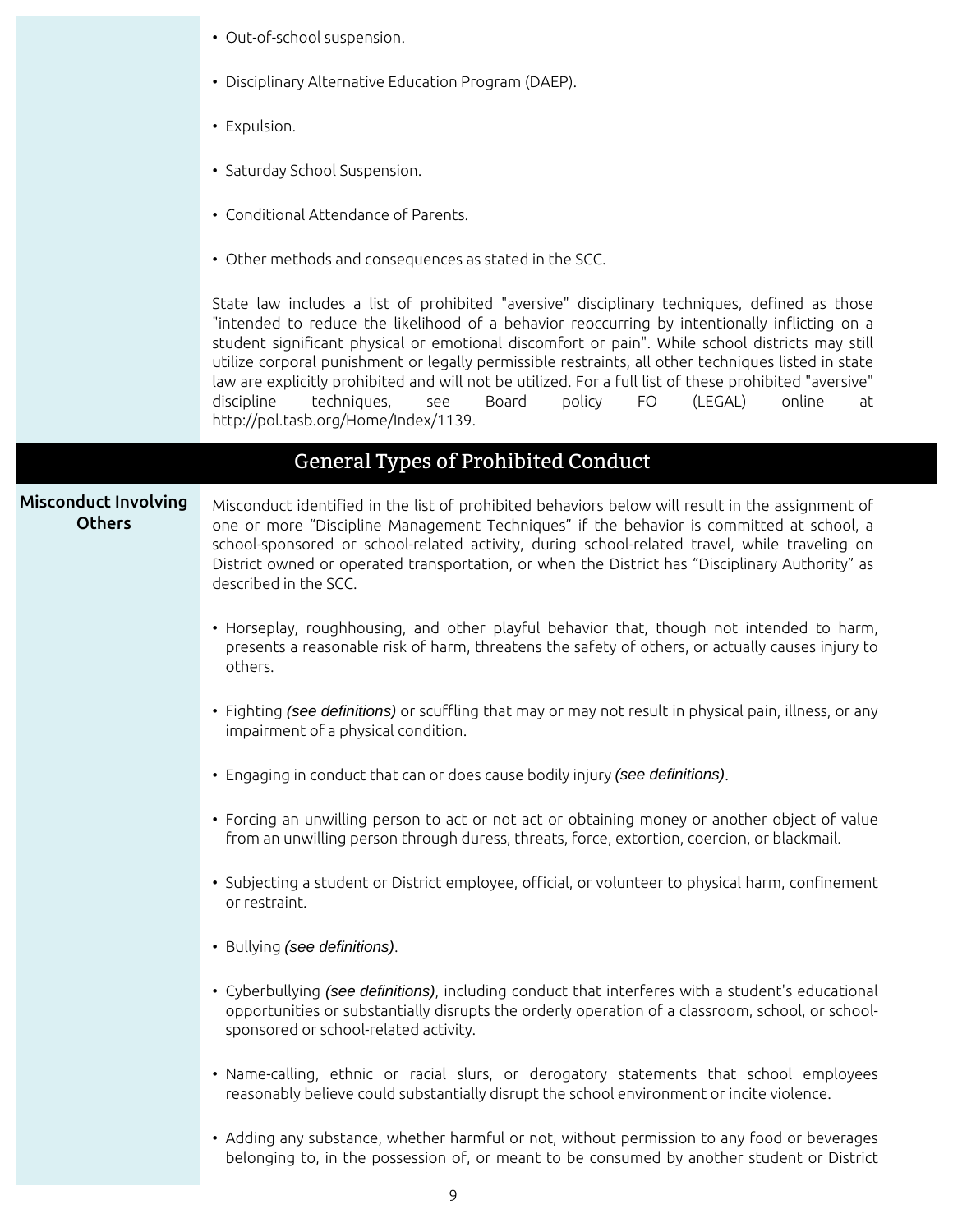employee, official, or volunteer.

- Engaging in harassment (see definitions) toward another student or a District employee, official, or volunteer, including harassment based on race, color, religion, national origin, disability, sex, gender, or age.
- Engaging in sexual harassment (see definitions) or sexual abuse.
- Releasing or threatening to release intimate visual material of a minor or a student who is 18 years of age or older without the student's consent.
- Invasive visual recording (see definitions).
- Inappropriate verbal (oral or written), physical, or sexual contact toward another student or a District employee, official, or volunteer, regardless of whether it is consensual.
- Touching one's own private body parts in a sexual manner.
- Consensual hugging, touching, or other displays of affection that interfere with, detract from, or disrupt the school environment.
- Engaging in physical, sexual, verbal, or emotional abuse as a means to harm, threaten, intimidate, or control another person in a current or past dating relationship.
- Engaging in oral or written threats to cause harm or bodily injury (see definitions) to another student, a District employee, official, or volunteer, or school property, including threats made using the Internet or other technology resources at school. Students may be disciplined for threats made outside of school, including website or Internet postings, if the threat causes a material or substantial disruption at school or is reasonably forecast to cause one.
- Engaging in oral or written threats of any kind of violence or violent acts.
- Preparing a hit list (see definitions).
- Wrongfully obtaining and using another person's identifying information or personal data without permission in order to mislead, defraud, or deceive.
- Hazing (see definitions).
- Retaliating against a student for (1) reporting either a violation of the SCC or bullying, or (2) participating in an investigation of a violation of the SCC or bullying.
- Matches or a lighter.

Possessing, Using, Giving, Selling, Buying, or Offering to Sell or Buy Prohibited Items

- Tobacco products.
- Electronic cigarettes (see definitions), electronic vaping devices, personal vaporizers, electronic nicotine delivery systems or paraphernalia, including but not limited to Juul and Juul pods, or vials, cartridges, or "pens" with liquid or other types of material for use in such devices.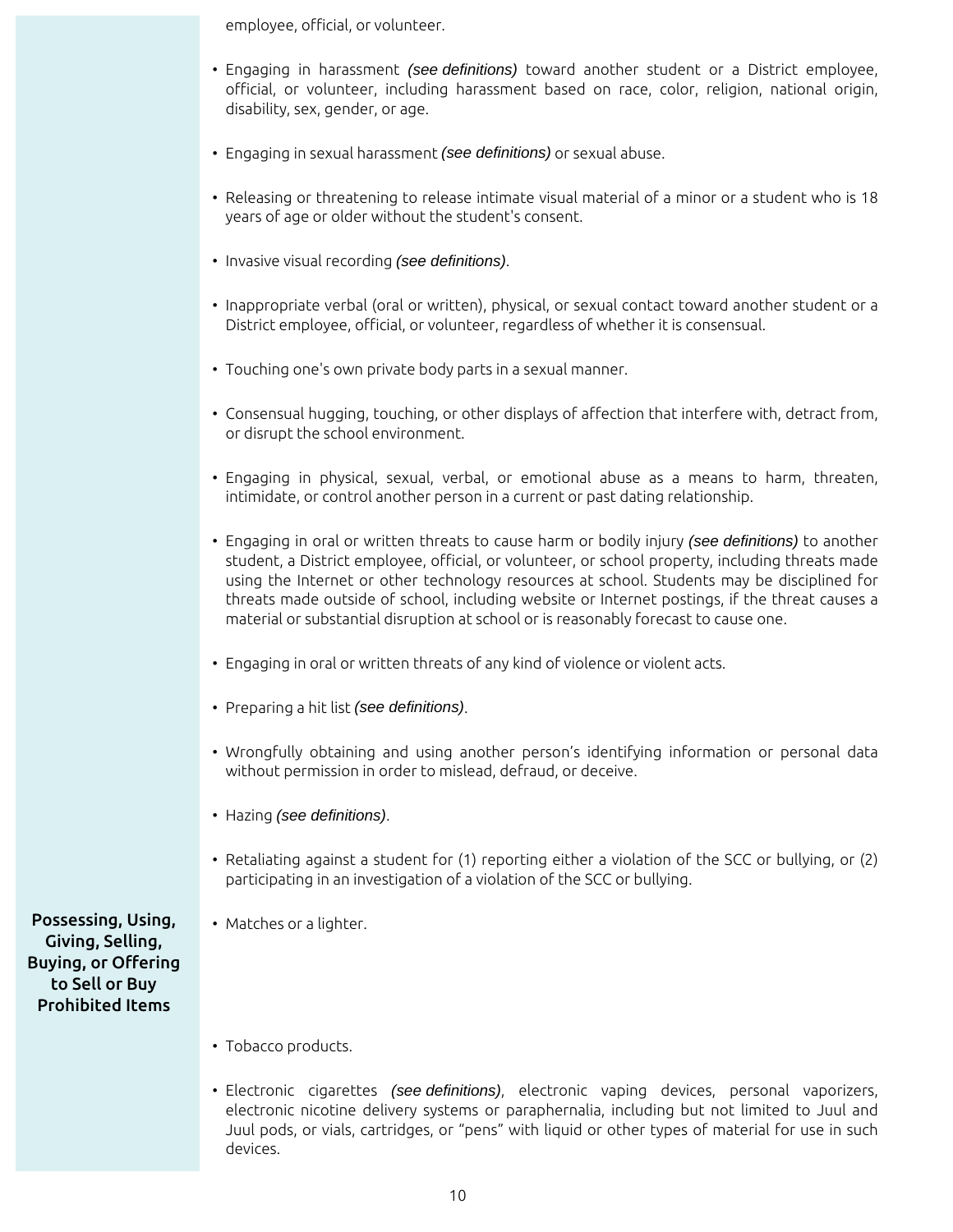- Fireworks or any other pyrotechnic device.
- Smoke or stink bombs.
- Laser pointers (unauthorized use).
- Pepper spray or other small chemical dispenser sold commercially for personal protection.
- "Look-alike" drugs or items attempted to be passed off as drugs, including non-prescription drugs, medications, or herbal or dietary supplements except as permitted by District policy.
- Prescription drugs except as permitted by District policy.
- Less than a useable amount of stems, seeds, or other pieces of marijuana.
- Paraphernalia (see definitions) related to any prohibited substance, including, but not limited to, marijuana, a controlled substance, a dangerous drug, or an alcoholic beverage.
- Designer drugs, synthetic marijuana, synthetic cannabinoids (such as K2 or spice), stimulants (such as bath salts), or analogs of any drug in any form, regardless of whether currently scheduled or classified as an illegal drug under state or federal law and regardless of whether the substance is legally sold or marketed as "herbal incense," "potpourri," "bath salts," or "not for human consumption.".
- Razor blades, box cutters, or chains.
- Knives with a blade 5 ½ inches or less.
- Hand instrument designed to cut or stab another by being thrown; including, but not limited to, a dirk, stiletto, dagger, poniard, bowie knife, sword, or spear.
- Fake or "look-alike" weapons.
- Deadly weapons (see definitions).
- Poisons, caustic acids, or other materials that may be toxic to the human body.
- BB gun, air gun, or stun gun.
- Ammunition, shells, bullets, or gunpowder.
- Clubs, knuckles, firearm silencers, or similar dangerous weapons.
- Material that is sexually-oriented, pornographic, obscene, or reveals a person's private body parts.
- Material, including published or electronic items, that promotes or encourages illegal behavior or could threaten school safety.
- Articles not generally considered to be weapons when the administrator determines that a danger exists or when used in a way that threatens or inflicts bodily injury to another.
- CD or DVD players, cassette players, electronic games, MP3 players, stereo head sets, or other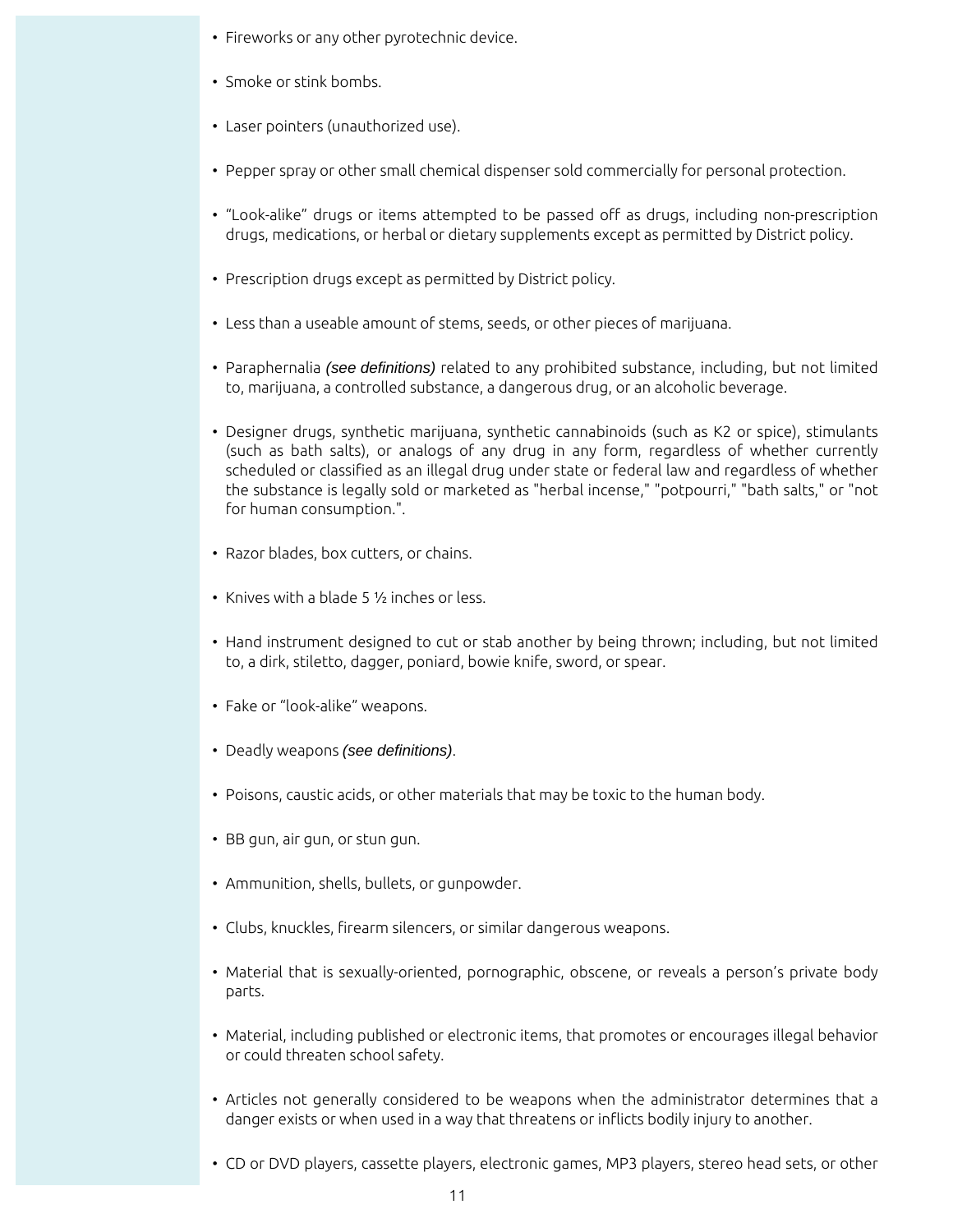|                           | electronic equipment for other than approved use.                                                                                                                                                                                                                                                                                                                                                                                                                                                |  |  |
|---------------------------|--------------------------------------------------------------------------------------------------------------------------------------------------------------------------------------------------------------------------------------------------------------------------------------------------------------------------------------------------------------------------------------------------------------------------------------------------------------------------------------------------|--|--|
|                           | • Using, displaying, or having in operational mode a paging device, cellular telephone, or<br>telecommunications device (see definitions) at school during the school day. A student shall<br>obtain prior approval before using personal telecommunications or other personal electronic<br>devices for on-campus instructional purposes. The student shall also acknowledge receipt and<br>understanding of applicable regulations and shall sign the appropriate user agreements. [See<br>CQ] |  |  |
| <b>Misuse of Property</b> | • Stealing from others, including the District.                                                                                                                                                                                                                                                                                                                                                                                                                                                  |  |  |
|                           | • Committing or assisting in a robbery, theft, or burglary that is not punishable as a felony.                                                                                                                                                                                                                                                                                                                                                                                                   |  |  |
|                           | • Damaging, destroying, or vandalizing property owned by others or the District.                                                                                                                                                                                                                                                                                                                                                                                                                 |  |  |
|                           | • Marking District property such as textbooks, lockers, furniture, or equipment with graffiti,<br>tagging, or by other means.                                                                                                                                                                                                                                                                                                                                                                    |  |  |
|                           | • Attempting to start or starting a fire on or in any property owned, used, or controlled by a<br>student, the District, or District employees, officials, or volunteers that does not rise to the<br>level of arson or criminal mischief.                                                                                                                                                                                                                                                       |  |  |
| Safety / Disruption       | • Threatening to use or exhibit a firearm.                                                                                                                                                                                                                                                                                                                                                                                                                                                       |  |  |
|                           | • Discharging a fire extinguisher, pulling a fire alarm, calling 911, tampering with an Automated<br>External Defibrillator, or causing the sprinkler system to activate when there is no smoke, fire,<br>danger, or emergency.                                                                                                                                                                                                                                                                  |  |  |
|                           | • Making or participating in false statements or hoaxes regarding school safety.                                                                                                                                                                                                                                                                                                                                                                                                                 |  |  |
|                           | • Making threats regarding school safety or harm to students and/or employees, regardless of<br>intent.                                                                                                                                                                                                                                                                                                                                                                                          |  |  |
|                           | • Engaging in misbehavior, actions, or demonstrations that substantially disrupt or materially<br>interfere with school activities or that give school officials reasonable cause to believe that<br>such conduct will substantially disrupt the school program, endanger others, or incite violence.                                                                                                                                                                                            |  |  |
|                           | • Throwing objects that can cause bodily injury or property damage.                                                                                                                                                                                                                                                                                                                                                                                                                              |  |  |
|                           | • Making false accusations or providing false statements concerning wrongful, unlawful,<br>inappropriate, or illegal conduct alleged to have been committed by another student or<br>District employee, official, or volunteer.                                                                                                                                                                                                                                                                  |  |  |
| Technology                | • Sending, possessing, or posting electronic messages, videos, audio recordings, or images that<br>are abusive, obscene, sexually oriented, harassing, threatening, intimidating, illegal, or that<br>cause a material or substantial disruption at school, including cyberbullying (see definitions).                                                                                                                                                                                           |  |  |
|                           | • Using any device or technology to copy or capture an image or the content of any District<br>materials (such as tests or exams) without permission of a teacher or administrator.                                                                                                                                                                                                                                                                                                              |  |  |
|                           | • Making, participating in the making of, transmitting to another via an electronic device, or<br>posting to the Internet a digital video, audio recording, or image of an actual or simulated act<br>that involves a crime or conduct prohibited by the Code of Conduct.                                                                                                                                                                                                                        |  |  |
|                           | • Using any device or technology to record the voice or image of another in any way that                                                                                                                                                                                                                                                                                                                                                                                                         |  |  |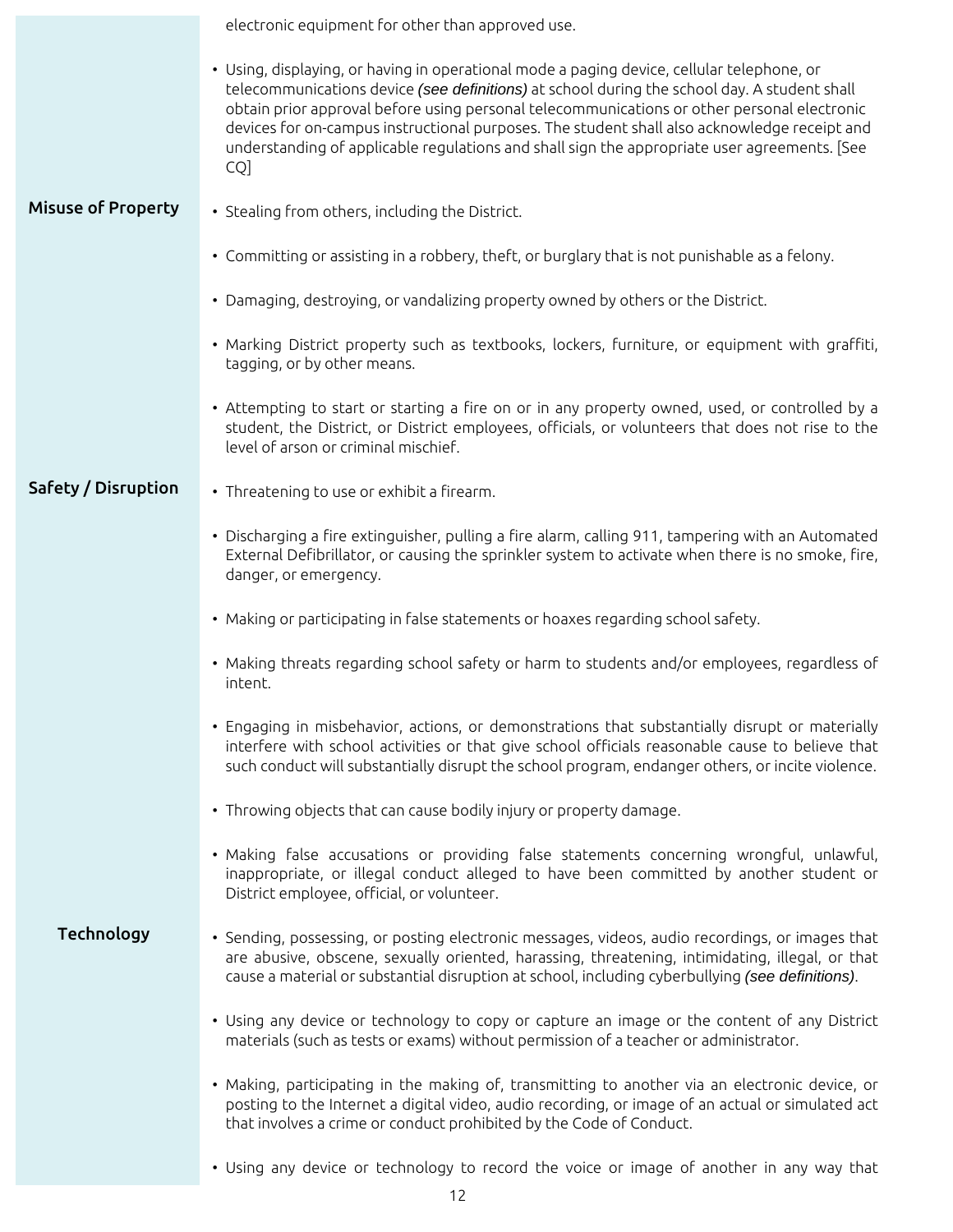disrupts the educational environment, invades the privacy of others, or without the prior consent of the individual being recorded.

- Using any device or technology to record the voice or image of another to take, disseminate, transfer, circulate, exhibit, present, or share audio, images, video, or photos that reveal private parts of the body that are normally covered by clothing (aka sexting).
- Using the name, persona, or image of a student, District employee, or volunteer to create a web page or post one or more messages on a website without the other person's consent for purposes of harassing, intimidating, embarrassing, or threatening another.
- Using email, websites, or electronic devices to engage in or encourage illegal conduct, violations of the SCC, or to threaten school safety.
- Attempting to or successfully accessing or circumventing passwords or other security-related information of the District, officials, volunteers, employees, or other students by any means.
- Attempting to or successfully altering, destroying, interrupting, intercepting, or disabling District technology equipment, District data, the data of other users of the District's computer system, or other networks connected to the District's system, including uploading or creating computer viruses, worms, or other harmful material.
- Copying, downloading, reproducing, distributing, retransmitting, redisplaying, or modifying items from the District's website.
- Engaging in any of the above forms of technological misconduct outside of school when such conduct causes a material or substantial disruption at school as determined by school officials.
- NOTE: Students will not be disciplined for technological misconduct related to possessing items described above so long as the student (1) did not contribute to creation of the item in any way, (2) possessed it only after receiving the item unsolicited from another, (3) either promptly destroyed the item or reported it to a school employee as soon as possible, and (4) did not provide a copy, forward, or re-post the item to anyone other than law enforcement, a school employee, or the student's parent/guardian.

#### Failure to Follow Rules

- Violating dress and grooming criteria.
- Being insubordinate or otherwise failing to comply with lawful directives given by school personnel.
- Attempting to or successfully evading, avoiding, or delaying questioning by a District employee or providing inaccurate information when questioned about possible violations of the SCC.
- Failing to provide proper identification upon request of a District employee.
- Attempting to violate or assisting, encouraging, promoting, or attempting to assist another student in violating the Code of Conduct or help conceal any violation.
- Failing to immediately report to a school employee knowledge of a device, object, substance, or event that could cause harm to self or others.
- Unexcused tardiness to class.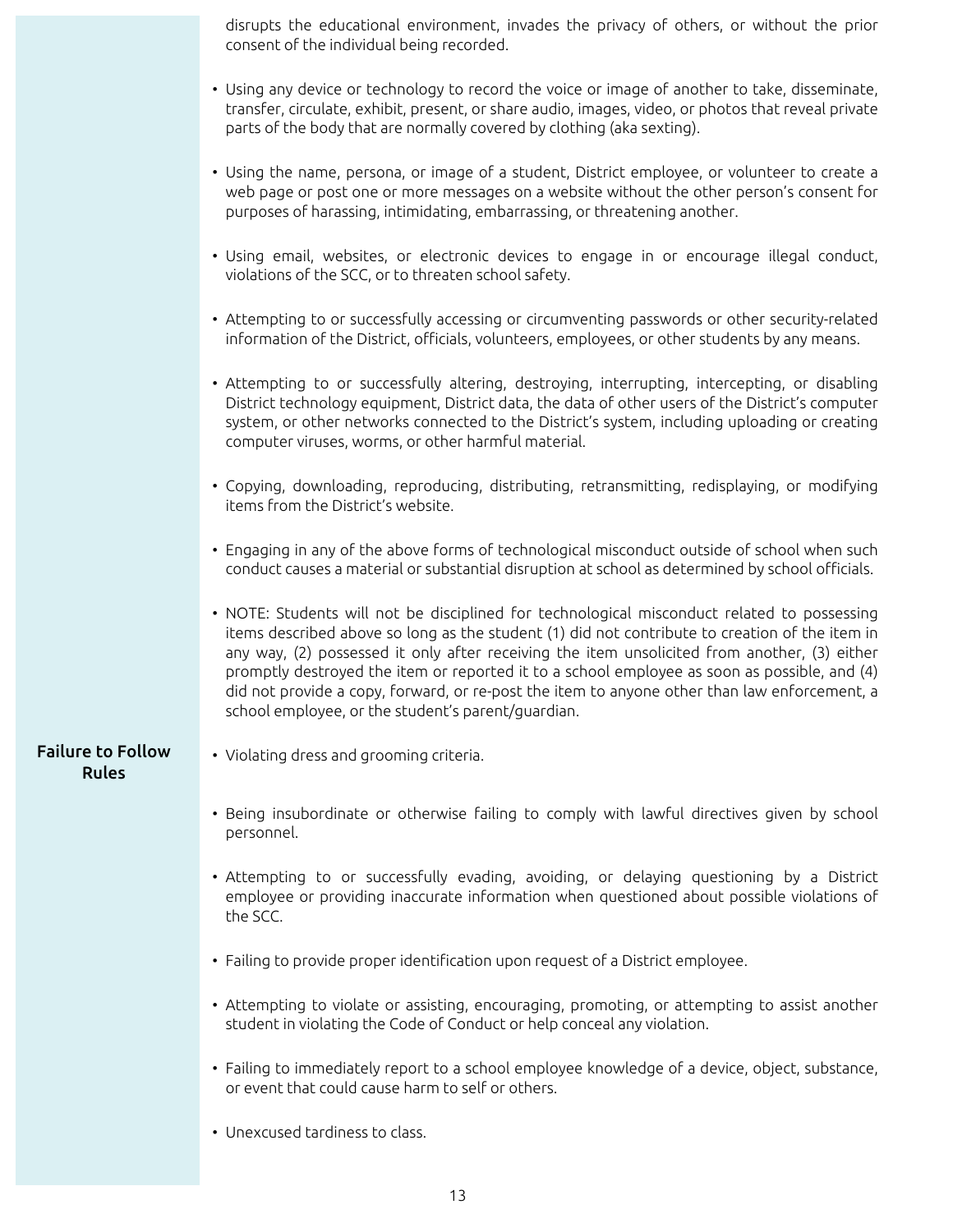|                            | • Skipping school or class without the District's or parent/guardian's permission.                                                                                                                                                                                                                               |  |  |
|----------------------------|------------------------------------------------------------------------------------------------------------------------------------------------------------------------------------------------------------------------------------------------------------------------------------------------------------------|--|--|
|                            | • Leaving class, the campus, or school events without permission.                                                                                                                                                                                                                                                |  |  |
|                            | • Violating rules for conduct on school owned or operated transportation.                                                                                                                                                                                                                                        |  |  |
|                            | • Violating rules for operating or parking a motor vehicle on school property.                                                                                                                                                                                                                                   |  |  |
|                            | • Violating policies or rules for computer use, Internet access, technology, or other electronic<br>communications or imaging devices.                                                                                                                                                                           |  |  |
|                            | • Violating the District's medications policy regarding prescription and over-the-counter drugs.                                                                                                                                                                                                                 |  |  |
|                            | • Academic dishonesty, including cheating, copying the work of another, plagiarism, or<br>unauthorized collaboration with another person in preparing an assignment.                                                                                                                                             |  |  |
|                            | • Failure to comply with guidelines applicable to student speakers who are speaking at school-<br>sponsored or school-related events.                                                                                                                                                                            |  |  |
|                            | • Failure to ensure that personal property, mode of transportation, or school property used by<br>the student does not contain prohibited items.                                                                                                                                                                 |  |  |
|                            | • Violating other campus or classroom rules for behavior or district policies.                                                                                                                                                                                                                                   |  |  |
| <b>Other Misconduct</b>    | • Using profanity, vulgar language, or obscene gestures.                                                                                                                                                                                                                                                         |  |  |
|                            | • Loitering in unauthorized areas.                                                                                                                                                                                                                                                                               |  |  |
|                            | · Falsifying, altering, forging, or destroying school records, passes, other school-related<br>documents, or documents presented to District employees.                                                                                                                                                          |  |  |
|                            | • Gambling or betting money or other things of value.                                                                                                                                                                                                                                                            |  |  |
|                            | • Inappropriate exposure of a student's private body parts which are ordinarily covered by<br>clothing, including through such acts as mooning, streaking, or flashing.                                                                                                                                          |  |  |
|                            | • Taking one or more steps toward violating the SCC even if the student fails to complete the<br>intended misconduct.                                                                                                                                                                                            |  |  |
|                            | Removal from District Transportation                                                                                                                                                                                                                                                                             |  |  |
| <b>Reasons for Removal</b> | Appropriate student behavior is essential to the safe operation of District transportation.<br>Students must comply with the expectations of the SCC while using District transportation. In<br>addition to compliance with the SCC, students are expected to comply with the following<br>transportation rules: |  |  |
|                            | • Enter and exit transportation in an orderly manner at the designated stop                                                                                                                                                                                                                                      |  |  |
|                            | • Remain seated in designated seats facing forward                                                                                                                                                                                                                                                               |  |  |
|                            | • Keep aisles clear of books, bags, instruments, feet, or other obstructions                                                                                                                                                                                                                                     |  |  |
|                            | • Comply with lawful directives issued by the driver                                                                                                                                                                                                                                                             |  |  |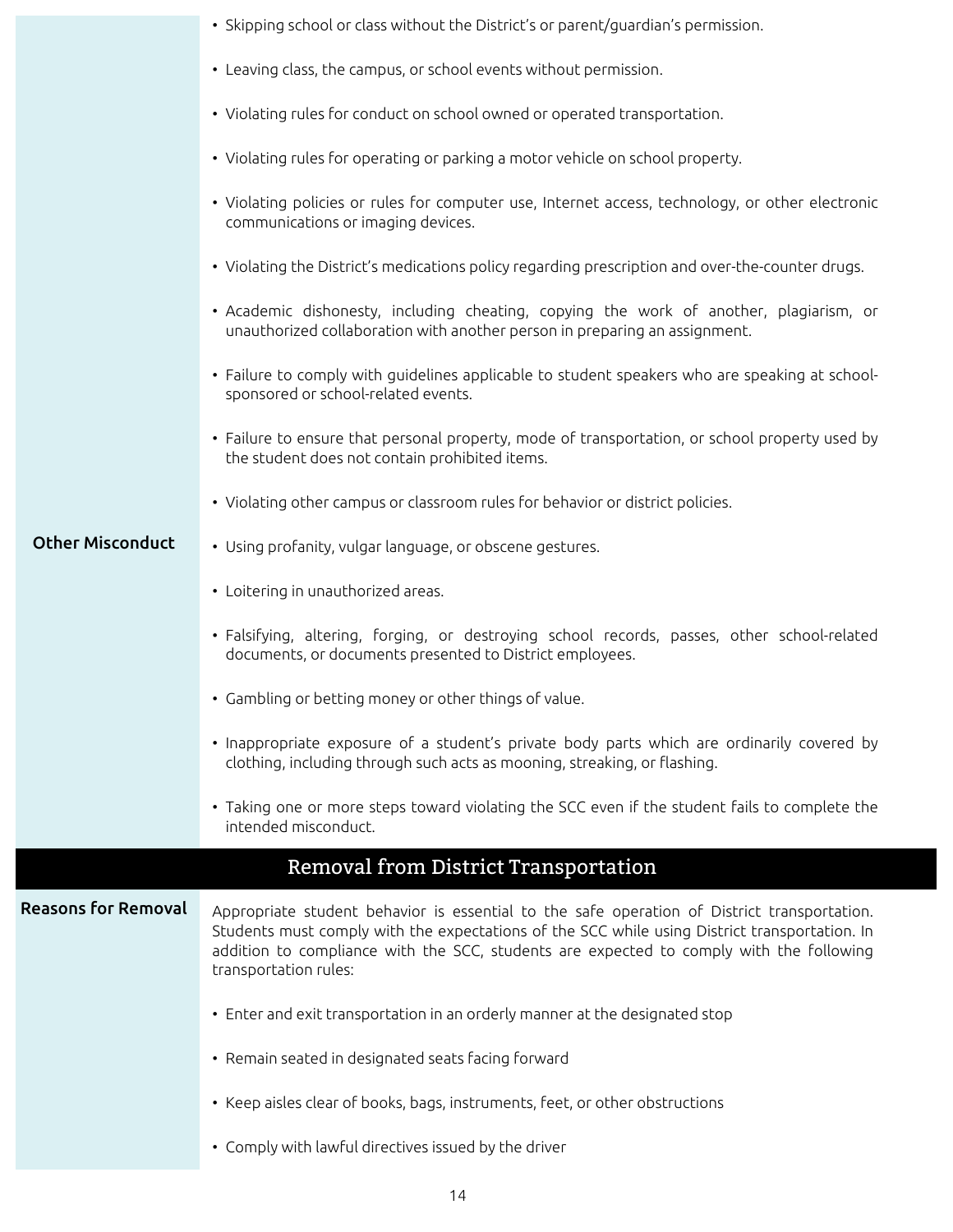|                                    | • Follow the driver's rules for food or beverages                                                                                                                                                                                                                                                                                                                                                                                                                                                                                                                                   |  |  |
|------------------------------------|-------------------------------------------------------------------------------------------------------------------------------------------------------------------------------------------------------------------------------------------------------------------------------------------------------------------------------------------------------------------------------------------------------------------------------------------------------------------------------------------------------------------------------------------------------------------------------------|--|--|
|                                    | • Do not extend any body part, clothing, or other article outside of the transportation                                                                                                                                                                                                                                                                                                                                                                                                                                                                                             |  |  |
|                                    | • Keep hands, feet, other body parts, or objects to yourself                                                                                                                                                                                                                                                                                                                                                                                                                                                                                                                        |  |  |
|                                    | • Refrain from making loud or distracting noises                                                                                                                                                                                                                                                                                                                                                                                                                                                                                                                                    |  |  |
|                                    | • Do not obstruct the driver's view                                                                                                                                                                                                                                                                                                                                                                                                                                                                                                                                                 |  |  |
|                                    | • Do not throw objects inside the transportation or out of the windows or doors                                                                                                                                                                                                                                                                                                                                                                                                                                                                                                     |  |  |
|                                    | • Do not mark, deface, destruct, or tamper with seats, windows, emergency doors, or other<br>equipment                                                                                                                                                                                                                                                                                                                                                                                                                                                                              |  |  |
| <b>Procedure for</b><br>Removal    | A driver of District owned or operated transportation may send a student to the administrator's<br>office to maintain discipline during transport to or from school or a school-sponsored or school-<br>related activity, to enforce the transportation rules, or when the student engages in behavior<br>that violates the SCC. The administrator may use one or more discipline management<br>techniques to address the behavior, which may include temporarily suspending or permanently<br>revoking school transportation privileges.                                           |  |  |
|                                    | The student will be informed of the reason for suspension or revocation of transportation<br>privileges and will be given the opportunity to respond before the administrator's decision is<br>final. Suspension of transportation privileges does not excuse a student from attending school.<br>It is the responsibility of the parent/guardian and/or student to make alternate transportation<br>arrangements to and from school.                                                                                                                                               |  |  |
|                                    | The District does not exercise jurisdiction at school bus stops off school property or when the<br>student has exited the bus.                                                                                                                                                                                                                                                                                                                                                                                                                                                      |  |  |
|                                    | Removal from Classroom by Teacher                                                                                                                                                                                                                                                                                                                                                                                                                                                                                                                                                   |  |  |
| <b>Ordinary Teacher</b><br>Removal | A teacher may send a student to the campus behavior coordinator's office to maintain discipline<br>in the classroom or when the student engages in behavior that violates the SCC. For these<br>informal removals, the behavior coordinator will use one or more discipline management<br>techniques to address and improve the student's behavior before returning the student to the<br>classroom. If the student's behavior does not improve, the behavior coordinator will employ<br>other discipline techniques or progressive interventions to improve the student's conduct. |  |  |
| <b>Formal Teacher</b><br>Removal   | A teacher may remove a student from class when:                                                                                                                                                                                                                                                                                                                                                                                                                                                                                                                                     |  |  |
|                                    | • The student's behavior has been documented by the teacher as repeatedly interfering with<br>the teacher's ability to teach or with the learning of other students; or.                                                                                                                                                                                                                                                                                                                                                                                                            |  |  |
|                                    | • The behavior is so unruly, disruptive, or abusive that it seriously interferes with the teacher's<br>ability to teach or with the learning of other students.                                                                                                                                                                                                                                                                                                                                                                                                                     |  |  |
|                                    | A teacher may document any conduct by a student that does not conform to the Student Code<br>of Conduct and may submit that documentation to the principal. A teacher must remove a<br>student from class if the student engages in conduct that requires or permits DAEP placement<br>or expulsion under the Texas Education Code, in which case the procedures for DAEP placement<br>or expulsion will apply.                                                                                                                                                                     |  |  |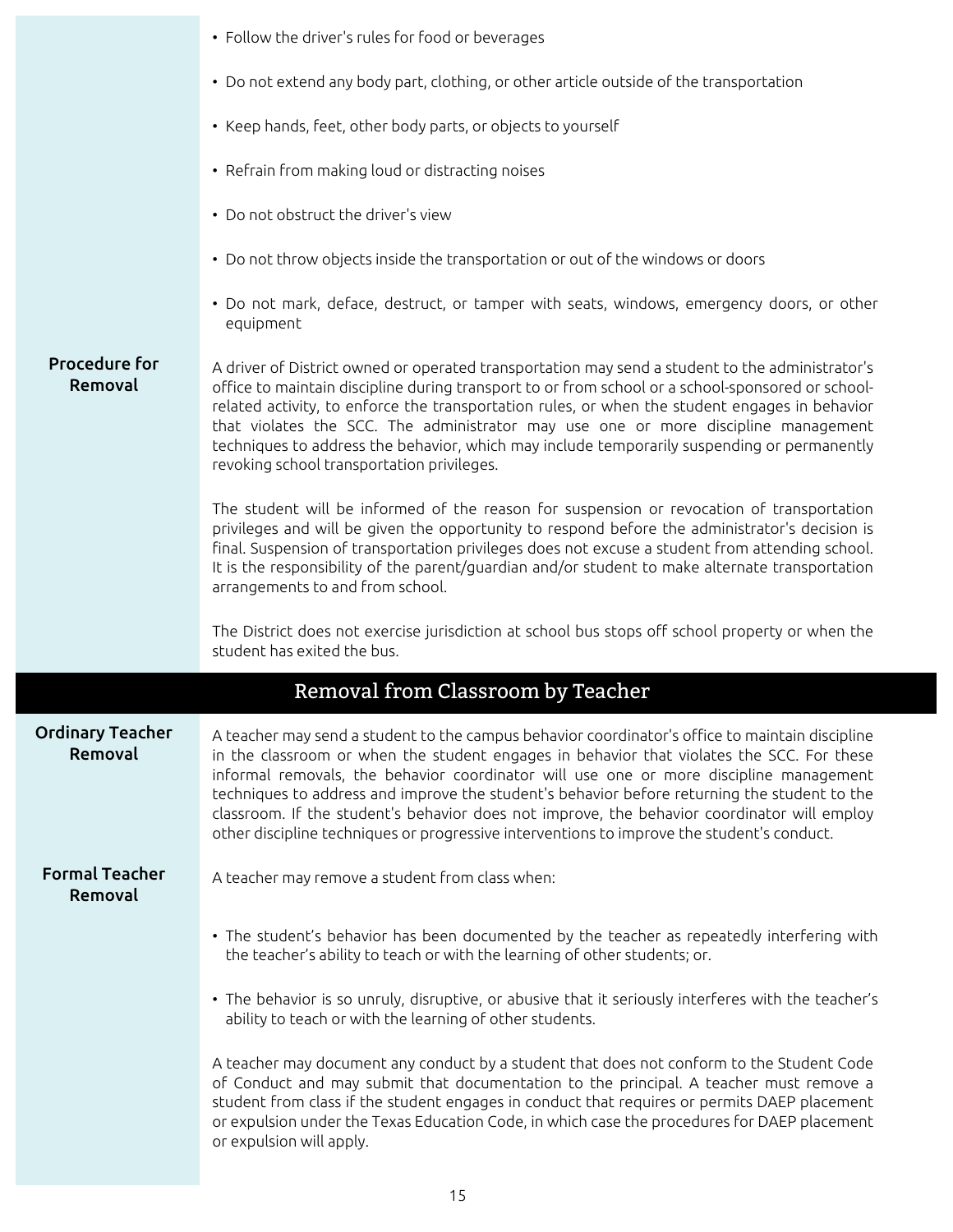| <b>Placement During</b><br>Removal              | When a teacher utilizes a formal removal of the student from the classroom, the administrator<br>may place the student in: (1) another appropriate classroom, (2) in-school suspension, (3) out-of-<br>school suspension, or (4) DAEP.                                                                                                                                                                                                                                                                                                                                                                                                                                                                                                 |  |  |  |
|-------------------------------------------------|----------------------------------------------------------------------------------------------------------------------------------------------------------------------------------------------------------------------------------------------------------------------------------------------------------------------------------------------------------------------------------------------------------------------------------------------------------------------------------------------------------------------------------------------------------------------------------------------------------------------------------------------------------------------------------------------------------------------------------------|--|--|--|
| <b>Procedures for</b><br><b>Teacher Removal</b> | No later than three school days after a teacher has formally removed a student from class, an<br>administrator will schedule a conference with the campus behavior coordinator or other<br>administrator, the student's parent/guardian, the student, and the teacher. At the conference,<br>the student will be provided an explanation of the basis for removal and be given an opportunity<br>to respond. After the conference, the campus behavior coordinator or designee will render a<br>discipline decision and inform the student and parent/guardian of the consequences.                                                                                                                                                    |  |  |  |
|                                                 | A student who is sent to the campus behavior coordinator's or other administrator's office<br>through an ordinary or a formal teacher removal from class is not considered to have been<br>removed from the classroom for the purposes of reporting data through the Public Education<br>Information Management System (PEIMS) or other similar reports required by state or federal<br>law.                                                                                                                                                                                                                                                                                                                                           |  |  |  |
| Return to the<br>Classroom                      | If the teacher removed the student from class because the student engaged in assault resulting<br>in bodily injury, aggravated assault, sexual assault, or aggravated sexual assault against the<br>teacher, the student may not be returned to the teacher's class without the teacher's consent. In<br>other cases where the teacher initiates a formal removal, the student may only be returned to<br>the teacher's class without the teacher's consent if the Placement Review Committee<br>determines that the teacher's class is the best or only alternative.                                                                                                                                                                  |  |  |  |
|                                                 | In-School Suspension (ISS)                                                                                                                                                                                                                                                                                                                                                                                                                                                                                                                                                                                                                                                                                                             |  |  |  |
| <b>Reasons for ISS</b>                          | Students may be placed in ISS for any misconduct listed in any category of the SCC.                                                                                                                                                                                                                                                                                                                                                                                                                                                                                                                                                                                                                                                    |  |  |  |
| <b>Procedure for ISS</b>                        | The student will be informed of the reason for placement in ISS and be given an opportunity to<br>respond before the administrator's decision is final. While in ISS the student will complete<br>assignments from his or her teacher.                                                                                                                                                                                                                                                                                                                                                                                                                                                                                                 |  |  |  |
|                                                 | Students will not participate in any extra-curricular activities while assigned to ISS.                                                                                                                                                                                                                                                                                                                                                                                                                                                                                                                                                                                                                                                |  |  |  |
|                                                 | Long Term ISS: ISS placements between 10-15 days are considered long term ISS placements.<br>Students may be placed in long term ISS for serious or persistent misbehavior.                                                                                                                                                                                                                                                                                                                                                                                                                                                                                                                                                            |  |  |  |
|                                                 | Out-of-School Suspension (OSS)                                                                                                                                                                                                                                                                                                                                                                                                                                                                                                                                                                                                                                                                                                         |  |  |  |
| <b>Reasons for OSS</b>                          | Students may be suspended from school for any misconduct listed in any category of the SCC.                                                                                                                                                                                                                                                                                                                                                                                                                                                                                                                                                                                                                                            |  |  |  |
| <b>Procedure for OSS</b>                        | The student will be informed of the reason for out-of-school suspension and be given an<br>opportunity to respond before the administrator's decision is final. While the student is<br>suspended, the administrator may place restrictions on the student's participation in school-<br>sponsored or school-related activities. Students may be suspended for a maximum of three<br>school days at a time.                                                                                                                                                                                                                                                                                                                            |  |  |  |
| <b>Assignments During</b><br><b>ISS and OSS</b> | The student will be required to complete all class assignments, homework, tests, and other<br>academic work covered during the suspension. The student will have the opportunity to receive<br>full credit for completed academic work when submitted in a timely manner and in accordance<br>with the teacher or administrator's instructions. The student will be provided during the period<br>of suspension, whether in-school or out-of-school, an alternative means of receiving all course<br>work provided in the classes in the foundation curriculum that the student misses as a result of<br>the suspension, including at least one option for receiving the course work that does not require<br>the use of the Internet. |  |  |  |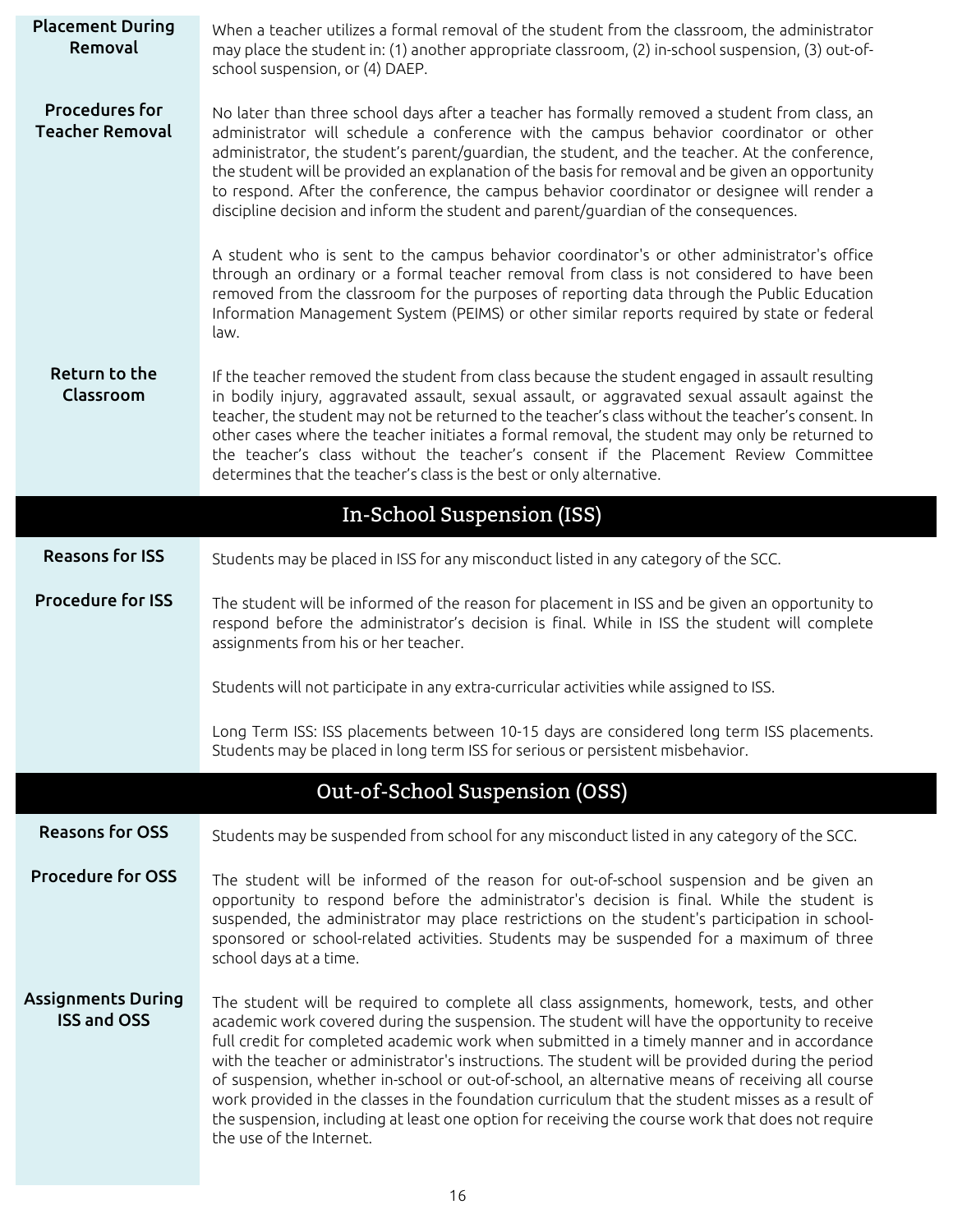| <b>Grade Level and</b><br><b>Other Restrictions</b><br>on Suspension | A student who is in second grade or younger cannot receive an out-of-school suspension unless,<br>while at school or at a school-sponsored activity, the student engages in conduct that contains<br>the elements of an offense related to weapons or a violent offense, or unless the student<br>engages in selling, giving, or delivering to another person or possessing, using, or being under<br>the influence of marijuana or a controlled substance, a dangerous drug, or an alcoholic<br>beverage.<br>A student who is homeless, as that term is defined in federal law for homeless children and |
|----------------------------------------------------------------------|-----------------------------------------------------------------------------------------------------------------------------------------------------------------------------------------------------------------------------------------------------------------------------------------------------------------------------------------------------------------------------------------------------------------------------------------------------------------------------------------------------------------------------------------------------------------------------------------------------------|
|                                                                      | youth, cannot receive an out-of-school suspension, unless the student engages in conduct that<br>contains the elements of an offense related to weapons or a violent offense, or unless the<br>student engages in selling, giving, or delivering to another person or possessing, using, or being<br>under the influence of marijuana or a controlled substance, a dangerous drug, or an alcoholic<br>beverage.                                                                                                                                                                                           |
|                                                                      | Disciplinary Alternative Education Program (DAEP)                                                                                                                                                                                                                                                                                                                                                                                                                                                                                                                                                         |
| <b>Reasons for</b><br><b>Mandatory DAEP</b><br>Placement             | School-Related. A student must be placed in DAEP for any of the following misconduct if<br>committed while on school property, within 300 feet of school property as measured from any<br>point on the school's real property boundary line, or while attending a school-sponsored or<br>school-related activity on or off school property:                                                                                                                                                                                                                                                               |
|                                                                      | • Engages in conduct punishable as a felony.                                                                                                                                                                                                                                                                                                                                                                                                                                                                                                                                                              |
|                                                                      | · Commits an assault (see definitions) resulting in bodily injury (see definitions) against another.                                                                                                                                                                                                                                                                                                                                                                                                                                                                                                      |
|                                                                      | • Sells, gives, delivers, possesses, uses, or is under the influence of marijuana, a controlled<br>substance (see definitions), a dangerous drug (see definitions), or an alcoholic beverage in any<br>amount not punishable as a felony.                                                                                                                                                                                                                                                                                                                                                                 |
|                                                                      | • Commits a serious act or offense while under the influence of an alcoholic beverage if the<br>conduct is not punishable as a felony.                                                                                                                                                                                                                                                                                                                                                                                                                                                                    |
|                                                                      | • Engages in an offense relating to abusable volatile chemicals (see definitions).                                                                                                                                                                                                                                                                                                                                                                                                                                                                                                                        |
|                                                                      | • Engages in conduct that contains the elements of the offense of harassment under specific<br>provisions of the Texas Penal Code (see definitions), against an employee of the school district.                                                                                                                                                                                                                                                                                                                                                                                                          |
|                                                                      | • Engages in public lewdness (see definitions).                                                                                                                                                                                                                                                                                                                                                                                                                                                                                                                                                           |
|                                                                      | · Engages in indecent exposure (see definitions).                                                                                                                                                                                                                                                                                                                                                                                                                                                                                                                                                         |
|                                                                      | • Possesses, other than on his or her person, or uses a firearm (see definitions) as defined by<br>state law. Note: Possession of a firearm as defined by federal law is an expellable offense.                                                                                                                                                                                                                                                                                                                                                                                                           |
|                                                                      | • Possesses, other than on his or her person, or uses a knife with a blade over 51/2".                                                                                                                                                                                                                                                                                                                                                                                                                                                                                                                    |
|                                                                      | • Engages in expellable conduct if the student is between six and nine years of age.                                                                                                                                                                                                                                                                                                                                                                                                                                                                                                                      |
|                                                                      | • Engages in criminal mischief if the damage is greater than \$750.                                                                                                                                                                                                                                                                                                                                                                                                                                                                                                                                       |
|                                                                      | • Engages in a federal firearm offense if the student is six years of age or younger.                                                                                                                                                                                                                                                                                                                                                                                                                                                                                                                     |
|                                                                      | Off-Campus. A student must be placed in DAEP for engaging in a Title 5 (see definitions) felony<br>offense or aggravated robbery while off-campus and not in attendance at a school-sponsored or<br>school-related activity if:                                                                                                                                                                                                                                                                                                                                                                           |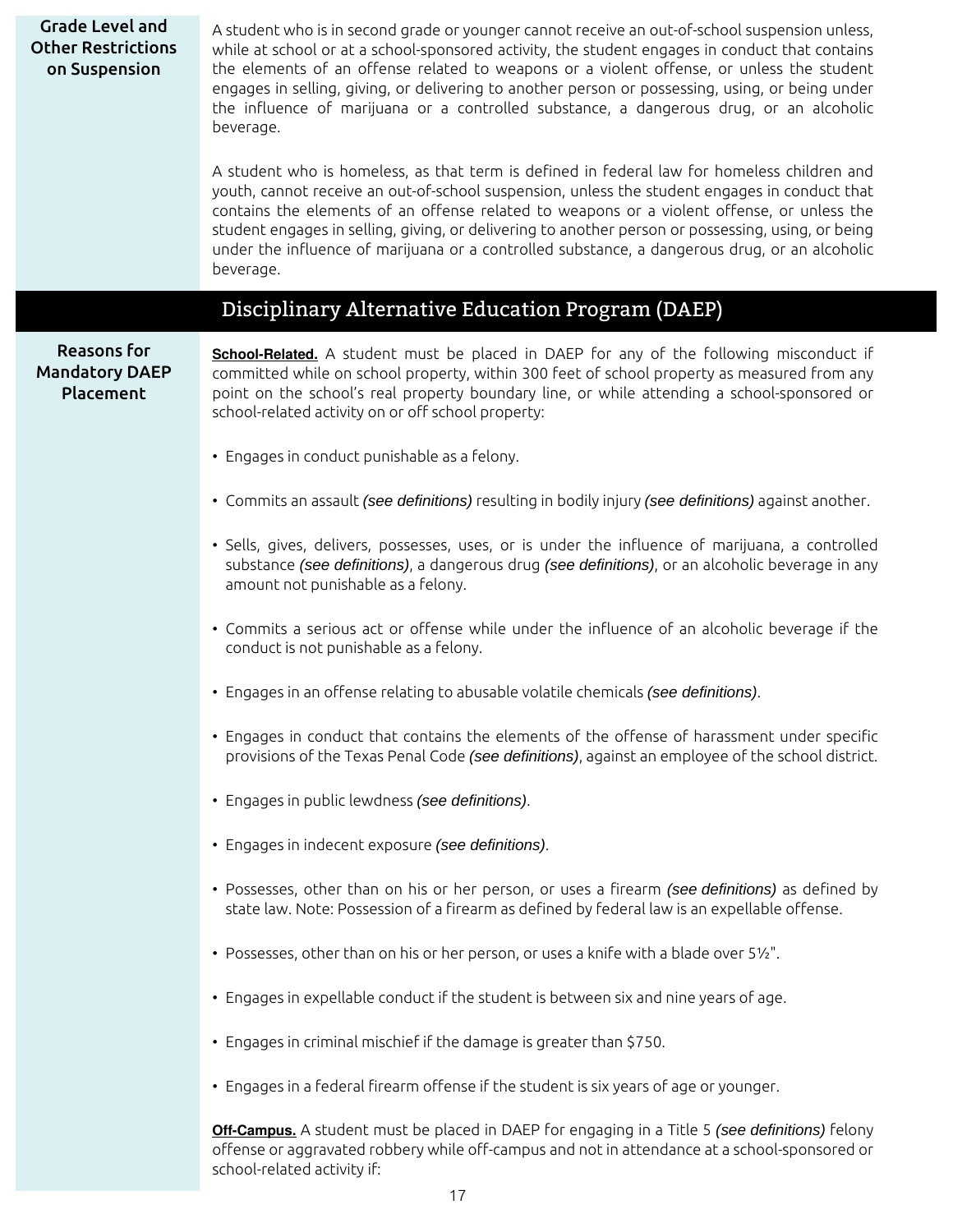|  |  |  |  | • The student receives deferred prosecution, |
|--|--|--|--|----------------------------------------------|
|--|--|--|--|----------------------------------------------|

- A court or jury finds the student engaged in delinquent conduct, or.
- The Superintendent or Superintendent's designee has a reasonable belief that the student has engaged in conduct defined as either a Title 5 felony offense or aggravated robbery (as defined in the Penal Code).

**Regardless of Location.** A student must be placed in DAEP if the student engages in the following misconduct, regardless of whether the conduct occurred on or off campus:

- Issues a false alarm or report (see definitions) or a terroristic threat (see definitions) involving a public school.
- Retaliates (see definitions) against any school employee.
- Is a registered sex offender (see definitions) under court supervision, probation, community supervision, or parole.

Students who are: (1) convicted of continuous sexual abuse of a young child or children; or (2) convicted, receive deferred adjudication or deferred prosecution, been found to have engaged in delinquent conduct or conduct in need of supervision, or been placed on probation for either sexual assault or aggravated sexual assault against another student assigned to the same campus at the time the offense occurred will be placed in DAEP (or JJAEP as appropriate) on the request of the victim's parents if the victim student does not wish to transfer, and there is only one campus serving that grade level. Placement in this circumstance may be for any length of time considered necessary.

### Reasons for Discretionary DAEP Placement

**School-Related.** A student may be placed in DAEP for any of the following misconduct if committed while on school property, or while attending a school-sponsored or school-related activity on or off school property:

- Committing any offense included in the list of "General Types of Prohibited Misconduct" in this SCC.
- Engaging in persistent (see definitions) misbehavior that violates this SCC.

**Off-Campus.** A student may be placed in DAEP for engaging in the following misconduct while off-campus and not in attendance at a school-sponsored or school-related activity:

- The administrator has a reasonable belief that the student engaged in conduct punishable as a felony (other than aggravated robbery or a Title 5 felony), and the student's continued presence in the regular classroom is a threat to the safety of others or is detrimental to the educational process.
- Off-campus conduct for which DAEP placement is required by state law when the administrator does not learn of the conduct until more than a year passes after the conduct occurred.

**Regardless of Location.** A student may be placed in DAEP if the student engages in the following misconduct, regardless of whether the conduct occurred on or off campus:

• A student may be placed in DAEP if the student is a registered sex offender (see definitions) who is not under any form of court supervision.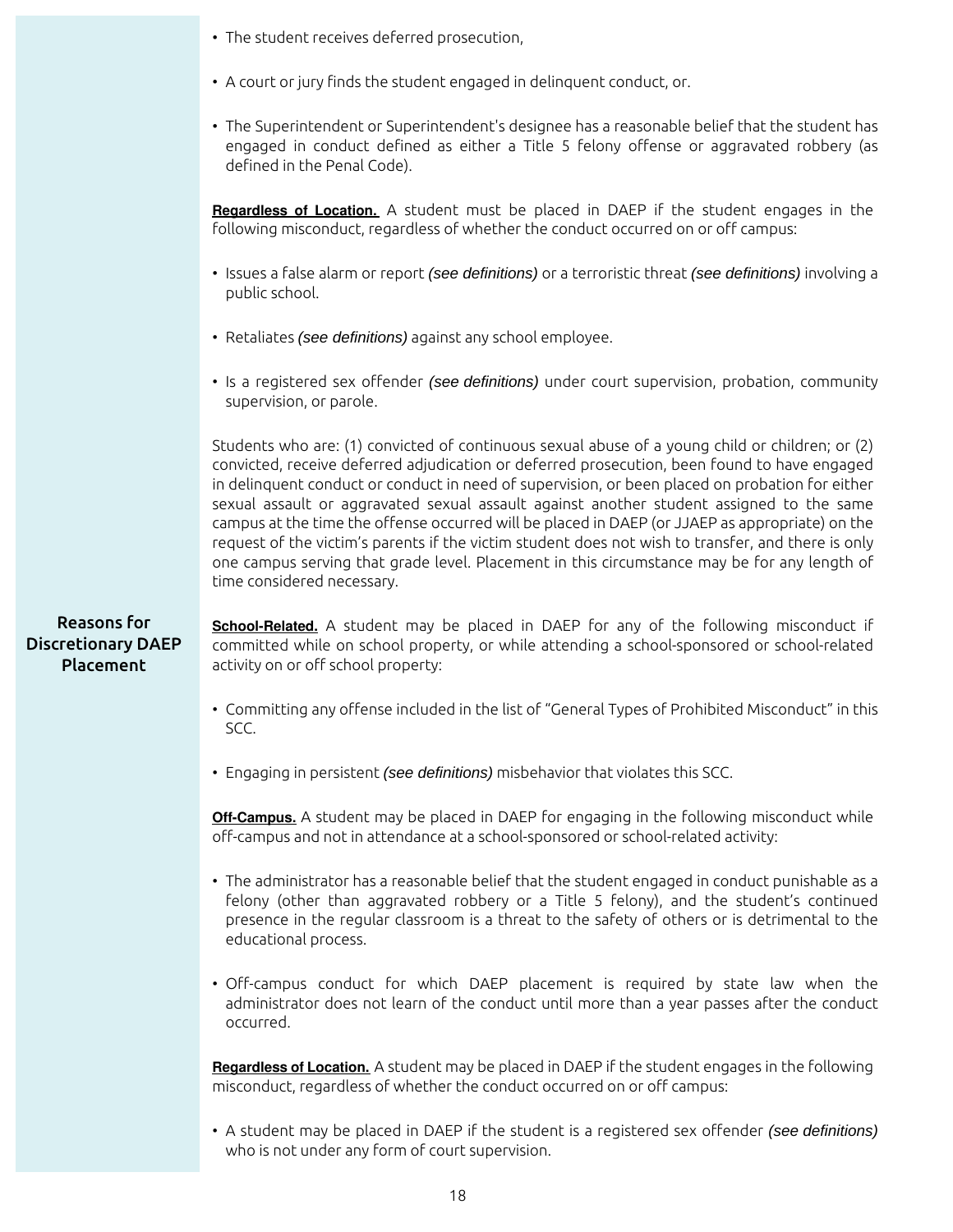|                                        | • Engages in bullying (see definitions) that encourages a student to commit or attempt to<br>commit suicide.                                                                                                                                                                                                                                                                                                                                                                                                                                                                                                                                                                                                                                           |
|----------------------------------------|--------------------------------------------------------------------------------------------------------------------------------------------------------------------------------------------------------------------------------------------------------------------------------------------------------------------------------------------------------------------------------------------------------------------------------------------------------------------------------------------------------------------------------------------------------------------------------------------------------------------------------------------------------------------------------------------------------------------------------------------------------|
|                                        | • Incites violence against a student through group bullying.                                                                                                                                                                                                                                                                                                                                                                                                                                                                                                                                                                                                                                                                                           |
|                                        | • Releases or threatens to release intimate visual material of a minor or a student who is 18<br>years of age or older without the student's consent.                                                                                                                                                                                                                                                                                                                                                                                                                                                                                                                                                                                                  |
|                                        | • Is involved with a public school fraternity, sorority, secret society, or gang (see definitions),<br>including participating as a member or pledge, or soliciting another person to become a<br>member or pledge.                                                                                                                                                                                                                                                                                                                                                                                                                                                                                                                                    |
|                                        | • Is involved in criminal street gang activity (see definition).                                                                                                                                                                                                                                                                                                                                                                                                                                                                                                                                                                                                                                                                                       |
| <b>Emergency DAEP</b><br>Placement     | An administrator may order an emergency DAEP placement if the student has been so unruly,<br>disruptive, or abusive that it seriously interferes with the teacher's ability to teach the class, the<br>learning of other students, or the operation of a school-related or a school-sponsored activity.<br>The reason for emergency placement must also be a reason for which DAEP placement could be<br>ordered on a non-emergency basis. At the time of the emergency placement, the student will be<br>told the reason for the action.                                                                                                                                                                                                              |
|                                        | No later than the tenth day after the date of emergency DAEP placement, the student will be<br>given a conference as required for regular placement in DAEP; see below.                                                                                                                                                                                                                                                                                                                                                                                                                                                                                                                                                                                |
| <b>Procedure for DAEP</b><br>Placement | <b>Conference.</b> No later than three school days after the student is removed from class, a campus<br>administrator will schedule a conference with the campus behavior coordinator or other<br>appropriate administrator, the student's parent/guardian, and the student. At the conference,<br>the administrator will explain the allegations against the student, inform the student of the<br>basis for the proposed DAEP placement, and give the student an opportunity to explain his or<br>her version of the incident. The District may conduct the conference and make a discipline<br>decision regardless of whether the student or the student's parent/guardian attends if the<br>District made reasonable attempts to have them attend. |
|                                        | If during the term of DAEP placement the student engages in additional misconduct, additional<br>conferences may be conducted and additional discipline may be imposed.                                                                                                                                                                                                                                                                                                                                                                                                                                                                                                                                                                                |
|                                        | Interim Placement. Until a placement conference can be held, the student may be placed in<br>another appropriate classroom, in- school suspension, or out-of-school suspension. The student<br>may not be returned to the regular classroom pending the placement conference.                                                                                                                                                                                                                                                                                                                                                                                                                                                                          |
|                                        | <b>DAEP Placement Order.</b> If the outcome of the conference is to place the student in DAEP, the<br>campus behavior coordinator or designee will issue a DAEP placement order. If the length of<br>placement differs from the guidelines included in the SCC, the DAEP placement order will give<br>notice of the inconsistency.                                                                                                                                                                                                                                                                                                                                                                                                                     |
|                                        | A copy of the DAEP placement order will be sent to the student and the student's<br>parent/guardian. For those students placed in DAEP for a reason identified in the Texas<br>Education Code, the District will also send the juvenile court a copy of the DAEP placement<br>order no later than the second business day after the placement conference. A copy of the DAEP<br>placement order will be included with any records sent to a school where the student seeks to<br>enroll. The enrolling school district has discretion to enforce the DAEP placement order.                                                                                                                                                                             |
| Length of DAEP<br>Placement            | The length of a student's placement in DAEP will be determined on a case-by-case basis using<br>the criteria identified in the "Discipline Considerations" section of this SCC. All DAEP placements<br>will result in placement for up to 175 school days.                                                                                                                                                                                                                                                                                                                                                                                                                                                                                             |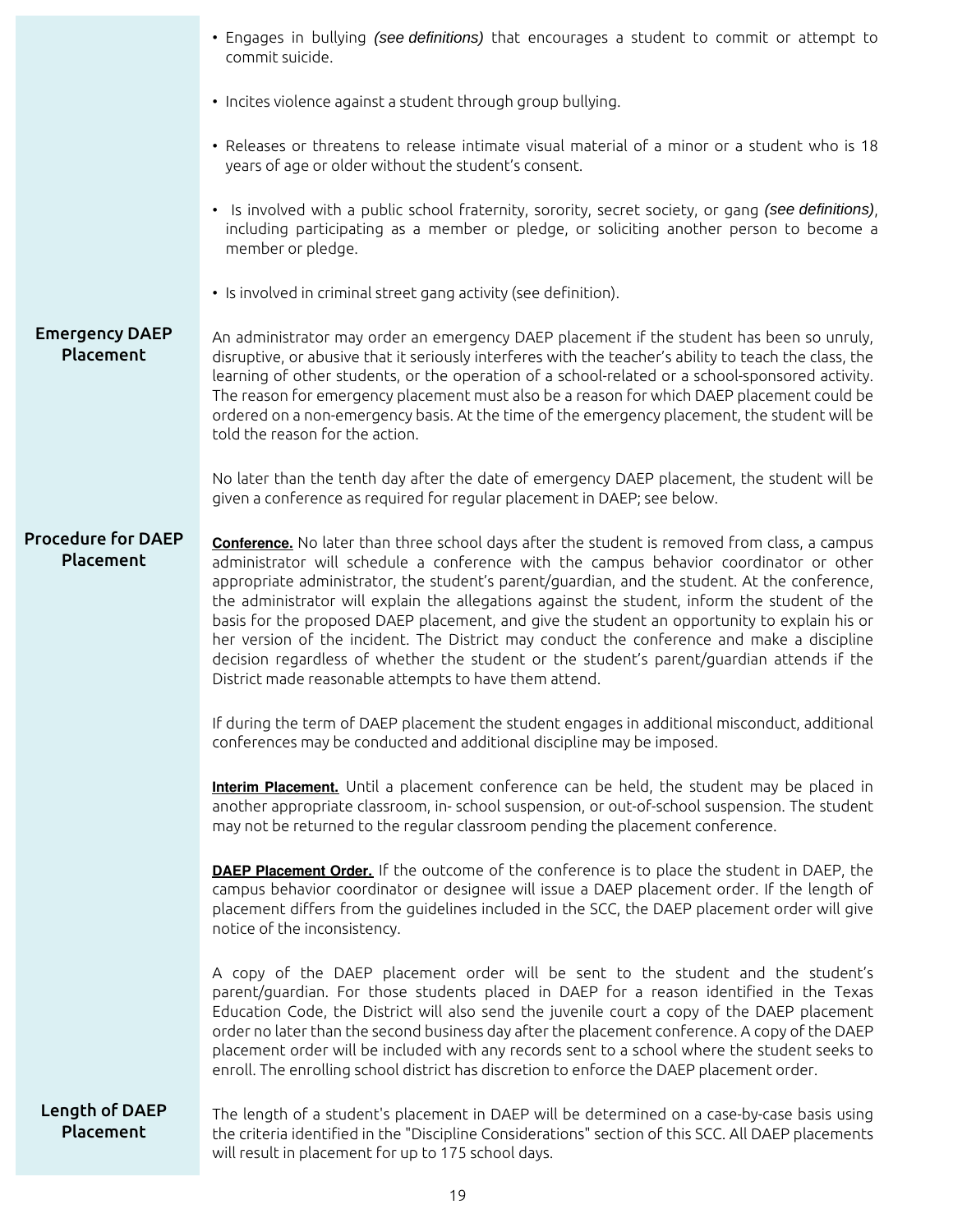Successful completion of school days will be determined at the discretion of the District. Days occurring during school closures when virtual instruction is taking place WILL count as a successful completion of a day in the DAEP. The length of DAEP placement may not exceed one year unless, after review, the District determines that the student is a threat to the safety of other students or District employees. Students placed in DAEP at the end of one school year may be required to complete the assigned term at the beginning of the next school year. For DAEP placement to extend beyond the end of the school year, the administrator must determine that: (1) the student's presence in the regular classroom or campus presents a danger of physical harm to the student or others; or (2) the student engaged in serious or persistent misbehavior that violates the SCC. For purposes of this paragraph only, "serious or persistent misbehavior" means any misconduct identified as being punishable with placement in DAEP or expulsion or three or more violations of the SCC or repeated occurrences of the same violation. If the DAEP placement extends beyond 60 days or the end of the next grading period, whichever is sooner, the student or the student's parent/guardian may participate in a proceeding before the Board or Board's designee as provided in policy FNG (LOCAL). Any decision of the Board is final and may not be appealed. Particular Rules for Registered Sex Offenders The general SCC rules for DAEP placement apply to registered student sex offenders (see definitions) except as modified in this section. **Placement.** Registered sex offenders will be placed in a Juvenile Justice Alternative Education Program (JJAEP) in lieu of DAEP if: (1) ordered to attend JJAEP by a court, or (2) if permitted by agreement between the District and the JJAEP. **Length of Placement.** Registered sex offenders under court supervision will be placed in DAEP for a minimum of 94 school days, which is the equivalent of one semester. Registered sex offenders who are not under any form of court supervision but are assigned to DAEP must serve a minimum of 94 school days, which is the equivalent of one semester. **Transfers.** Registered sex offenders under court supervision that transfer into the District will be required to complete an additional 95 school days which is the equivalent of one semester in DAEP in addition to the assignment assessed by the previous school district. Registered sex offenders who are not under court supervision that transfer into the District will be required to complete the DAEP assignment assessed by the previous school district, but will receive credit for any time already spent in DAEP. **Periodic Review for Registered Sex Offenders.** After 80 school days in DAEP, a review committee will determine by majority vote and recommend to Director of Safe Environments and Student Services whether the student should remain in DAEP or be returned to the regular classroom. Director of Safe Environments and Student Services will follow the committee's decision to return the student to the regular classroom unless the student's presence in the regular classroom is a threat to the safety of others, is detrimental to the educational process, or is not in the best interests of the District's students. Conversely, Director of Safe Environments and Student Services will follow the committee's decision to continue the student's placement in DAEP unless the student's presence in the regular classroom is not a threat to the safety of others, is not detrimental to the educational process, or is not contrary to the best interests of the District's students. If the student remains in DAEP, the review committee will re-consider the student's placement before the beginning of the next school year.

**Appeals for Registered Sex Offenders.**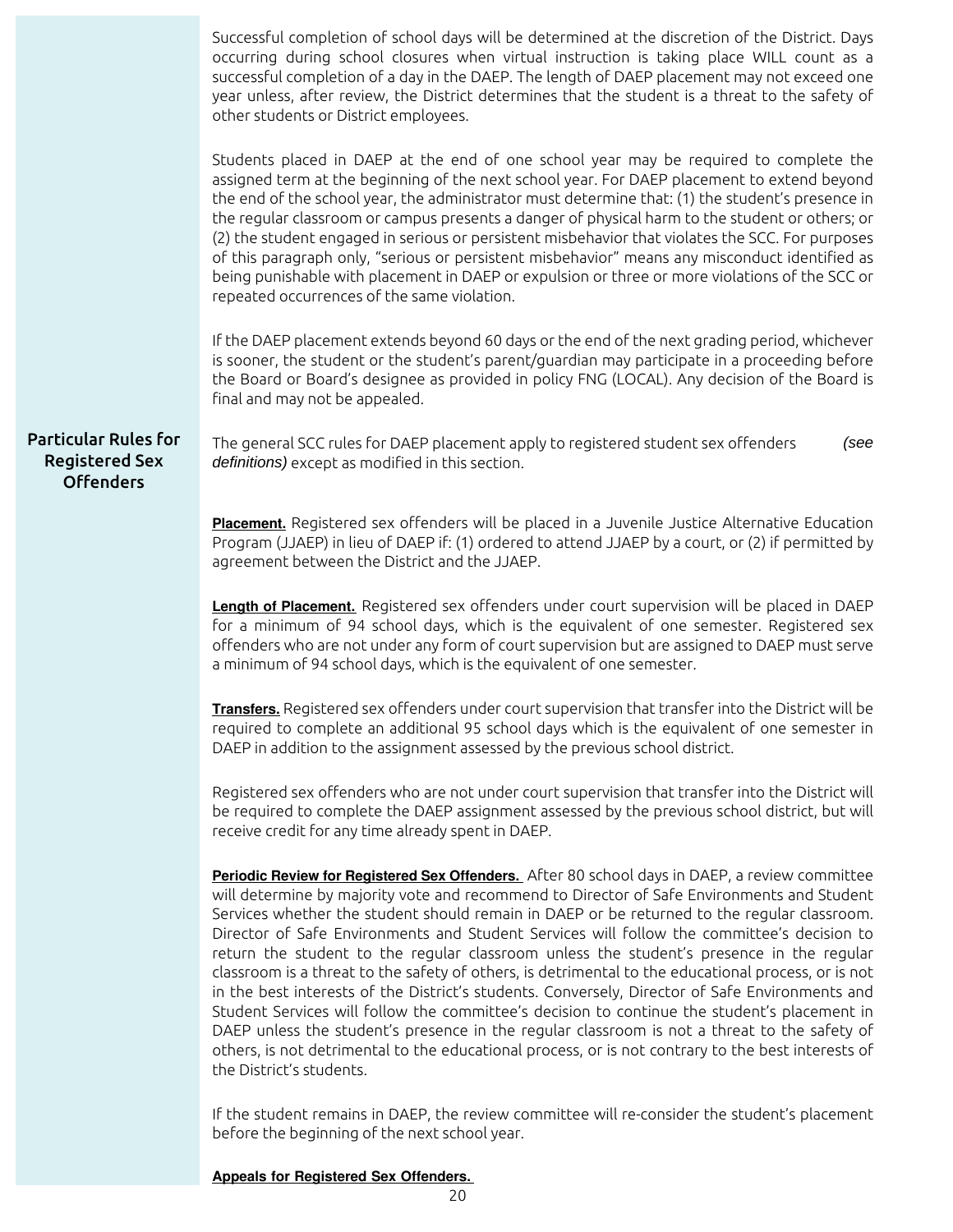DAEP placement may be appealed as described in District policy FNG or FOC. However, the appeal is limited to the factual question of whether the student is required to register as a sex offender under the law. A decision of the District's Board of Trustees is final and may not be appealed.

Other DAEP Issues **Grade Levels.** Elementary students in kindergarten through grade 5 will not be placed in DAEP with secondary students in grade 6 through grade 12.

> **No Participation in Activities While in DAEP.** Students placed in DAEP for any mandatory or discretionary reasons are not allowed to attend or participate in school-sponsored or schoolrelated extracurricular or co-curricular activities during the period of DAEP placement. This restriction applies until the student fulfills the DAEP assignment at this or another school district.

> **Impact on Graduation.** For graduating seniors who are in DAEP during the last week of school, the DAEP placement will continue through graduation, and the student will not be allowed to participate in commencement exercises and related graduation activities unless placement is otherwise completed prior to the last day of instruction with principal approval.

> **Transportation.** A student placed in DAEP will not be provided transportation unless he or she is a student with a disability who has transportation designated as a related service in the student's IEP.

> **Periodic Review.** The District will review a student's DAEP placement and academic status every 120 calendar days. In the case of a high school student, the student's progress toward graduation will be reviewed and a graduation plan will be established. At the review, the student or the parent/guardian will have an opportunity to present reasons for the student's return to the regular classroom or campus. The student may not be returned to the classroom of a teacher who removed the student without that teacher's consent.

> **Coursework Opportunity.** Students placed in DAEP will have an opportunity to complete coursework required for graduation, at no cost to the student, before the beginning of the next school year.

> **Transition from DAEP.** As soon as practicable after the DAEP administrator determines the date a student will be released from the program, the administrator will provide written notice of the date to the student's parent/guardian and to the administrator of the campus to which the student will return. The DAEP will also provide the campus administrator an assessment of the student's academic growth while attending the alternative education program and the results of any assessment instruments administered to the student. Not later than five instructional days after the date of release from the DAEP, the campus administrator will coordinate the student's transition to a regular classroom, which must include assistance and recommendations from school counselors, school district peace officers, school resource officers, licensed clinical social workers, campus behavior coordinators, classroom teachers who are or may be responsible for implementing the student's personalized transition plan, and any other appropriate school district personnel.

> **Transition Plan.** Each student must be provided a personalized transition plan developed by the campus administrator. The transition plan must include recommendations for the best educational placement of the student and may include recommendations for counseling, behavioral management, or academic assistance for the student with a concentration on the student's academic or career goals; recommendations for assistance for obtaining access to mental health services provided by the district or school, a local mental health authority, or another private or public entity; the provision of information to the student's parent/guardian about the process to request a full individual and initial evaluation of the student for purposes of special education services under Section 29.004; and a regular review of the student's progress toward the student's academic or career goals. If practicable, the campus administrator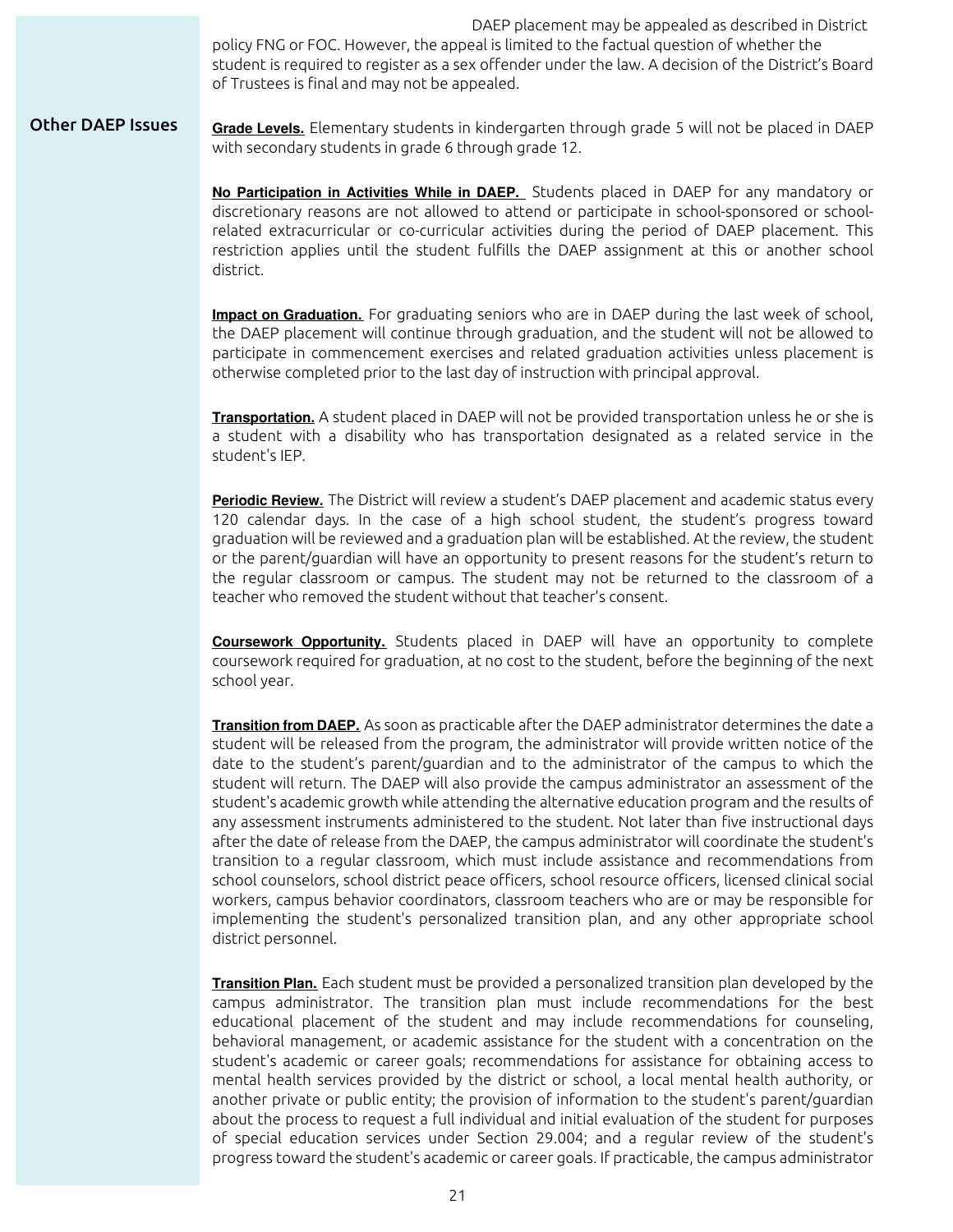or designee will meet with the student's parent/guardian to coordinate plans for the student's transition.

**Effect of Student Withdrawal.** When a student withdraws from school before a DAEP placement order is completed, the District may complete the proceedings and issue a DAEP placement order. If the student re-enrolls in the District during the same or subsequent school year, the District may enforce the DAEP placement order at that time, minus any portion of the placement that was served by the student during enrollment in another district.

If the administrator does not issue a DAEP placement order after the student withdraws, the next district in which the student enrolls may complete the proceedings and issue a DAEP placement order.

**Student Transfers.** Students assigned to DAEP in another Texas district, a Texas open-enrollment charter school, or an out-of-state school district at the time of enrollment into the District will be placed into the District's DAEP to complete the term of their DAEP placement. In order to continue an out-of-state DAEP placement, the basis for the DAEP placement must also be a reason for DAEP placement in the enrolling district. If the out-of-state DAEP placement period exceeds one year, the District will reduce the period of placement so that the total placement does not exceed one year unless the District determines that the student is a threat to the safety of others or extended placement is in the best interests of the student.

**Summer School.** Students in DAEP during summer programs will be served alongside other students not assigned to DAEP.

**Summer Activities.** Students whose DAEP placement continues past the end of the school year and into the next school year will not be permitted to participate in school-related activities occurring during summer months, including team camps, clinics, practices, and workouts.

**Criminal Proceedings.** The review and appeal process described below is limited to retaliation or off-campus misconduct. It does not apply if the student was placed in DAEP as required by law for conduct occurring on or within 300 feet of school property, at a school-sponsored or schoolrelated activity, or for a false alarm or report or terroristic threat involving a public school.

If the District receives notice that prosecution of a student's case was refused and no formal proceedings, deferred adjudication, or deferred prosecution will be initiated or a court or jury found the student not guilty or that the student did not engage in delinquent conduct or conduct indicating a need for supervision and dismissed the student's case with prejudice, the District will review the student's DAEP placement and will schedule a review with the student's parent/guardian no later than the third day after receiving notice. The student will not be returned to the regular classroom before the review. After reviewing the notice and receiving information from the student's parent/guardian, the administrator may only continue the student's DAEP placement if the administration has reason to believe the student's presence in the regular classroom threatens the safety of others.

The administrator's decision may be appealed to the Board. In the event of an appeal, at the next scheduled meeting the Board will: (1) review the notice, (2) hear statements from the student, the student's parent/guardian, and the administrator, and (3) confirm or reverse the decision of the administrator.

If the Board confirms the decision of the administrator, the student and the student's parent/guardian have the right to appeal to the Commissioner of Education. The student may not be returned to the regular classroom while the appeal is pending.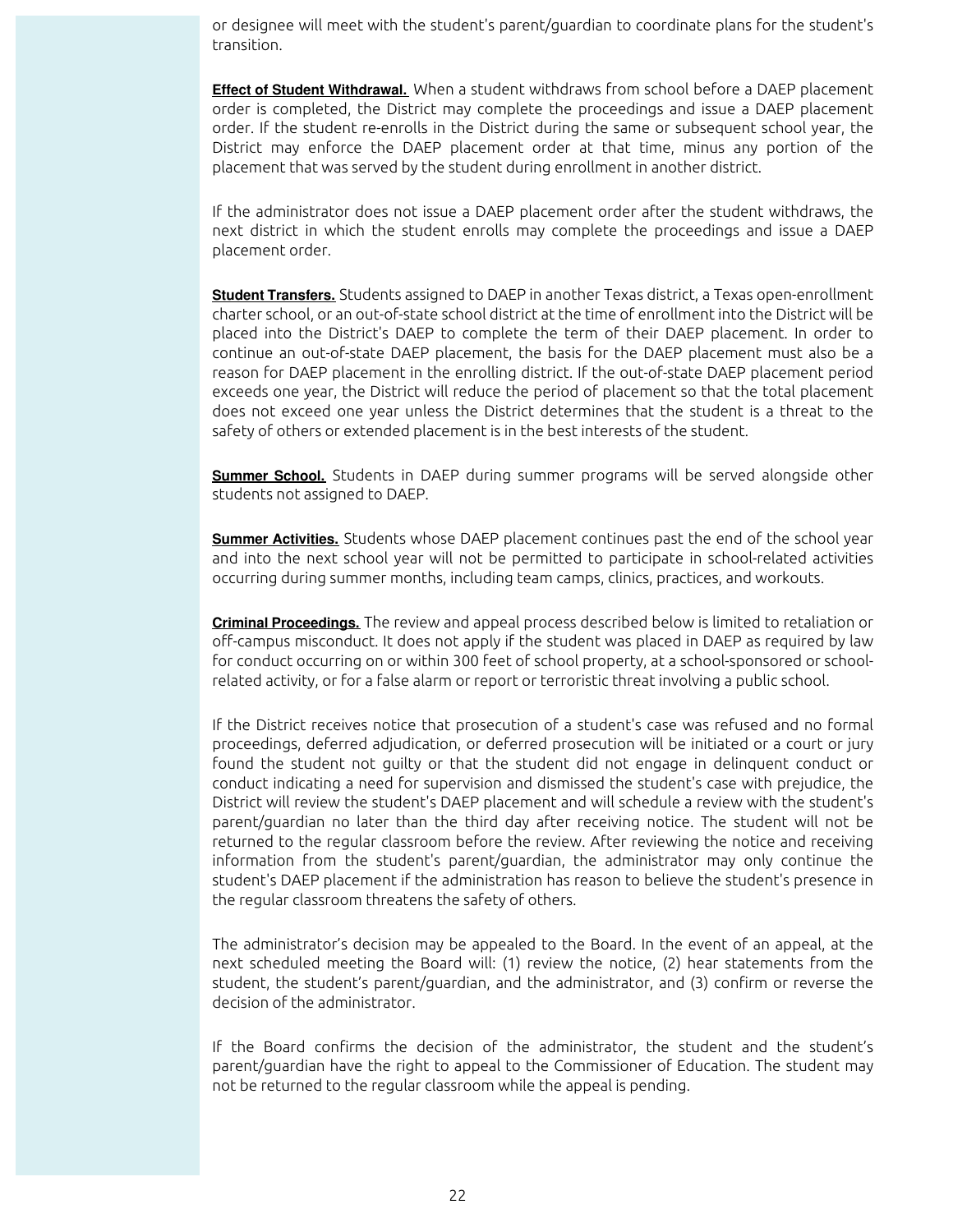|                                                                | Expulsion                                                                                                                                                                                                                                                                                                                                                                                                                                                                                                                |
|----------------------------------------------------------------|--------------------------------------------------------------------------------------------------------------------------------------------------------------------------------------------------------------------------------------------------------------------------------------------------------------------------------------------------------------------------------------------------------------------------------------------------------------------------------------------------------------------------|
| <b>Reasons for</b><br><b>Mandatory Expulsion</b>               | School-Related. A student must be expelled for any of the following misconduct that occurs on<br>school property or while attending a school-sponsored or school-related activity on or off school<br>property:                                                                                                                                                                                                                                                                                                          |
|                                                                | • Brings to school a firearm, as defined by federal law (see definitions).                                                                                                                                                                                                                                                                                                                                                                                                                                               |
|                                                                | • Possesses or uses a handgun* on or about his or her person (see definitions).                                                                                                                                                                                                                                                                                                                                                                                                                                          |
|                                                                | * Firearm note: So long as the firearm is not brought on school property, a student will not be<br>expelled solely for using, exhibiting, or possessing a firearm at an off-campus approved target<br>range facility while participating in or preparing for a school-sponsored shooting sports<br>competition or while participating in or preparing for a shooting sports educational activity<br>sponsored or supported by the Texas Parks and Wildlife Department or an organization working<br>with the Department. |
|                                                                | • Possesses or uses a location restricted knife, on or about his or her person, if the student is<br>younger than 18 years of age.                                                                                                                                                                                                                                                                                                                                                                                       |
|                                                                | • Possesses, manufactures, transports, repairs, or sells one of the following prohibited weapons:<br>an explosive weapon, machine gun, short-barrel firearm, armor-piercing ammunition, chemical<br>dispensing device, zip gun, improvised explosive device, or tire deflation device<br>(see<br>definitions).                                                                                                                                                                                                           |
|                                                                | • Engages in the following misconduct as defined in the Texas Penal Code: (1) aggravated<br>assault, (2) sexual assault, (3) aggravated sexual assault, (4) arson, (5) murder, (6) capital<br>murder, (7) criminal attempt to commit murder or capital murder, (8) indecency with a child,<br>(9) aggravated kidnapping, (10) aggravated robbery, (11) manslaughter, (12) criminally<br>negligent homicide, or (13) continuous sexual abuse of a young child or children.                                                |
|                                                                | • Sells, gives, delivers, possesses, uses, or is under the influence of marijuana, a controlled<br>substance (see definitions), a dangerous drug (see definitions), or an alcoholic beverage (see<br>definitions) if the behavior is punishable as a felony.                                                                                                                                                                                                                                                             |
|                                                                | • Commits a serious act or offense while under the influence of an alcoholic beverage if the<br>behavior is punishable as a felony.                                                                                                                                                                                                                                                                                                                                                                                      |
|                                                                | Regardless of Location. A student must be expelled if the student engages in the following<br>misconduct, regardless of whether the conduct occurred on or off campus:                                                                                                                                                                                                                                                                                                                                                   |
|                                                                | • Retaliates (see definitions) against a school employee or volunteer by committing a state-<br>mandated expellable offense.                                                                                                                                                                                                                                                                                                                                                                                             |
| <b>Reasons for</b><br><b>Discretionary</b><br><b>Expulsion</b> | While in DAEP. A student may be expelled for engaging in documented serious misbehavior as<br>defined by law (see definitions) while the student is placed in DAEP and on the DAEP<br>site/campus despite documented behavioral interventions.                                                                                                                                                                                                                                                                           |
|                                                                | <b>School-Related.</b> A student may be expelled for any of the following offenses that occur on<br>school property, within 300 feet of school property as measured from any point on the District's<br>real property boundary line, or while attending a school-sponsored or school-related activity on<br>or off school property:                                                                                                                                                                                      |
|                                                                | • Sells gives delivers possesses uses or is under the influence of marijuana a controlled                                                                                                                                                                                                                                                                                                                                                                                                                                |

• Sells, gives, delivers, possesses, uses, or is under the influence of marijuana, a controlled substance, a dangerous drug, or an alcoholic beverage if the conduct is not punishable as a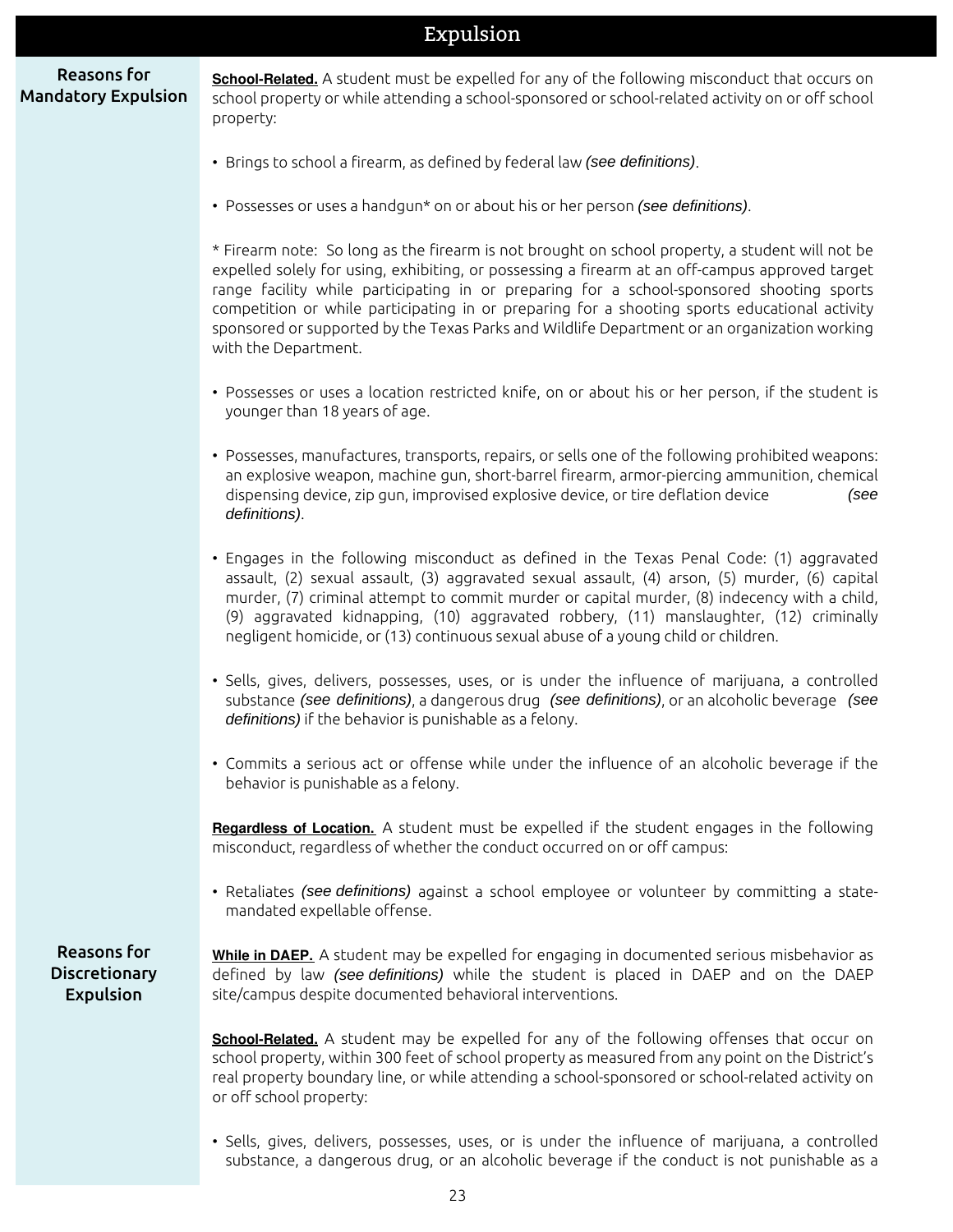felony.

- Commits a serious act or offense while under the influence of an alcoholic beverage if the conduct is not punishable as a felony.
- Engages in misconduct that contains the elements of an offense relating to abusable volatile chemicals (see definitions).
- Commits an assault (see definitions) resulting in bodily injury to a school employee or volunteer.
- Engages in deadly conduct (see definitions).

**Three Hundred Feet.** Additionally, a student may be expelled for any of the following offenses that occur within 300 feet of school property as measured from any point on the District's real property boundary line:

- Possesses a firearm, as defined by federal law (see definitions).
- Possesses or uses a handgun\* on or about his or her person (see definitions).

\* Firearm note: So long as the firearm is not brought on school property, a student will not be expelled solely for using, exhibiting, or possessing a firearm at an off-campus approved target range facility while participating in or preparing for a school-sponsored shooting sports competition or while participating in or preparing for a shooting sports educational activity sponsored or supported by the Texas Parks and Wildlife Department or an organization working with the Department.

- Possesses or uses a location restricted knife, on or about his or her person, if the student is younger than 18 years of age.
- Possesses, manufactures, transports, repairs, or sells one of the following prohibited weapons: an explosive weapon, machine gun, short-barrel firearm, firearm silencer, armor-piercing ammunition, chemical dispensing device, zip gun, improvised explosive device, or tire deflation device (see definitions).
- Engages in the following misconduct as defined in the Texas Penal Code: (1) aggravated assault, (2) sexual assault, (3) aggravated sexual assault, (4) arson, (5) murder, (6) capital murder, (7) criminal attempt to commit murder or capital murder, (8) indecency with a child, (9) aggravated kidnapping, (10) aggravated robbery, (11) manslaughter, (12) criminally negligent homicide, or (13) continuous sexual abuse of a young child or children.
- Sells, gives, delivers, possesses, uses, or is under the influence of marijuana, a controlled substance (see definitions), a dangerous drug (see definitions), or an alcoholic beverage (see definitions) if the behavior is punishable as a felony.

**Regardless of Location.** A student may be expelled if the student engages in the following misconduct, regardless of whether the conduct occurred on or off campus:

- Commits aggravated assault, sexual assault, aggravated sexual assault, murder, capital murder, criminal attempt to commit murder or capital murder, or aggravated robbery against another student.
- Retaliates against a school employee or volunteer by committing an assault (see definitions) resulting in bodily injury.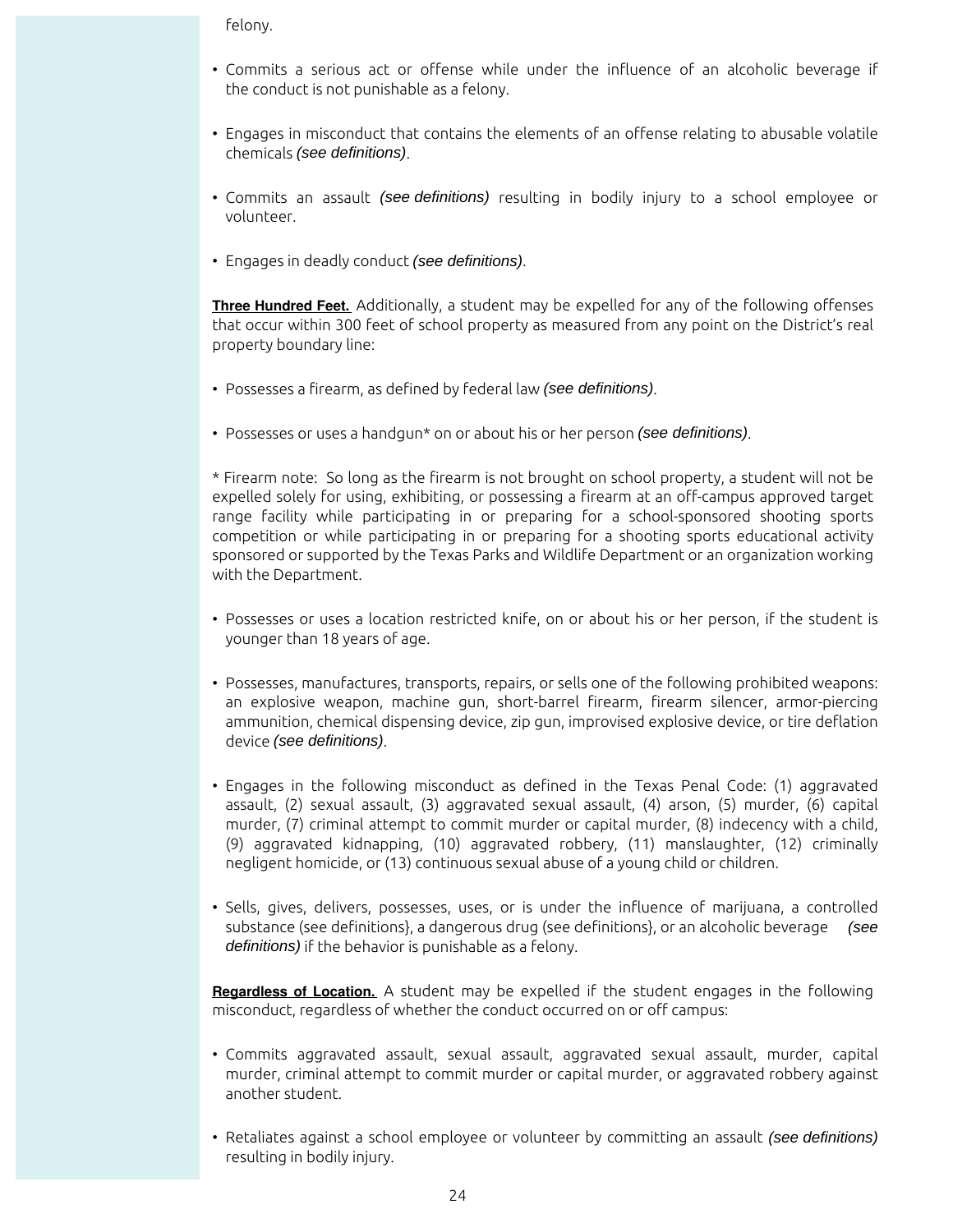- Engages in felony criminal mischief.
- Engages in breach of computer security by accessing a computer, computer network or computer system owned by or operated on behalf of a school district without consent and knowingly alters, damages, or deletes school district property or information or breaches any other computer, computer network, or computer system.
- Engages in bullying (see definitions) that encourages a student to commit or attempt to commit suicide.
- Incites violence against a student through group bullying.
- Releases or threatens to release intimate visual material of a minor or a student who is 18 years of age or older without the student's consent.
- Commits a state-mandated expellable offense on the school property of another Texas school district or while attending a school-sponsored or school-related activity of another Texas school district.
- Issues a false alarm or report (see definitions) or a terroristic threat (see definitions) involving a public school.

**Title 5 Felonies Regardless of Location.** In addition to the expellable conduct listed above, a student may also be expelled and placed in DAEP if the student:

- is arrested for a Title 5 felony offense (see definitions) or aggravated robbery,
- is charged with engaging in a Title 5 felony offense or aggravated robbery,
- received deferred adjudication or deferred prosecution for a Title 5 felony offense or aggravated robbery,
- is on probation for a Title 5 felony offense or aggravated robbery,
- was found by a court or jury to have engaged in delinquent conduct for a Title 5 felony offense or aggravated robbery,
- has been referred to a juvenile court for delinquent conduct based on a Title 5 felony offense or aggravated robbery, or.
- was convicted of a Title 5 felony offense or aggravated robbery;.

and the administrator determines the student's presence in the regular classroom either threatens the safety of other students or teachers, is detrimental to the educational process, or is not in the best interests of the District's students.

In this circumstance, expulsion to an alternative setting may be ordered regardless of: (1) the date on which the conduct occurred, (2) the location at which the conduct occurred, (3) whether the student was enrolled in the District at the time the conduct occurred, or (4) whether the student successfully completed any court disposition requirements regarding the conduct.

A student may be subject to an expulsion under this circumstance until: (1) the student graduates from high school, (2) the charges are dismissed or reduced to a misdemeanor, (3) the student completes the term of the placement, or (4) the District assigns the student to another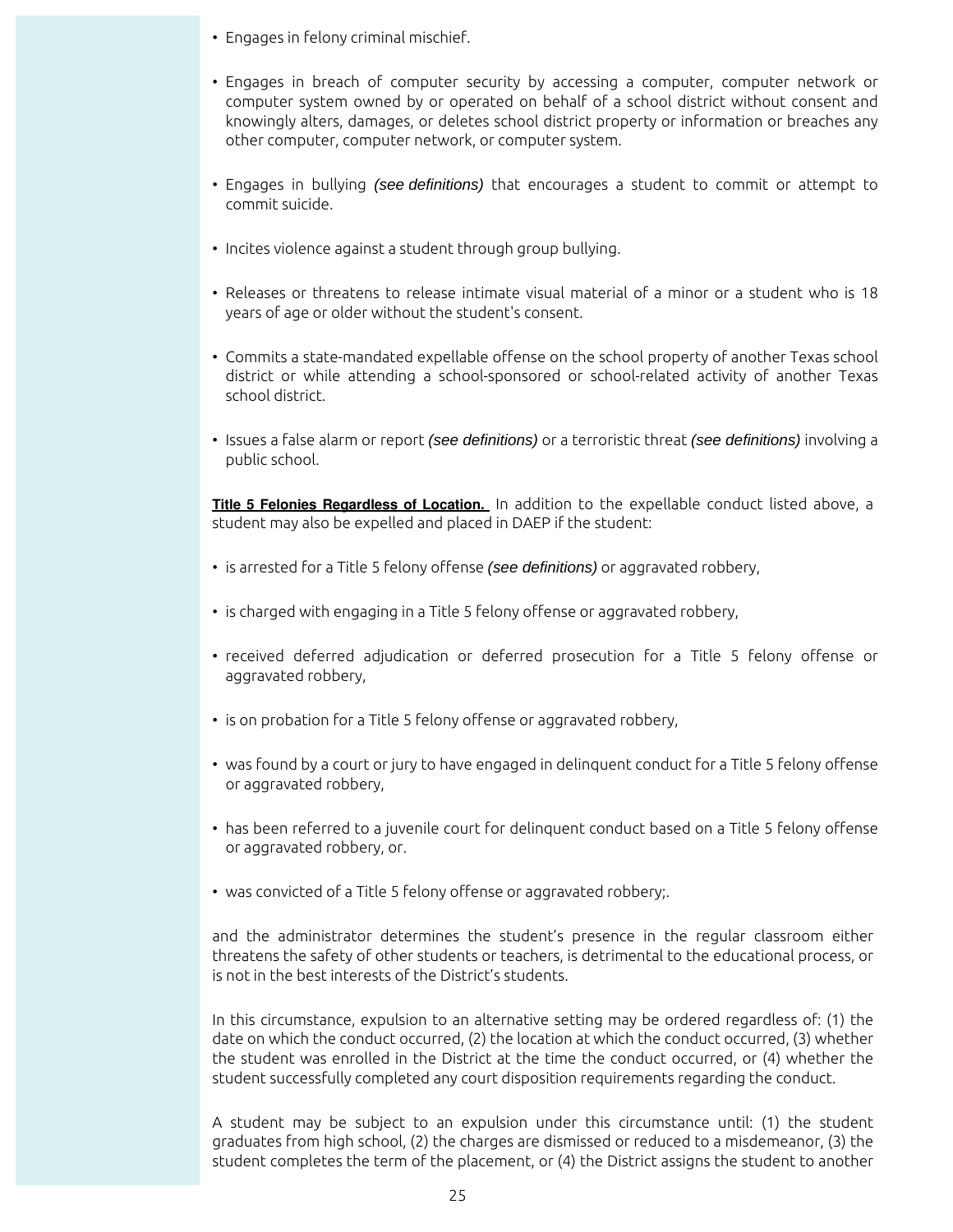|                                          | program. The student will be entitled to the same periodic review afforded to other students in<br>alternate settings. An expulsion ordered in this case is final and may not be appealed beyond the<br>Board of Trustees.                                                                                                                                                                                                                                                                                                                                                                                     |  |  |
|------------------------------------------|----------------------------------------------------------------------------------------------------------------------------------------------------------------------------------------------------------------------------------------------------------------------------------------------------------------------------------------------------------------------------------------------------------------------------------------------------------------------------------------------------------------------------------------------------------------------------------------------------------------|--|--|
| <b>Emergency</b><br>Expulsion            | An administrator may order the immediate expulsion of a student if the administrator<br>reasonably believes the emergency expulsion is necessary to protect persons or property from<br>imminent harm. The reason for the emergency expulsion must also be a reason for which<br>expulsion could be ordered on a non-emergency basis. At the time of the emergency expulsion,<br>the student will be told the reason for the action. No later than the tenth day after the date of<br>emergency expulsion, the student will be given a hearing as required for a regular expulsion; see<br>below.              |  |  |
| <b>Procedure for</b><br><b>Expulsion</b> | Hearing. Students alleged to have committed an expellable offense will receive a hearing before<br>the Director of Student and Data Services within a reasonable time following the alleged<br>misconduct. The student's parent/guardian will be informed of the basis for the proposed<br>expulsion and will be invited in writing to attend the hearing. After making an effort to inform<br>the student and parent/guardian of the hearing, the District may hold the hearing regardless of<br>whether the student or the student's parent/guardian attends. At the hearing, the student is<br>entitled to: |  |  |
|                                          | • Representation by an adult, including the student's parent/guardian, who can provide<br>guidance to the student and who is not an employee of the District;.                                                                                                                                                                                                                                                                                                                                                                                                                                                 |  |  |
|                                          | • An opportunity to question the District's witnesses; and.                                                                                                                                                                                                                                                                                                                                                                                                                                                                                                                                                    |  |  |
|                                          | • An opportunity to testify and to review and present evidence and witnesses in the student's<br>defense.                                                                                                                                                                                                                                                                                                                                                                                                                                                                                                      |  |  |
|                                          | Additional proceedings may be conducted and additional discipline may be imposed if the<br>student engages in additional misconduct while the student is already expelled.                                                                                                                                                                                                                                                                                                                                                                                                                                     |  |  |
|                                          | Interim Placement. Until an expulsion hearing can be held, the student may be placed in another<br>appropriate classroom, in-school suspension, out-of-school suspension, or DAEP.                                                                                                                                                                                                                                                                                                                                                                                                                             |  |  |
|                                          | <b>Expulsion Order.</b> If the outcome of the expulsion hearing is that the student will be expelled, the<br>appropriate administrator will issue an expulsion order and provide a copy to the student and<br>the student's parent/guardian. If the duration of the expulsion differs from the guidelines in the<br>SCC, the expulsion order will give notice of the inconsistency.                                                                                                                                                                                                                            |  |  |
|                                          | The District will send a copy of the expulsion order to the juvenile court no later than the second<br>business day after the expulsion hearing. A copy of the expulsion order will be included with any<br>records sent to a school where the student seeks to enroll. The enrolling school district has<br>discretion to enforce the expulsion order.                                                                                                                                                                                                                                                        |  |  |
| Length of Expulsion                      | The duration of the expulsion will be determined on a case-by-case basis using the criteria<br>identified in the "Discipline Considerations" section of this SCC. Both mandatory and<br>discretionary expulsions will result in expulsion for up to 175 school days.                                                                                                                                                                                                                                                                                                                                           |  |  |
|                                          | School days counted towards completion of the expulsion term will be determined at the<br>discretion of the District. Days occurring during school closures when virtual instruction is taking<br>place WILL count towards completion of the term of the expulsion order. Students who bring a<br>firearm (as defined by federal law) to school will be expelled from the regular classroom for at<br>least one calendar year except as modified by the administrator on a case-by-case basis.                                                                                                                 |  |  |
|                                          | An expulsion will not exceed one calendar year unless, after review, the District determines that:<br>(1) the student is a threat to the safety of other students or to District employees; or (2)                                                                                                                                                                                                                                                                                                                                                                                                             |  |  |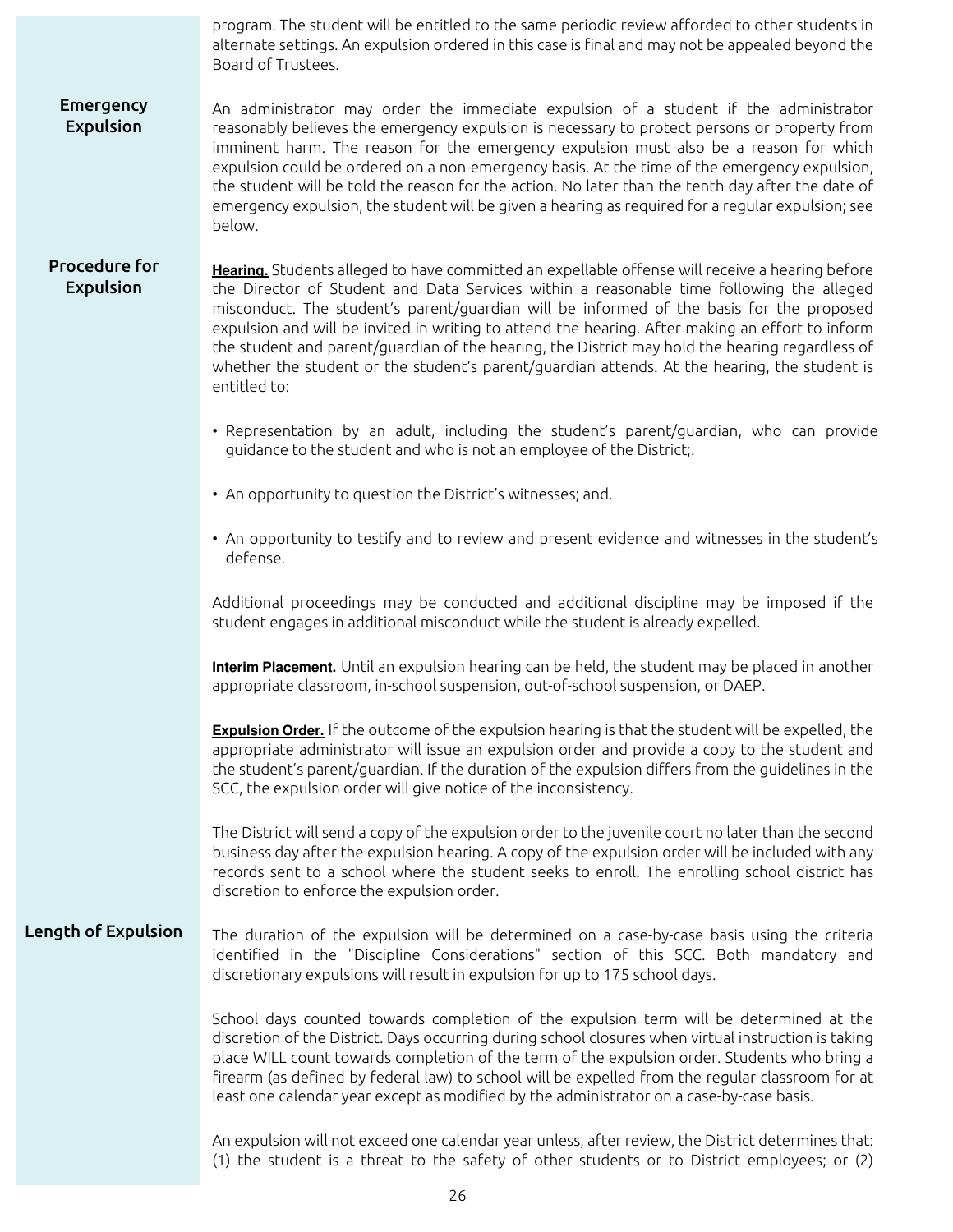extended expulsion is in the best interest of the student.

Students expelled at the end of one school year may be required to complete the term of their expulsion at the beginning of the next school year.

#### Other Expulsion **Issues Academic Impact.** Students will not receive academic credit for work missed during the period of expulsion unless the student is enrolled in a Juvenile Justice Alternative Education Program (JJAEP) or other District-approved program or as required by IDEA or Section 504.

**Participation in Activities.** Expelled students are prohibited from being on school grounds or attending or participating in school-sponsored or school-related activities while expelled.

**Age Restrictions.** Students under the age of ten that engage in expellable behavior will not be expelled, but will be placed in DAEP.

**Effect of Student Withdrawal.** If a student withdraws from the District before the expulsion hearing is conducted, the District may proceed with conducting the hearing after sending written notice to the parent/guardian and student. If the student re-enrolls during the same or subsequent school year the District may enforce the expulsion order at that time; students will be credited for any expulsion period that was served by the student while enrolled in another district.

If the administrator does not issue an expulsion order after the student withdraws, the next district in which the student enrolls may complete the proceedings and issue an expulsion order.

**Student Transfers.** The District will continue the expulsion of students expelled from either another Texas school district or from an out-of-state school district for behavior that is also a reason for expulsion in the enrolling district, until the term of expulsion has been served. If the out-of-state expulsion exceeds one year, the District will reduce the period of the expulsion so that the total expulsion does not exceed one year unless the District determines that the student is a threat to the safety of others or extended placement is in the best interest of the student.

Expulsion Appeals An expelled student may appeal the expulsion decision to the Board of Trustees as provided by policy. The student or student's parent/guardian must submit a written appeal to the Superintendent within 10 days after receipt of the expulsion order or decision. The Superintendent will give the student or the student's parent/guardian written notice of the date, time, and location of the meeting at which the Board will review the decision. Consequences will not be delayed pending the outcome of the appeal.

#### Definitions

ABUSABLE VOLATILE CHEMICALS: Those substances as defined in Texas Health and Safety Code § 485.001.

ALCOHOLIC BEVERAGE: Those substances as defined in Texas Alcoholic Beverage Code § 1.04.

ARMOR-PIERCING AMMUNITION: Handgun ammunition that is designed primarily for the purpose of penetrating metal or body armor and to be used primarily in pistols and revolvers or other firearms.

ASSAULT: For student discipline purposes, intentionally, knowingly, or recklessly causing bodily injury to another.

BODILY INJURY: Physical pain, illness, or impairment of a physical condition.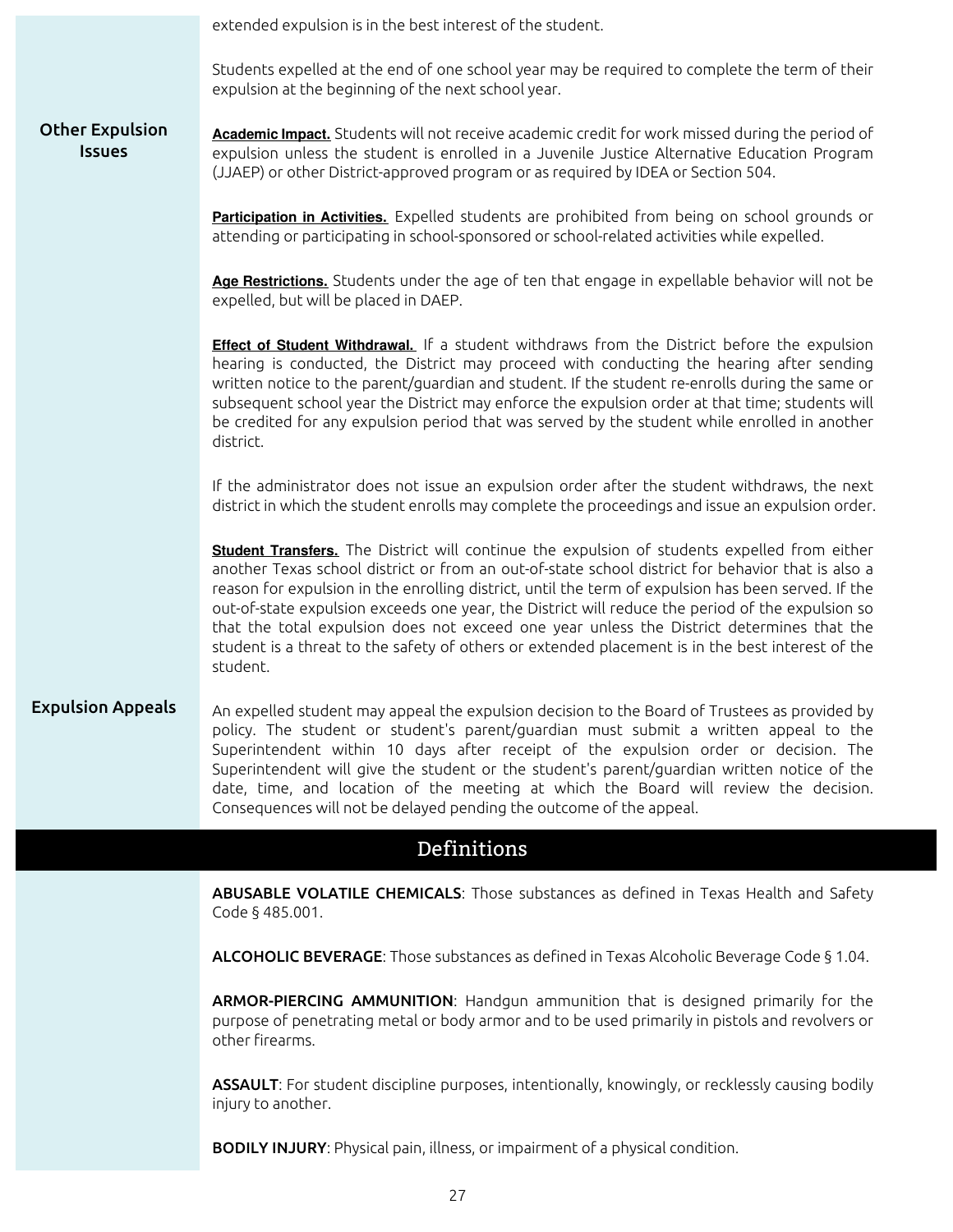**BULLYING:** A single significant act or a pattern of acts by one or more students directed at another student that exploits an imbalance of power and involves written or verbal expression, including electronic communication, or physical conduct that occurs on or is delivered to school property or to the site of a school-sponsored or school-related activity on or off school property or on a publicly or privately owned school bus or vehicle being used for transportation of students to or from school or a school-sponsored or school-related activity, and that: (1) has the effect or will have the effect of physically harming a student, damaging a student's property, or placing a student in reasonable fear of harm to the student's person or of damage to the student's property; (2) is sufficiently severe, persistent, or pervasive enough that the action or threat creates an intimidating, threatening, or abusive educational environment for a student; (3) materially and substantially disrupts the educational process or the orderly operation of a classroom or school; or (4) infringes on the rights of the victim at school, including cyberbullying (see definition below). See District policy FFI for additional information regarding bullying.

CHEMICAL DISPENSING DEVICE: A device other than a small chemical dispenser sold commercially for personal protection, that is designed, made, or adapted for the purpose of dispensing a substance capable of causing an adverse psychological or physiological effect on an individual.

CLUB: An instrument specially designed, made, or adapted for the purpose of inflicting serious bodily injury or death by striking a person with the instrument, including a blackjack, nightstick, mace, and tomahawk.

CONTROLLED SUBSTANCE: A substance, including a drug, an adulterant, and a dilutant, listed in Schedules I through V or Penalty Group 1, 1-A, 2, 2-A, 3, or 4 of the Texas Controlled Substances Act. The term includes the aggregate weight of any mixture, solution, or other substance containing a controlled substance. The term does not include hemp, as defined by Agriculture Code 121.001, or the tetrahydrocannabinols (THC) in hemp.

CRIMINAL STREET GANG: Three or more persons having a common identifying sign or symbol or an identifiable leadership which continuously or regularly associate in the commission of criminal activities.

CYBERBULLYING: Bullying that is done through the use of any electronic communication device, including through the use of a cellular or other type of telephone, a computer, a camera, electronic mail, instant messaging, text messaging, a social media application, an Internet website, or any other Internet based or electronic communication tool and that occurs off school property or outside of a school-sponsored or school-related activity, if the cyberbullying interferes with a student's educational opportunities or substantially disrupts the orderly operation of a classroom, school, or school-sponsored or school-related activity.

DANGEROUS DRUG: Substances as defined in Chapter 483 of the Texas Health and Safety Code.

DEADLY CONDUCT: Recklessly engaging in conduct that places another in imminent danger of serious bodily injury or by knowingly discharging a firearm in the direction of an individual, habitation, building, or vehicle.

DEADLY WEAPON: A firearm or anything manifestly designed, made, or adapted for the purpose of inflicting death or serious bodily injury or anything that in the manner of its use or intended use is capable of causing death or serious bodily injury.

**E-CIGARETTE:** An electronic cigarette or any other device, including Juuls, that simulates smoking by using a mechanical heating element, battery, or electronic circuit to deliver nicotine or other substances to the individual inhaling from the device or a consumable liquid solution or other material aerosolized or vaporized during the use of an electronic cigarette or other device described by this subdivision, regardless of whether the liquid or other material contains nicotine. The term includes any component, part, or accessory for the device and regardless of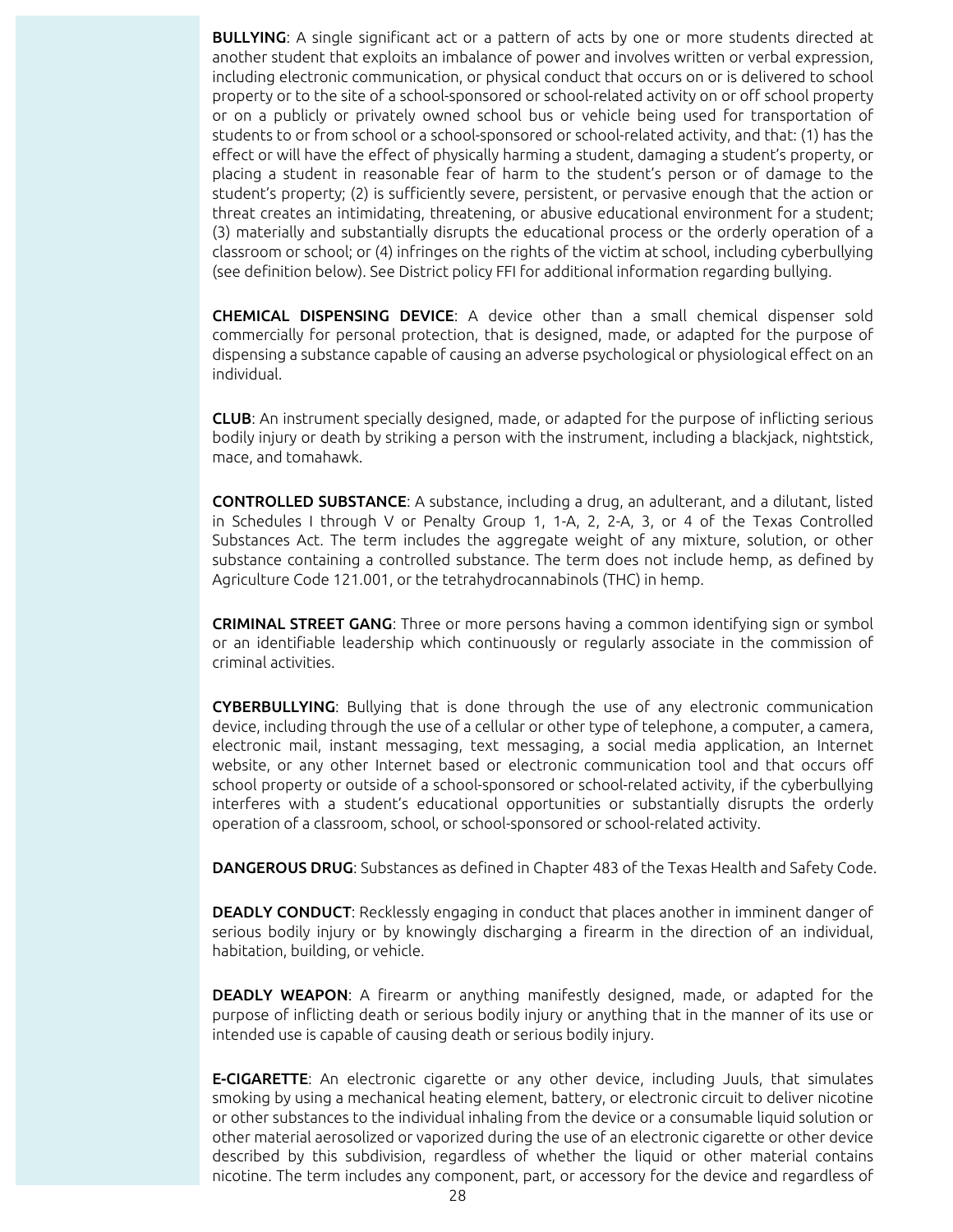whether the device is manufactured, distributed, or sold as an e-cigarette but does not include a prescription medical device unrelated to the cessation of smoking.

**EXPLOSIVE WEAPON:** Any explosive or incendiary bomb, grenade, rocket, or mine that is designed, made, or adapted for the purpose of inflicting serious bodily injury, death, or substantial property damage, or for the principal purpose of causing such a loud report as to cause undue public alarm or terror. It includes a device designed, made or adapted for delivery or shooting an explosive weapon.

**FALSE ALARM OR REPORT:** Knowingly initiating, communicating, or circulating a report of a present, past, or future bombing, fire, offense, or other emergency that is known to be false or baseless and that would ordinarily: (1) cause action by an official or volunteer agency organized to deal with emergencies; (2) place a person in fear of imminent serious bodily injury; or (3) prevent or interrupt the occupation of a building, room, place of assembly, publicly accessible place, or mode of conveyance such as an automobile.

**FIGHTING:** Two or more persons engaged in any mutual violent or physically aggressive contact toward each other such as scuffling, pushing, shoving, or hitting.

FIREARM (Federal law): (1) any weapon, including a starter gun, that will, is designed to, or may readily be converted to expel a projectile by the action of an explosive; (2) the frame or receiver of any such weapon; (3) any firearm muffler or firearm weapon; or (4) any destructive device, such as any explosive, incendiary or poison gas bomb, grenade, missile, rocket, or mine.

**FIREARM (State law)**: Any device designed, made, or adapted to expel a projectile through a barrel by using the energy generated by an explosion or burning substance or any device readily convertible to that use.

FIREARM SILENCER: Any device designed, made, or adapted to muffle the report of a firearm.

GANG: An organization, combination, or association of persons composed wholly or in part of students that: (1) seeks to perpetuate itself by taking in additional members on the basis of the decision of the membership rather than on the free choice of the individual, or (2) that engages in illegal and/or violent activities. In identifying gangs and associated gang attire, signs, or symbols, the District will consult with law enforcement authorities.

GRAFFITI: Making marks of any kind on the tangible property of another without the effective consent of the owner.

HANDGUN: Any firearm designed, made, or adapted to be fired with one hand.

HARASSMENT (as defined by Board Policy and federal law): Threatening to cause harm or bodily injury to another, engaging in intimidating conduct, causing physical damage to the property of another, subjecting another to physical confinement or restraint, maliciously taking any action that substantially harms another's physical or emotional health or safety, or other conduct prohibited by District policy FFH or DIA that is so severe, persistent, or pervasive that it has the purpose or effect of substantially or unreasonably interfering with a student's performance; creates an intimidating, threatening, hostile, or offensive educational environment; affects a student's ability to participate in or benefit from an educational program or activity; or otherwise adversely affects the student's educational opportunities. (See also definition of Sexual Harassment, below.)

HARASSMENT (as defined by the Penal Code): Actions against a school employee with intent to harass, annoy, alarm, abuse, torment, or embarrass, whereby the student initiates the communication and makes a makes a comment, request, suggestion, or proposal that is obscene; threatens, in a manner reasonably likely to alarm the employee receiving the threat, to inflict bodily injury on the employee or to commit a felony against the employee, a member of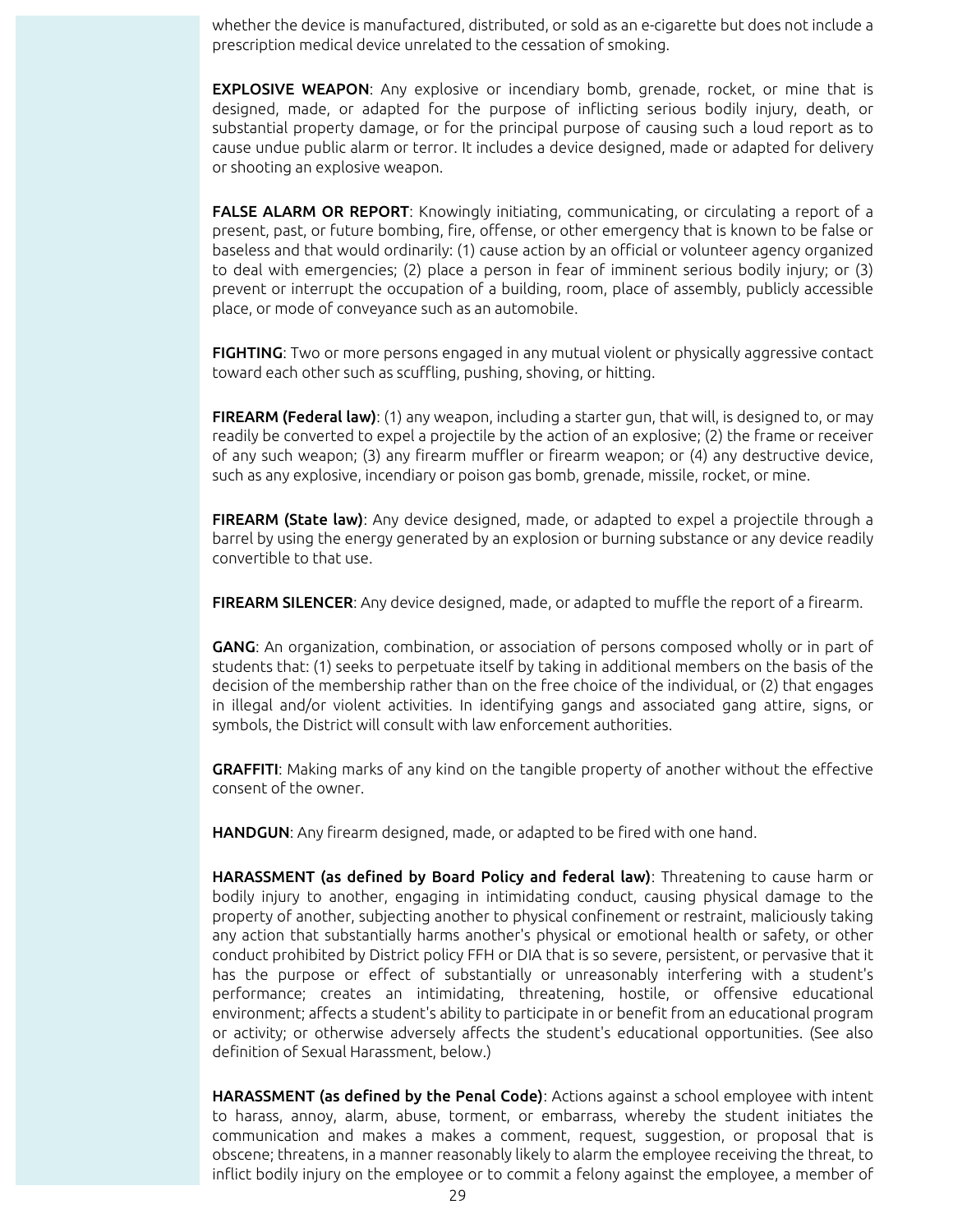the employee's family or household, or the employee's property; conveys, in a manner reasonably likely to alarm the employee receiving the report, a false report, which is known by the student to be false, that another person has suffered death or serious bodily injury; sends repeated electronic communications in a manner reasonably likely to harass, annoy, alarm, abuse, torment, embarrass, or offend an employee of the District; or publishes on an Internet website, including a social media platform, repeated electronic communications in a manner reasonably likely to cause emotional distress, abuse, or torment to another person, unless the communications are made in connection with a matter of public concern.

HAZING: Any act, occurring on or off the campus, by one person alone or acting with others, directed against a student, for the purposes of pledging, initiation into, affiliation with, holding office in, or maintaining membership in an organization, if the act constitutes any type of physical brutality, involves sleep deprivation, exposure to the elements, confinement in a small space, calisthenics, or other similar activity that subjects the student to an unreasonable risk of harm or that adversely affects the mental or physical health or safety of the student, or involves the consumption of a food, liquid, alcoholic beverage, liquor, drug, or other substance, including in amounts that would lead a reasonable person to believe the student is intoxicated. Hazing includes soliciting, encouraging, directing, aiding, or attempting to aid another student in engaging in hazing, as well as having firsthand knowledge of the planning or occurrence of a specific student hazing incident without reporting the incident to a school administrator in writing. Consent to or acquiescence in the hazing activity does not excuse the student of responsibility for the misconduct.

HIT LIST: List of people targeted to be harmed using a firearm, knife, or any other object to be used with intent to cause bodily harm.

IMPROVISED EXPLOSIVE DEVICE: A completed and operational bomb designed to cause serious bodily injury, death, or substantial property damage that is fabricated in an improvised manner using nonmilitary components. The term does not include unassembled components that can be legally purchased and possessed without a license, permit, or other governmental approval; or an exploding target that is used for firearms practice, sold in kit form, and contains the components of a binary explosive.

INDECENT EXPOSURE: Those acts defined in Texas Penal Code § 21.08 as an offense that occurs when a person exposes his or her anus or any part of his or her genitals with intent to arouse or gratify the sexual desire of any person and is reckless about whether another is present who will be offended or alarmed by the act.

INTENT: The design, resolve, determination, or state of mind with which a person acts, ordinarily proven through inferences drawn from the act and/or circumstances surrounding the act. Intent includes the conscious objective or desire to engage in the conduct or cause the result, an awareness that the conduct is reasonably certain to cause the result, or disregard of a substantial and justifiable risk when there is an awareness that the circumstances exist or the result will occur. The fact that a student may not have been motivated by a desire to violate the SCC does not preclude imposing a disciplinary consequence so long as the student intended to engage in the underlying conduct that violated the SCC.

**INTIMATE VISUAL MATERIAL:** Visual material that depicts a person with the person's intimate parts exposed or engaged in sexual conduct. "Visual material" means any film, photograph, video tape, negative, or slide of any photographic reproduction or any other physical medium that allows an image to be displayed on a computer or other video screen and any image transmitted to a computer or other video screen.

INVASIVE VISUAL RECORDING: A person commits an offense if, without the other person's consent and with intent to invade the privacy of the other person, the person: (1) photographs or by videotape or other electronic means records, broadcasts, or transmits a visual image of an intimate area of another person if the other person has a reasonable expectation that the intimate area is not subject to public view; (2) photographs or by videotape or other electronic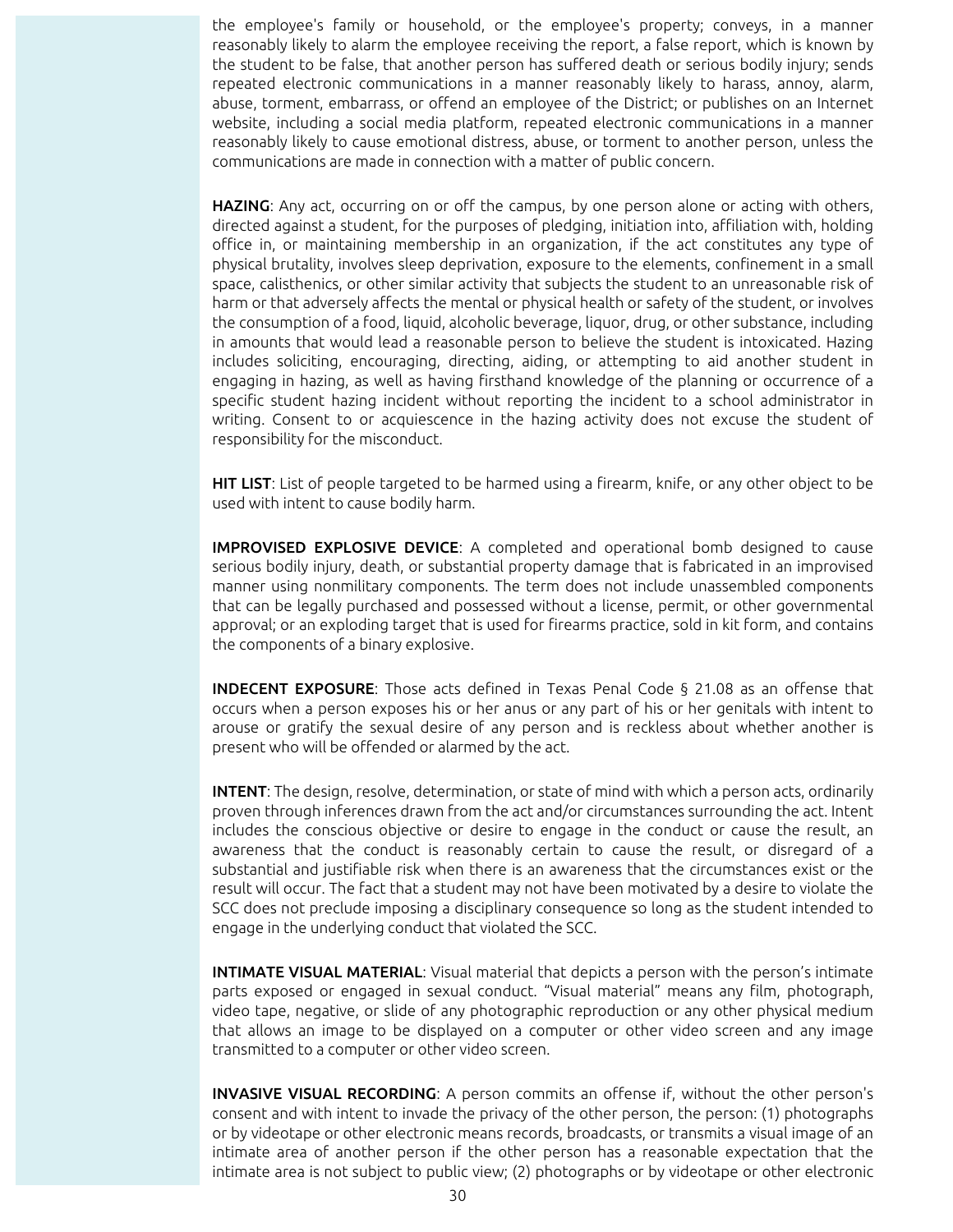means records, broadcasts, or transmits a visual image of another in a bathroom or changing room; or (3) knowing the character and content of the photograph, recording, broadcast, or transmission, promotes a photograph, recording, broadcast, or transmission described above.

KNIFE: A bladed hand instrument that is capable of inflicting serious bodily injury or death by cutting or stabbing, including a switchblade.

KNUCKLES: Any instrument consisting of finger rings or guards made of a hard substance that is designed, made, or adapted for the purpose of inflicting serious bodily injury or death by striking a person with a fist enclosed in the knuckles.

LOCATION-RESTRICTED KNIFE: A knife with a blade over 5 ½ inches.

MACHINE GUN: Any firearm capable of shooting more than two shots automatically, without manual reloading, by a single function of the trigger.

ON OR ABOUT HIS OR HER PERSON: Within the student's control and within arm's reach.

PARAPHERNALIA: Any article or device used or intended for use to inject, ingest, inhale, or otherwise introduce marijuana, a controlled substance, a dangerous drug, or an alcoholic beverage into the human body, including but not limited to roach clips, rolling papers, needles, baggies with residue, razor blades, or pipes.

PERSISTENT: Three or more violations of the SCC or repeated occurrences of the same violation.

**POSSESSION**: To have in or on: (1) a student's person or in the student's personal property, such as the student's clothing, purse, or backpack; (2) in any conveyance used by the student for transportation to or from school or school-related activities, such as an automobile, truck, motorcycle, or bicycle; or (3) any other school property used by the student, such as a locker or desk.

POSSESSION OR PROMOTION OF LEWD VISUAL MATERIAL DEPICTING A CHILD: Possessing, accessing, or promoting, lewd visual material depicting a child, as further defined by Texas Penal Code § 43.25 and punishable as a felony.

PROHIBITED WEAPONS: A prohibited weapon includes the following items: armor-piercing ammunition, chemical dispensing device, explosive weapon, machine gun, short-barrel firearm, zip gun, improvised explosive device or tire deflation device as further defined in Texas Penal Code § 46.05.

PUBLIC LEWDNESS: Those acts defined in Texas Penal Code § 21.07 as an offense that occurs when a person knowingly engages in an act of sexual intercourse, deviate sexual intercourse, or sexual contact in a public place or, if not in a public place, is reckless about whether another is present who will be offended or alarmed by the act.

REASONABLE BELIEF: A determination that misconduct occurred made by the administrator using all available factual and legal information, including information furnished under Article 15.27 of the Code of Criminal Procedure.

RETALIATE: Harming or threatening to harm another: (1) on account of their service as a District employee or volunteer, (2) to prevent or delay another's service to the District, or (3) because the person intends to report a crime, including posting the residence address or telephone number of the employee on a publicly accessible website with intent to threaten harm or cause harm to the employee or the employee's family or household.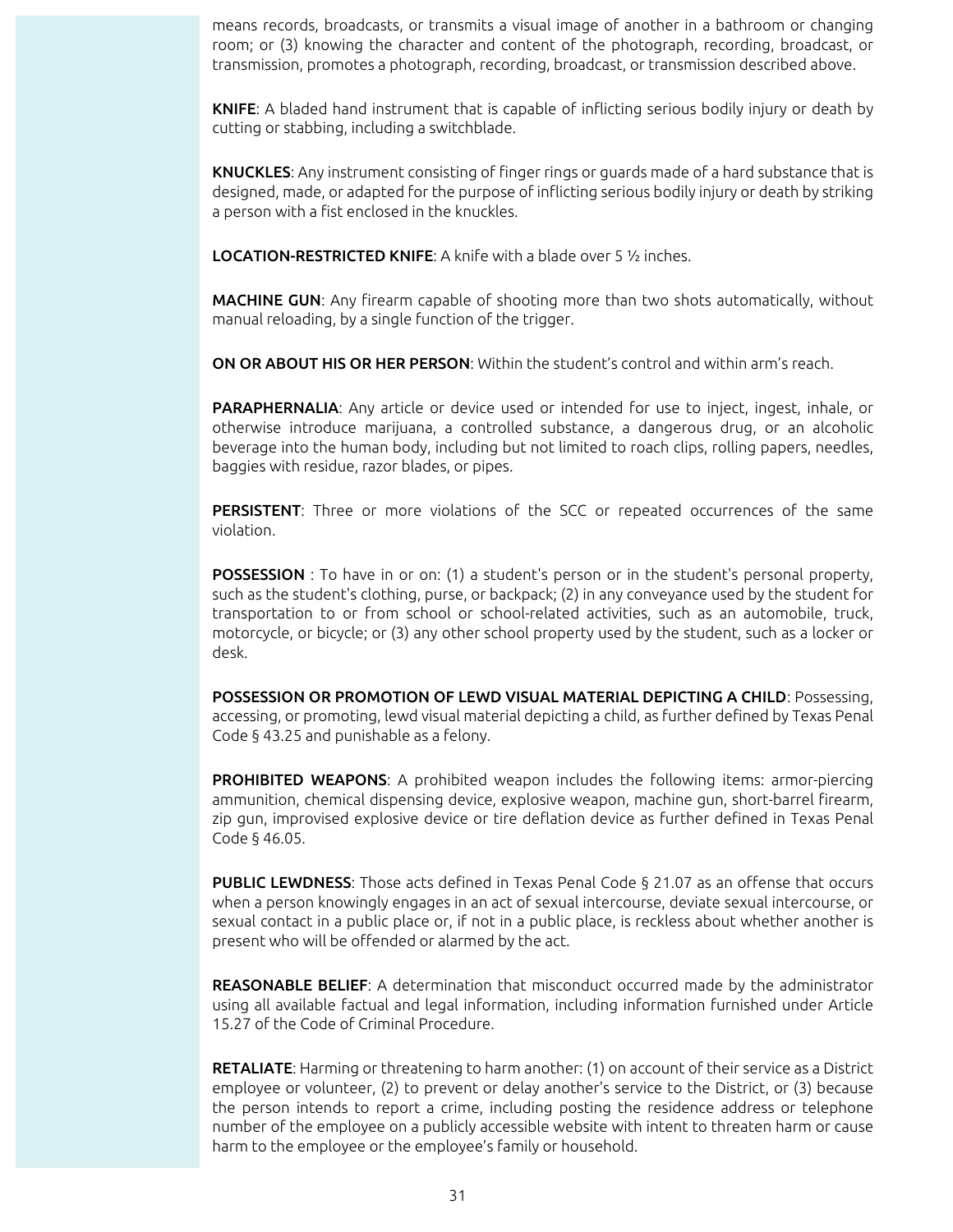SELF-DEFENSE: To claim self-defense, the student must (1) be without fault in provoking the encounter and not act as the aggressor, and (2) use the minimum force required to remove himself or herself from immediate danger of harm. Actions that escalate or continue the encounter will not be considered self-defense. Interactions prior to the encounter will also be considered.

SERIOUS MISBEHAVIOR: To engage in (1) deliberate violent behavior that poses a direct threat to the health or safety of others, (2) extortion to gain money or other property by force or threat, (3) coercion, meaning to threaten to either commit an offense; inflict bodily harm; accuse a person of any offense; expose a person to hatred, contempt, or ridicule; or to harm the credit of any person, (4) public lewdness as defined in Texas Penal Code § 21.07, (5) indecent exposure as defined in Texas Penal Code § 21.08, (6) criminal mischief as defined in Texas Penal Code § 28.03, (7) personal hazing as defined in Texas Education Code § 37.152, or (8) harassment of a student or District employee as defined in Teas Penal Code § 42.07(a)(1).

SEX OFFENDER: A student required to register as a sex offender under Chapter 62 of the Code of Criminal Procedure for an offense committed on or after September 1, 2007. The term does not include a student who: (1) is no longer required to register as a sex offender under Chapter 62, (2) is exempt from registering as a sex offender under Chapter 62, or (3) receives an early termination of the obligation to register as a sex offender under Chapter 62.

SEXUAL HARASSMENT: Unwelcome sexual advances, requests for sexual favors, and other verbal, nonverbal, or physical conduct of a sexual nature, or conduct on the basis of sex prohibited by District policy FFH or FNC, when it is so severe, persistent, pervasive, and objectively offensive that it has the purpose or effect of effectively denying a person equal access to an educational program or activity. Conduct that meets the definitions of sexual assault, dating violence, domestic violence or stalking under federal law.

SHORT-BARREL FIREARM: A rifle with a barrel length of less than 16 inches or a shotgun with a barrel length of less than 18 inches, or any weapon made from a rifle or shotgun if, as altered, has an overall length of less than 26 inches.

SWITCHBLADE KNIFE: Any knife with a blade that folds, closes, or retracts into the handle or sheath and that opens automatically by pressing a button or other device located on the handle or opens or releases a blade from the handle or sheath by the force of gravity or centrifugal force. It does not include a knife that has a spring, detent, or other mechanism designed to create a bias toward closure and that requires exertion applied to the blade by hand, wrist, or arm to overcome the bias toward closure and open the knife (also known as one-handed openers or assisted openers).

TELECOMMUNICATIONS DEVICE: Any type of device that: (1) emits an audible signal, vibrates, displays a message, or otherwise summons or delivers a communication to the possessor, or (2) permits the recording, transmission, and/or receipt of messages, voices, images, or information in any format or media, electronic or otherwise. It does not include an amateur radio under control of someone with an amateur radio license.

**TERRORISTIC THREAT:** Threats to commit any offense involving violence to any person or property with intent to: (1) cause a reaction by an official or volunteer agency organized to deal with emergencies; (2) place any person in fear of imminent serious bodily injury; (3) prevent or interrupt the occupation or use of a building, room, place of assembly, place to which the public has access, place of employment or occupation, aircraft, automobile, or other form of conveyance, or other public place; (4) cause impairment or interruption of public communications, public transportation, public water, gas, or power supply or other public service; (5) place the public or a substantial group of the public in fear of serious bodily injury; or (6) influence the conduct or activities of a branch or agency of the federal government, the state, or a political subdivision of the state (including the District).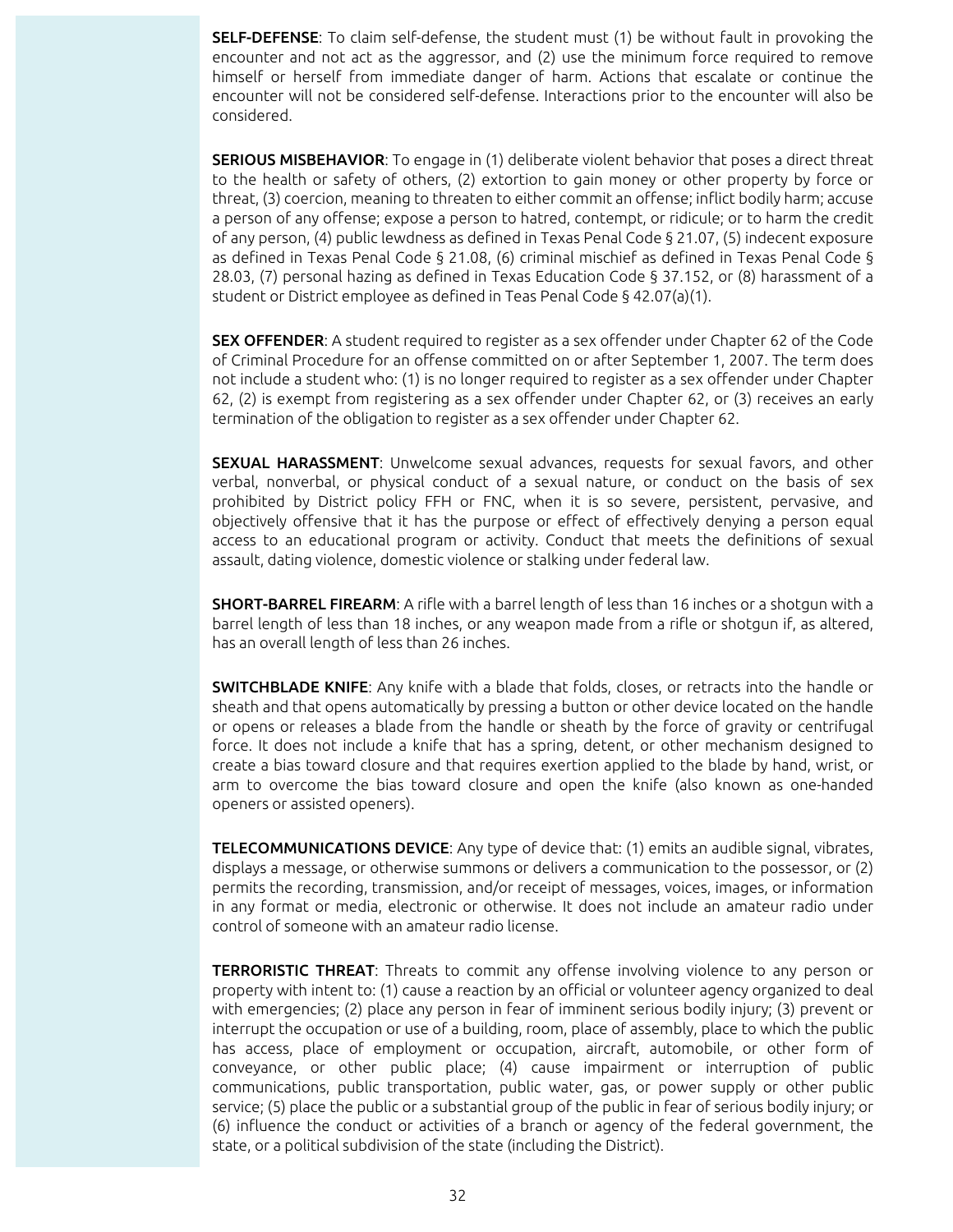**TIRE DEFLATION DEVICE:** A device, including a caltrop or spike strip, that, when driven over, impedes or stops the movement of a wheeled vehicle by puncturing one or more of the vehicle's tires.

**TITLE 5 FELONY OFFENSES:** Offenses against the person that, depending on the circumstances, may include murder; capital murder; manslaughter; criminally negligent homicide; unlawful restraint; kidnapping; aggravated kidnapping; trafficking of persons; unlawful transport; assault; aggravated assault; sexual assault; aggravated sexual assault; improper relationship between educator and student; indecency with a child; injury to a child, an elderly person, or a disabled person; abandoning or endangering a child; invasive visual recording; sexual coercion; deadly conduct; terroristic threat; aiding a person to commit suicide; harassment by a person in a correctional facility; continuous sexual abuse of a young child or children; bestiality; voyeurism; disclosure or promotion of intimate visual material; and tampering with a consumer product.

UNDER THE INFLUENCE: When in the employee's professional judgment, the student does not have the normal use of mental or physical faculties likely attributable to the student's use of a prohibited substance. Such impairment may be evidenced by the symptoms typically associated with drug or alcohol use or other abnormal or erratic behavior or by the student's admission. The student need not be legally intoxicated.

USE: With respect to substances, voluntarily injecting, ingesting, inhaling, or otherwise introducing a prohibited substance into the body. With respect to objects or devices, putting into action or service or carrying out an action or purpose with the object or device.

**ZIP GUN:** A device or combination of devices that was not originally a firearm and is adapted to expel a projectile through a smooth-bore or rifled-bore barrel by using the energy generated by an explosion or burning substance.